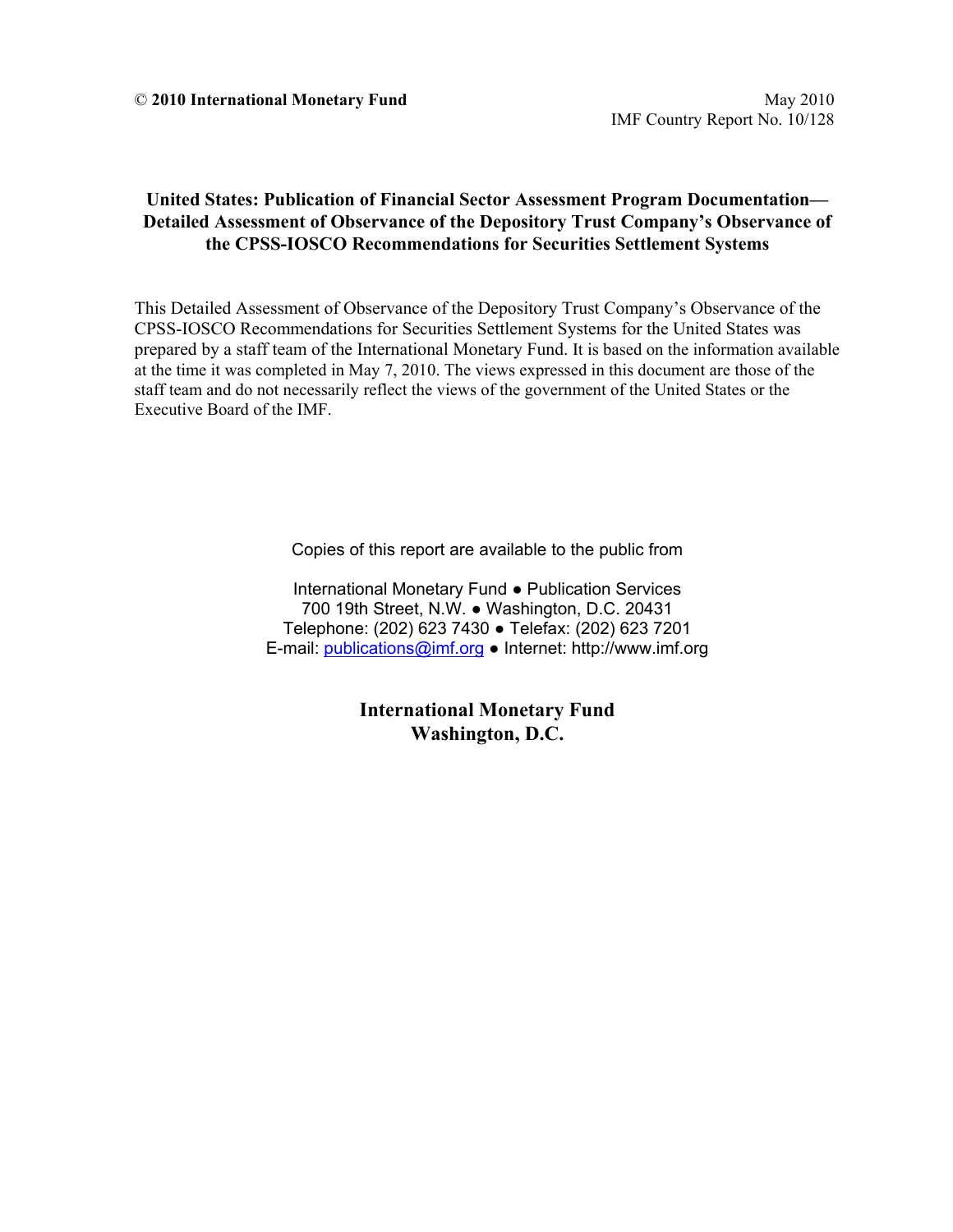FINANCIAL SECTOR ASSESSMENT PROGRAM

# UNITED STATES OF AMERICA

THE DEPOSITORY TRUST COMPANY'S OBSERVANCE OF THE CPSS-IOSCO RECOMMENDATIONS FOR SECURITIES SETTLEMENT SYSTEMS

# DETAILED ASSESSMENTS OF **OBSERVANCE**

MAY 2010

INTERNATIONAL MONETARY FUND MONETARY AND CAPITAL MARKETS DEPARTMENT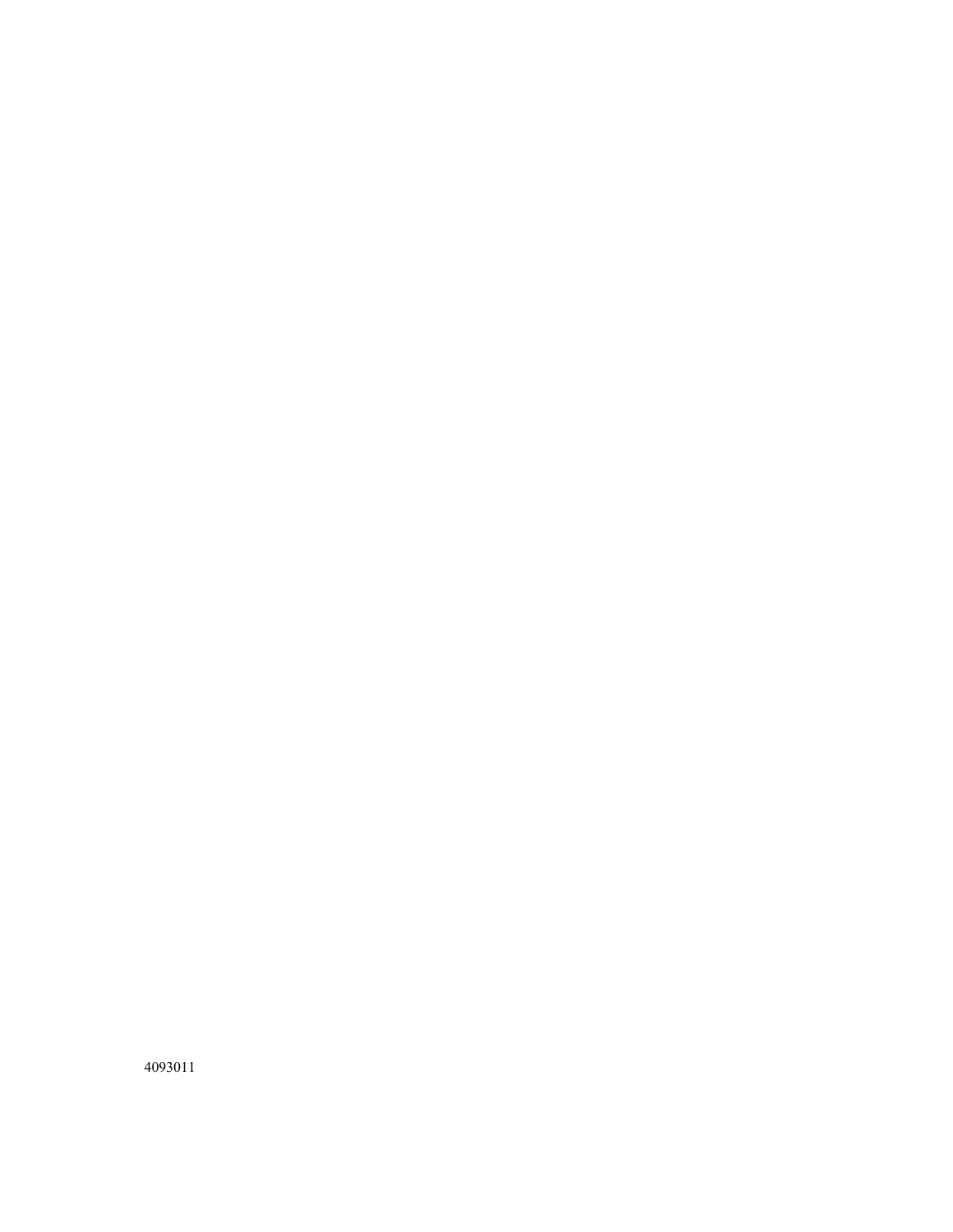| Contents | Page |
|----------|------|
|----------|------|

| Tables                                                                                                                                               |  |
|------------------------------------------------------------------------------------------------------------------------------------------------------|--|
| 1. Detailed Assessment of Observance of the Depository Trust Company (DTC)<br>of the CPSS-IOSCO Recommendations for Securities Settlement Systems  4 |  |
| 2. Summary of the Detailed Assessment of the Observance of DTC of the CPSS-IOSCO                                                                     |  |
|                                                                                                                                                      |  |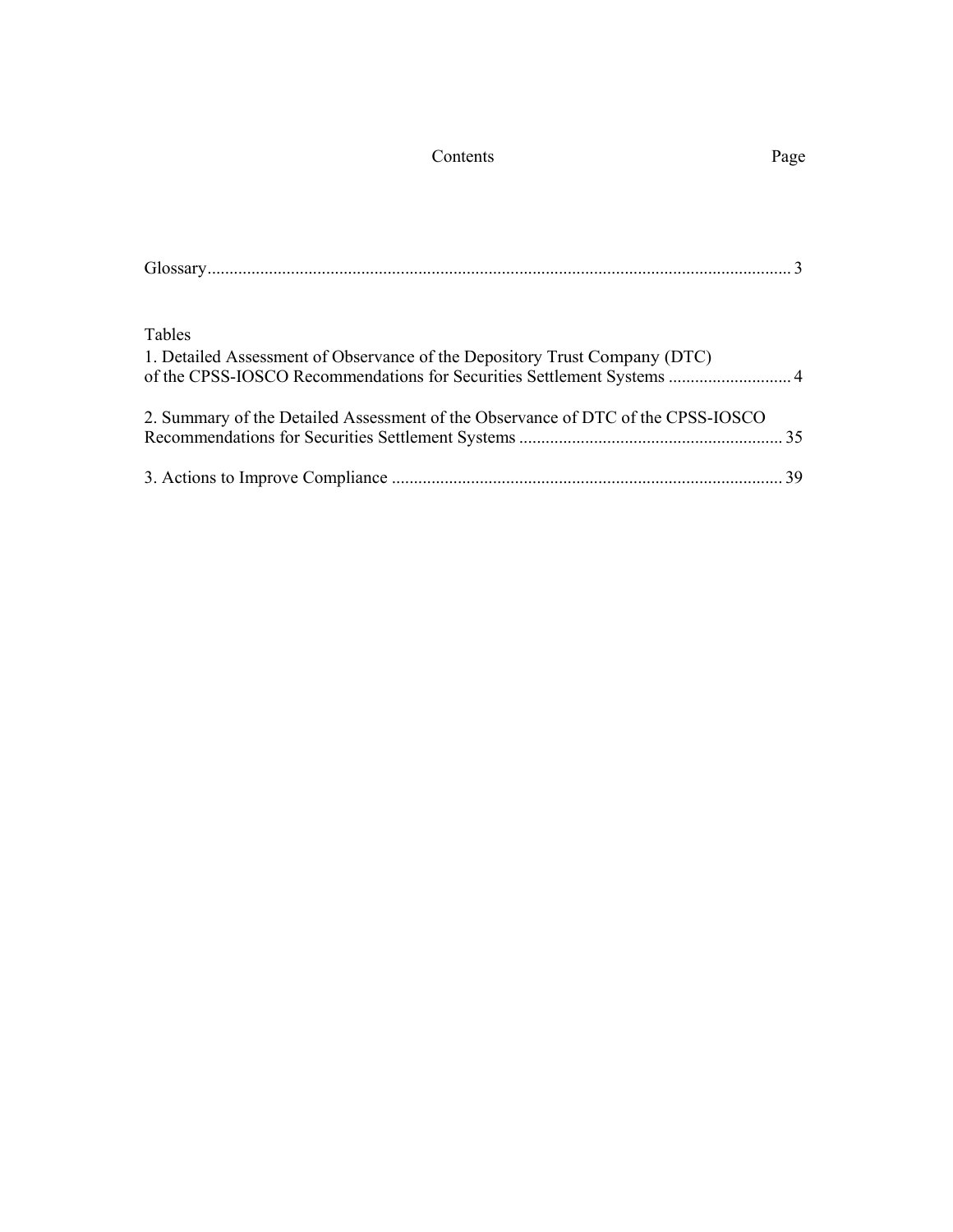# **Glossary**

| <b>BCP</b>    | <b>Business Continuity Plan</b>                             |
|---------------|-------------------------------------------------------------|
| <b>BEO</b>    | <b>Book Entry Only</b>                                      |
| <b>BITS</b>   | Banking, Infrastructure and Technology Services             |
| <b>CCP</b>    | <b>Central Counterparty</b>                                 |
| <b>CNS</b>    | <b>Continuous Net Settlement</b>                            |
| <b>CPSIPS</b> | Core Principles for Systemically Important Payment Systems  |
| <b>CPSS</b>   | Committee on Payment and Settlement Systems                 |
| <b>CSD</b>    | <b>Central Securities Depository</b>                        |
| <b>CUSIP</b>  | Committee on Uniform Securities Identification Procedures   |
| <b>DRS</b>    | Direct Registration System                                  |
| <b>DTC</b>    | The Depository Trust Company                                |
| <b>DTCC</b>   | The Depository Trust and Clearing Corporation               |
| <b>DVP</b>    | Delivery-versus-Payment                                     |
| EU            | European Union                                              |
| <b>FDIA</b>   | Federal Deposit Insurance Act                               |
| <b>FDICIA</b> | Federal Deposit Insurance Corporation Improvement Act       |
| <b>FDIC</b>   | Federal Deposit Insurance Corporation                       |
| <b>FOMC</b>   | Federal Open Market Operations Committee                    |
| FOP           | Free of Payment                                             |
| FR            | <b>Federal Reserve</b>                                      |
| <b>FRA</b>    | <b>Federal Reserve Act</b>                                  |
| <b>IMF</b>    | <b>International Monetary Fund</b>                          |
| <b>IOSCO</b>  | International Organization of Securities Commission         |
| <b>ISO</b>    | International Organization for Standardization              |
| <b>MMI</b>    | Money market instruments                                    |
| <b>MSRB</b>   | Municipal Securities Rulemaking Board                       |
| <b>NSCC</b>   | National Securities Clearing Corporation                    |
| <b>NSS</b>    | National Settlement Service                                 |
| <b>NYSBD</b>  | New York State Banking Department                           |
| <b>NYSE</b>   | New York Stock Exchange                                     |
| <b>OC</b>     | <b>Operating Circular</b>                                   |
| <b>OCC</b>    | The Office of the Comptroller of the Currency               |
| <b>RAD</b>    | Receiver Authorized Delivery                                |
| <b>RCCP</b>   | Recommendation for Central Counterparties                   |
| <b>RSSS</b>   | Recommendation for Securities Settlement Systems            |
| <b>SBP</b>    | <b>Stock Borrow Program</b>                                 |
| <b>SEC</b>    | Securities and Exchange Commission                          |
| <b>SIFMA</b>  | Securities Industry and Financial Markets Association       |
| SL            | DTC's Stock Loan facility                                   |
| <b>SRO</b>    | Self-Regulatory Organization                                |
| <b>SWIFT</b>  | Society for Worldwide Interbank Financial Telecommunication |
| <b>TRADES</b> | Treasury/Reserve Automated Debt Entry System                |
| <b>UCC</b>    | <b>Uniform Commercial Code</b>                              |
|               |                                                             |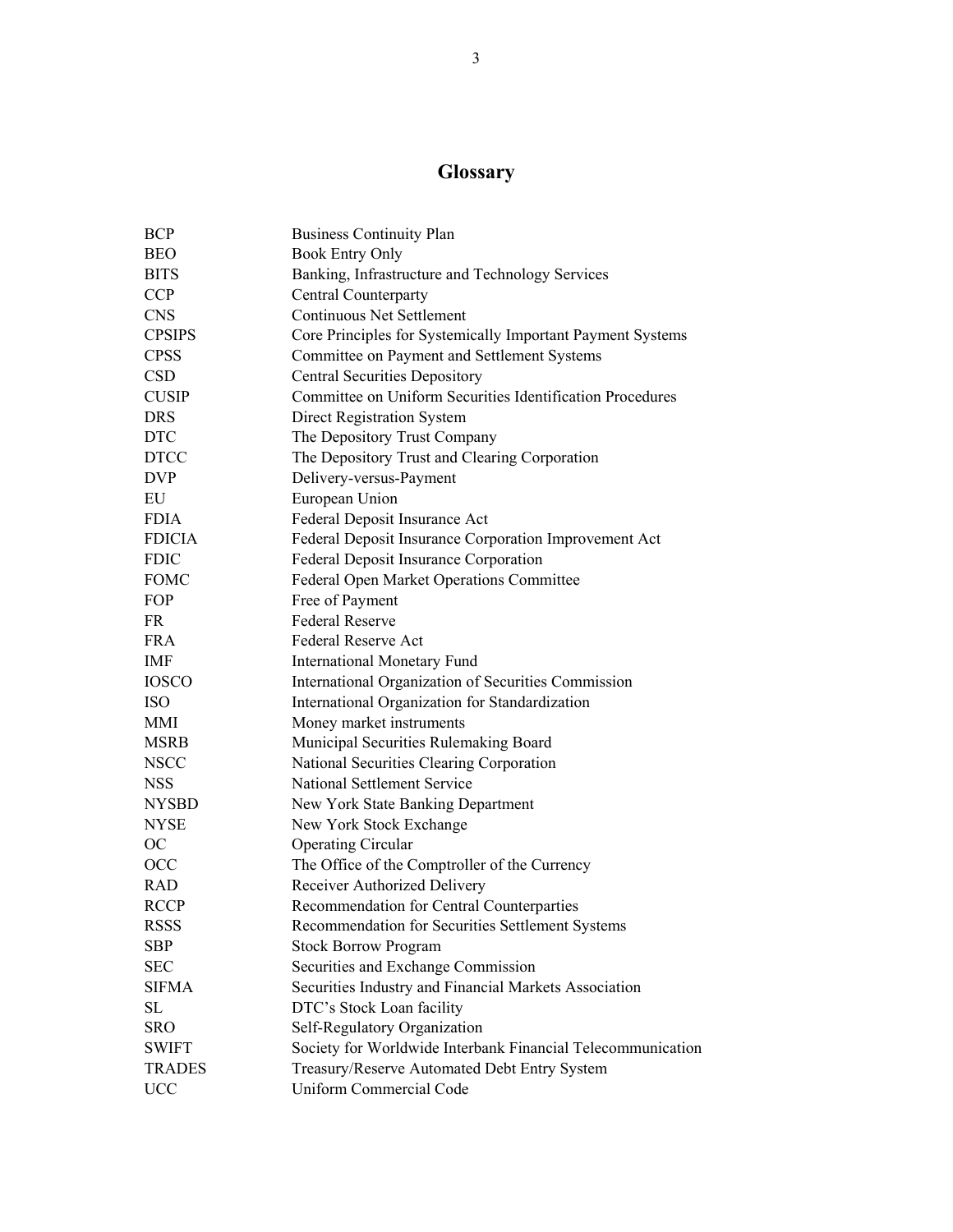### **Table 1. Detailed Assessment of Observance of the Depository Trust Company (DTC) of the CPSS-IOSCO Recommendations for Securities Settlement Systems**

| Recommendation 1. | Securities settlement systems should have a well-founded, clear and transparent legal basis                                                                                                                                                                                                                                                                                                                                                                                                                                                                                                                                                                                                                                                                                                                                                                                                                                                                                         |
|-------------------|-------------------------------------------------------------------------------------------------------------------------------------------------------------------------------------------------------------------------------------------------------------------------------------------------------------------------------------------------------------------------------------------------------------------------------------------------------------------------------------------------------------------------------------------------------------------------------------------------------------------------------------------------------------------------------------------------------------------------------------------------------------------------------------------------------------------------------------------------------------------------------------------------------------------------------------------------------------------------------------|
|                   | in the relevant jurisdictions.                                                                                                                                                                                                                                                                                                                                                                                                                                                                                                                                                                                                                                                                                                                                                                                                                                                                                                                                                      |
| Description       | Accessibility of the regulatory framework (Q1)<br>Laws, regulations, rules, procedures and contractual provisions governing the relationship of<br>DTC and its Participants are public and readily accessible to system participants (see<br>Securities Exchange Act of 1934, SEC rules and regulations, Federal Reserve Act, Federal<br>Reserve Bank Operating Circulars (OC), self regulatory organization rules and procedures<br>and state laws, DTC's rules and procedures).                                                                                                                                                                                                                                                                                                                                                                                                                                                                                                   |
|                   | Legal basis $(Q2)$<br>Securities settlement activities are governed and regulated by specific laws and<br>regulations, and the provisions in other financial legislation and regulations:<br>Securities Exchange Act of 1934;<br>• Securities and Exchange Commission rules and regulations; see particularly<br>Sections 17A and 19 of the Securities Exchange Act and the rules thereunder;<br>Federal Reserve Act;<br>٠<br>Federal Reserve Banks Operating Circulars (in particular OC 1, OC12, OC6,);<br>٠<br>Self Regulatory Organizations Rules and Procedures;<br>$\bullet$<br>New York State Law;<br>$\bullet$<br>DTC's rules and procedures;<br>$\bullet$<br>Article 8 of the Uniform Commercial Code;<br>$\bullet$<br>Subpart B of regulation J incorporating the provisions of article 4A of the Uniform<br>$\bullet$<br>Commercial Code;<br>Federal Deposit Insurance Corporation Improvement act of 1991;<br>$\bullet$<br>New York State Banking Law; and<br>$\bullet$ |
|                   | Liquidation provisions of applicable federal and state banking laws.<br>٠<br><b>Legal basis for Book-Entry Transfers and Pledges</b>                                                                                                                                                                                                                                                                                                                                                                                                                                                                                                                                                                                                                                                                                                                                                                                                                                                |
|                   | Enforceability of transactions<br>The legal framework provides a high degree of legal assurance that transactions are<br>enforceable. The membership agreement (encompassing the system's rules and procedures)<br>into which participants enter is enforceable under New York State law. In this regard, it is<br>noted that each DTC participant is required to provide a Counsel opinion that the<br>Participants Agreement it enters into and the rules and procedures of DTC are enforceable<br>against it.                                                                                                                                                                                                                                                                                                                                                                                                                                                                    |
|                   | Customers' assets protection<br>The legal framework provides a high degree of legal assurance that customers' assets are<br>adequately protected. Any judicial proceeding concerning DTC's insolvency will be<br>administered under the New York Banking Law or the U.S. Federal Bankruptcy Code.<br>Besides, UCC Article 8, adopted by the State of New York, sets out rules regarding the<br>rights and obligations of securities intermediaries (such as DTC and DTC's Participants)<br>according to which a person that deposits securities with a securities intermediary obtains a<br>"security entitlement." A "security entitlement" is a property right that a person obtains in<br>the contents of a securities account with a "securities intermediary" which covers investor<br>accounts with brokers and brokerage accounts with depository institutions.                                                                                                              |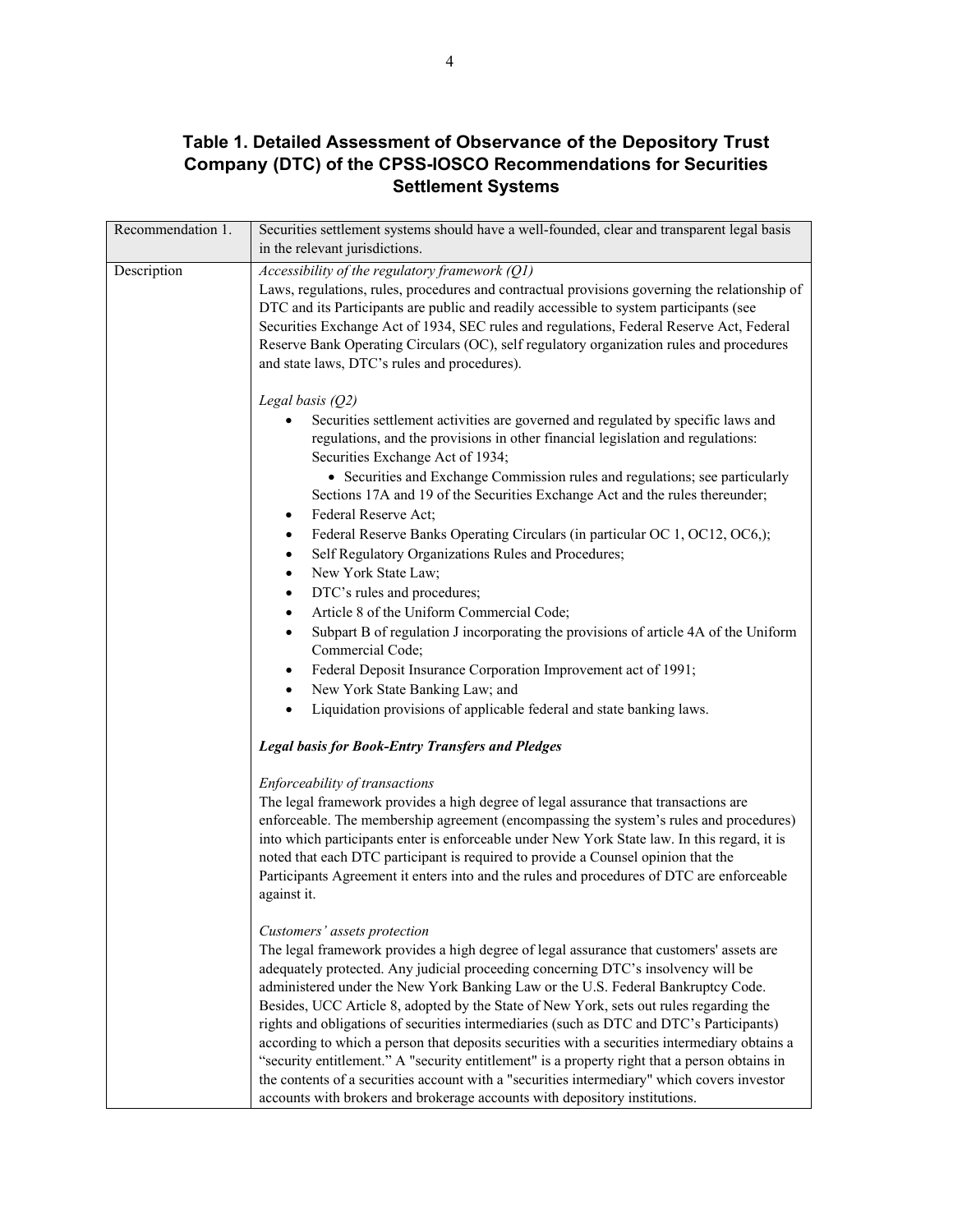Generally under U.S. law, fully-paid for customer securities held in custody by an intermediary would not be deemed as assets of the intermediary. However, indirect holders are not entitled to claims against an issuer, but rather against the intermediary on whose records the security is reflected. For insured depository institutions, the process to distribute customer securities should the insured depository institutions become insolvent is governed by the liquidation provisions of the Federal Deposit Insurance Act (FDIA). These provisions generally provide that the beneficial owner of securities held by a failed bank normally would be entitled to the security if the customer's exclusive ownership is sufficiently documented. The failure of non-bank broker dealers would require application of other statutes: the Securities Investor Protection Act (SIPA) and the U.S. Bankruptcy Code. Other entities would be governed by the U.S. Bankruptcy Code.

#### *Immobilization or dematerialization of securities*

Article 8 of the Uniform Commercial Code sets out rules regarding the rights and obligations of entitlement holders, securities intermediaries, and other parties in both direct and indirect holding systems. The State of New York, domiciliary for DTC, has adopted revised Article 8 which sets forth the legal framework for the book-entry movements of securities at the depository. The Exchange Act also supports book-entry movement of securities. In particular, Section 17A of the Exchange Act directs the SEC to use its authority under this title to end the physical movement of securities certificates in connection with the settlement among brokers and dealers of transactions in securities consummated by means of the mails or any means or instrumentalities of interstate commerce.

#### *Netting arrangements*

U.S. law supports netting arrangements relating to securities transactions. In particular, the U.S. Federal Deposit Insurance Corporation Improvement Act of 1991, as amended (the FDICIA), supports "netting contracts" providing for the netting of payment obligations and payment entitlements between and among clearing organizations and their members. Under the FDICIA, a payment under a netting contract is not subject to disaffirmance by the receiver or trustee in a subsequent insolvency proceeding. The netting provisions of FDICIA were designed to reduce systemic risk to the financial markets. In addition, recent amendments to both FDICIA and the U.S. Bankruptcy Code contained in the Bankruptcy Abuse Prevention and Consumer Protection Act of 2005 (the "2005 Amendments") include provisions that validate master netting agreements in respect of securities, commodities, forward, swap and repurchase transactions, and provide that the close-out and netting of transactions arising under such agreements may not be stayed or avoided in any bankruptcy proceeding brought under the Code, the Federal Deposit Insurance Act (FDIA), or the Securities Investor Protection Act (SIPA) (subject in the case of SIPA, to certain exceptions not relevant for clearing organizations).

#### *Securities lending arrangements*

Although U.S. law supports securities lending arrangements, DTC does not provide securities lending facilities to its participants but it does provide certain services that support securities lending activities by its Participants (as described below). Securities borrowing and lending facilities are provided by NSCC, through its Stock Borrow Program (SBP) (see RSSS 5 for details on the SBP).

#### *Delivery versus Payment (DVP) and Settlement Finality*

Section 8–501(b) of the Uniform Commercial Code (UCC), which has been adopted by New York State, provides that a person acquires a securities entitlement if a securities intermediary (e.g., DTC) indicates by book entry that a financial asset has been credited to the person's securities account. Furthermore, the UCC provides that a rule adopted by a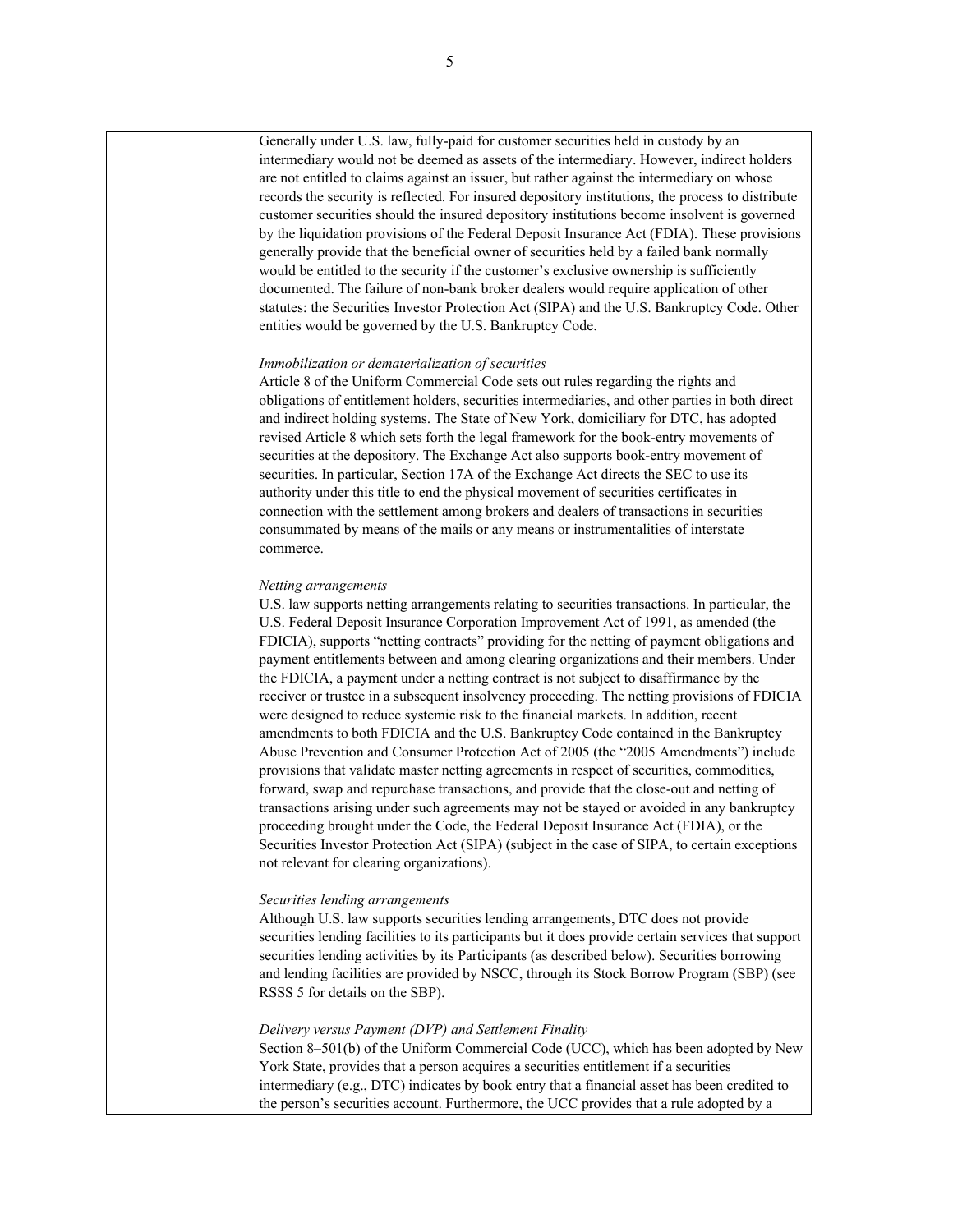| clearing corporation governing rights and obligations among the clearing corporation and its<br>participants in the clearing corporation is effective even if the rule conflicts with the UCC or<br>affects another party who does not consent to the rule.                                                                                                                                                                                                                                                                                                                                                                                                                                                                                                                                                                                                                                                                                                                                                                                                                                                                                                      |
|------------------------------------------------------------------------------------------------------------------------------------------------------------------------------------------------------------------------------------------------------------------------------------------------------------------------------------------------------------------------------------------------------------------------------------------------------------------------------------------------------------------------------------------------------------------------------------------------------------------------------------------------------------------------------------------------------------------------------------------------------------------------------------------------------------------------------------------------------------------------------------------------------------------------------------------------------------------------------------------------------------------------------------------------------------------------------------------------------------------------------------------------------------------|
| As a condition to participation in DTC, each participant must agree in writing to, among<br>other things, abide by the Rules and By-Laws of DTC and to be bound by all of the<br>provisions thereof including the provisions prescribing the rights and remedies which DTC<br>shall have with respect to securities held by or for the DTC in or for the participant's<br>account and that the Rules and By-Laws are part of the terms and conditions of every<br>contract or transaction that the participant may make or have with DTC. As noted above,<br>Participant Agreements are enforceable under New York State law.                                                                                                                                                                                                                                                                                                                                                                                                                                                                                                                                    |
| Under DTC Rule 9(B), when a participant (the "delivering participant") gives DTC an<br>instruction to deliver securities versus payment the following steps are taken (provided the<br>instruction complies with all relevant risk management controls):<br>DTC debits the account of the delivering participant and credits its own account by<br>1.<br>the amount of the number of obligations or the number shares or rights subject to the                                                                                                                                                                                                                                                                                                                                                                                                                                                                                                                                                                                                                                                                                                                   |
| instruction (whereby DTC shall be the holder of the securities subject of the<br>instruction);<br>DTC credits the account of the delivering participant and debits its own account by<br>2.<br>the amount of the payment specified in the instruction; and<br>The debits and credits to DTC's accounts are replicated as incomplete transactions in<br>3.<br>the accounts of the receiving participant and the collateral monitor of the receiving                                                                                                                                                                                                                                                                                                                                                                                                                                                                                                                                                                                                                                                                                                               |
| participant is appropriately adjusted.<br>For each business day, each incomplete transaction is converted to an effective transaction<br>with finality as to the receiving participant at the earliest of:<br>the time it is finally determined by DTC on that business day that the balance in the<br>a)<br>Settlement Account of the receiving Party for that business day is not negative;<br>the time the receiving Party pays the amount of the negative balance in its Settlement<br>b)<br>Account, as finally determined by DTC for that business day to DTC; or<br>the time during that business day when:<br>c)<br>in the case of a DVP, the receiving Party instructs DTC to effect a delivery,<br>1)<br>pledge or withdrawal of the securities;<br>2) in the case of a pledge versus payment, the receiving Party instructs DTC to<br>effect a delivery, release or withdrawal of securities;<br>in the case of a release versus payment, the receiving Party instructs DTC to<br>3)<br>effect a delivery, pledge or withdrawal of securities; and<br>in each case, the request shall pass applicable DTC relevant risk management<br>4)<br>controls. |
| Challenges by a Court<br>So far no court in the jurisdiction has failed to uphold the legal basis for DTC activities or<br>arrangements.                                                                                                                                                                                                                                                                                                                                                                                                                                                                                                                                                                                                                                                                                                                                                                                                                                                                                                                                                                                                                         |
| Enforceability of rules and regulations in the event of a bankruptcy $(Q3)$<br>DTC rules and contracts between the participants are enforceable notwithstanding the<br>insolvency of a participant because of: i) U.S. insolvency law, which does not include a zero<br>hour rule; (ii) provisions of the Bankruptcy Code and FDIA, iii) the requirement for a legal<br>counsel opinion from each participant stating that the DTC rules are enforceable against it.                                                                                                                                                                                                                                                                                                                                                                                                                                                                                                                                                                                                                                                                                             |
| Conflict of law issues $(Q4)$<br>Several foreign CSDs and participants are participating in DTC and are subject to United<br>States law on securities transfers and pledges (Uniform Commercial Code Articles 8 and 9).                                                                                                                                                                                                                                                                                                                                                                                                                                                                                                                                                                                                                                                                                                                                                                                                                                                                                                                                          |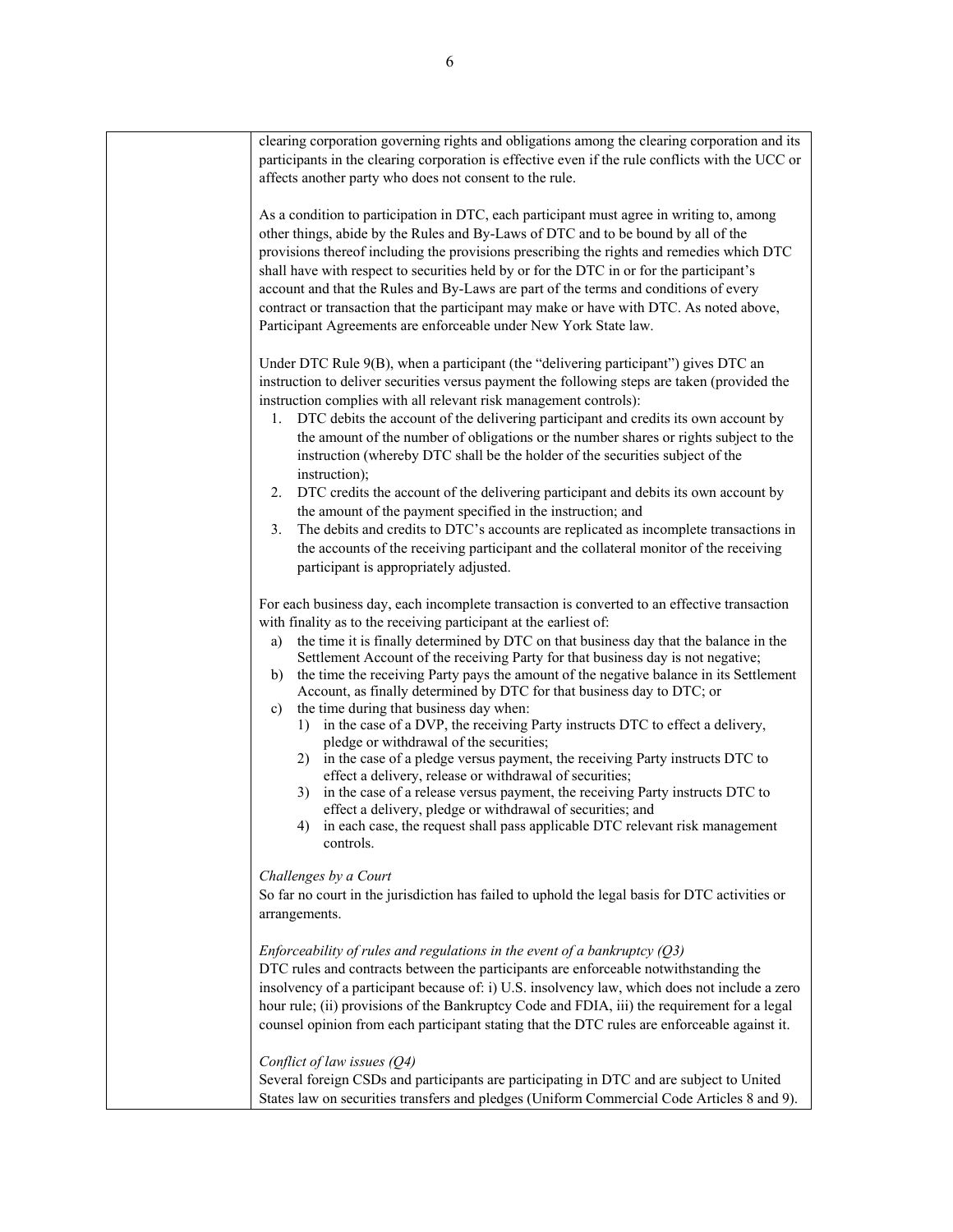|                   | Foreign CSDs would look to courts in New York to uphold the validity of CSD's claims as a<br>participant in DTC. However, for non-U.S. Participants, additional jurisdictions also may be<br>relevant. In the case of foreign participants, DTC requires applicant to submit a foreign<br>counsel opinion to evaluate the risk of conflict of laws.                                                                                                                                                                                                                                                                                                                                                                                                                                                                                                                                                                                                                                                                                                                                                                                                                                                                                                                                                                                                                                                                                                                                                                                                                                                                                                                                                                                                                                                                                                                                                                                                                                                                                                                                                                                                                                                                                                                                                                                                                                                                                                                                                                                                                                                                                                                                                                                                                                                                                                 |
|-------------------|-----------------------------------------------------------------------------------------------------------------------------------------------------------------------------------------------------------------------------------------------------------------------------------------------------------------------------------------------------------------------------------------------------------------------------------------------------------------------------------------------------------------------------------------------------------------------------------------------------------------------------------------------------------------------------------------------------------------------------------------------------------------------------------------------------------------------------------------------------------------------------------------------------------------------------------------------------------------------------------------------------------------------------------------------------------------------------------------------------------------------------------------------------------------------------------------------------------------------------------------------------------------------------------------------------------------------------------------------------------------------------------------------------------------------------------------------------------------------------------------------------------------------------------------------------------------------------------------------------------------------------------------------------------------------------------------------------------------------------------------------------------------------------------------------------------------------------------------------------------------------------------------------------------------------------------------------------------------------------------------------------------------------------------------------------------------------------------------------------------------------------------------------------------------------------------------------------------------------------------------------------------------------------------------------------------------------------------------------------------------------------------------------------------------------------------------------------------------------------------------------------------------------------------------------------------------------------------------------------------------------------------------------------------------------------------------------------------------------------------------------------------------------------------------------------------------------------------------------------|
| Assessment        | Observed.                                                                                                                                                                                                                                                                                                                                                                                                                                                                                                                                                                                                                                                                                                                                                                                                                                                                                                                                                                                                                                                                                                                                                                                                                                                                                                                                                                                                                                                                                                                                                                                                                                                                                                                                                                                                                                                                                                                                                                                                                                                                                                                                                                                                                                                                                                                                                                                                                                                                                                                                                                                                                                                                                                                                                                                                                                           |
| Comments          |                                                                                                                                                                                                                                                                                                                                                                                                                                                                                                                                                                                                                                                                                                                                                                                                                                                                                                                                                                                                                                                                                                                                                                                                                                                                                                                                                                                                                                                                                                                                                                                                                                                                                                                                                                                                                                                                                                                                                                                                                                                                                                                                                                                                                                                                                                                                                                                                                                                                                                                                                                                                                                                                                                                                                                                                                                                     |
| Recommendation 2. | Confirmation of trades between direct market participants should occur as soon as possible<br>after trade execution, but no later than trade date $(T+0)$ . Where confirmation of trades by<br>indirect market participants (such as institutional investors) is required, it should occur as<br>soon as possible after trade execution, preferably on T+0, but no later than T+1.                                                                                                                                                                                                                                                                                                                                                                                                                                                                                                                                                                                                                                                                                                                                                                                                                                                                                                                                                                                                                                                                                                                                                                                                                                                                                                                                                                                                                                                                                                                                                                                                                                                                                                                                                                                                                                                                                                                                                                                                                                                                                                                                                                                                                                                                                                                                                                                                                                                                  |
| Description       | Confirmation of trades between direct market participants (Q1)<br>In the United States, trade confirmation is performed typically at the broker level through an<br>exchange, trade matching facility, or CCP. Today, over 99 percent of trades submitted to<br>NSCC are done so on a locked-in basis, meaning the trade is already compared when NSCC<br>receives it. Broker-to-broker trades are typically matched at the marketplace of execution,<br>such as an exchange. Other trades may be matched by a FINRA Trade Reporting Facility<br>that provides trade matching.<br>Representing the remaining one percent of the trades it clears, NSCC provides trade<br>comparison services for broker-to-broker over-the-counter ("OTC") equity product and<br>fixed income transactions that are not matched at the marketplace of execution. Over time,<br>the percentage of transactions that participants submit directly to NSCC for comparison has<br>dwindled because comparisons are provided in the various marketplaces at point of<br>execution. In the case of municipal securities, however, by MSRB rules, brokers are<br>required to report all trades in municipal securities to NSCC for trade matching. For<br>corporate bonds, NSCC believes that the vast majority of inter-dealer trades are submitted to<br>NSCC for comparison and settlement. The volume of equity transactions settled outside of<br>NSCC, whether or not matched by a trade reporting facility, is market-driven and NSCC<br>does not have ready access to such data or any obligation to monitor such data.<br>Omgeo, an affiliate of NSCC, provides trade comparison services for institutional trades.<br>Omgeo provides comparison, for the vast majority of transactions in DTC eligible securities<br>settling at third party custodians pursuant to SRO rules. Broker-dealers are required to<br>compare the terms of institutional transactions in equity and fixed income securities eligible<br>for settlement at DTC where the transactions settle at a custodian acting as agent for the<br>customer. Approximately 90 percent of institutional trades are affirmed by noon of $T+2$ , the<br>remaining 10 percent being instructed directly to DTC by the delivering DTC participant.<br>Omgeo, users are notified of any unmatched trade on close to a real-time basis.<br>Confirmations are usually available within 15 minutes of receipt of a broker's trade input.<br>For participants using real time messages, the data is pushed to them as soon as it is<br>available. For batch file clients, the data is written into their mailbox and is available within<br>the 15-minute timeframe.<br>The use of electronic trade confirmation systems obviates the need for direct market<br>participants to confirm the terms of trades. |
|                   | Matching of settlement instructions (prior to settlement) $(Q2)$<br>DTC does not match settlement instructions to prior to settlement. Under certain<br>circumstances intraday, however, a receiving participant can return securities to the                                                                                                                                                                                                                                                                                                                                                                                                                                                                                                                                                                                                                                                                                                                                                                                                                                                                                                                                                                                                                                                                                                                                                                                                                                                                                                                                                                                                                                                                                                                                                                                                                                                                                                                                                                                                                                                                                                                                                                                                                                                                                                                                                                                                                                                                                                                                                                                                                                                                                                                                                                                                       |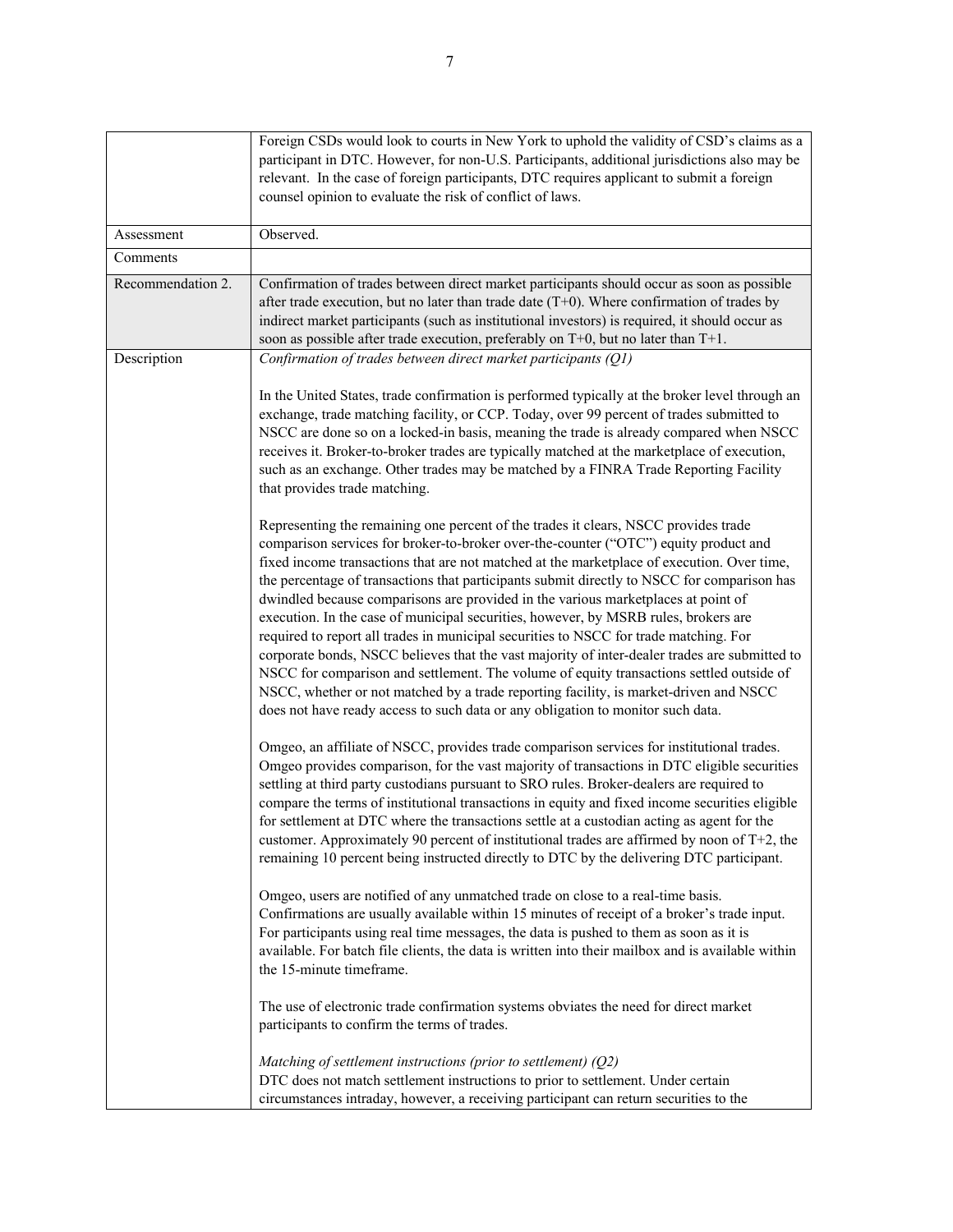|                   | deliverer. On an average day, according to DTC, returns amount to less than 2 percent of the<br>aggregate dollar amount of deliver orders and payment orders processed.                                                                                                                                                                                                                                                                                                                                                                                                                                                                                                                                                                                                                                                                                                                                                                                                                                                                                                                                                                  |
|-------------------|------------------------------------------------------------------------------------------------------------------------------------------------------------------------------------------------------------------------------------------------------------------------------------------------------------------------------------------------------------------------------------------------------------------------------------------------------------------------------------------------------------------------------------------------------------------------------------------------------------------------------------------------------------------------------------------------------------------------------------------------------------------------------------------------------------------------------------------------------------------------------------------------------------------------------------------------------------------------------------------------------------------------------------------------------------------------------------------------------------------------------------------|
|                   | The existence of "locked-in" trades and prompt pre-settlement comparison services provided<br>by NSCC and Omgeo, achieve, to some extent, the goal of the recommendation. Moreover,<br>the securities deliveries in DTC associated with transactions cleared by NSCC are instructed<br>directly by NSCC, not individual Participants. Additionally, receiving participants can set<br>individual bilateral limits against each possible contra participant, which enables the review<br>of transactions above a certain amount before the transaction is processed through the<br>Receiver Authorized Delivery (RAD) Function. DTC permits a receiver to review incoming<br>orders before they are processed if the settlement value is above USD 15 million for a<br>Deliver Order and USD 1 million if the transaction is a payment order (money only<br>transaction typically used for mark to market). The receiver can raise their RAD limit but<br>cannot reduce it.                                                                                                                                                               |
|                   | According to DTC, the US\$15 million limit was set to promote efficiency in the settlement<br>process as this threshold reduces the number of transactions that participants would have to<br>pre-approve, which could potentially cause blockages in the system. Also, DTC permits a<br>receiver to return (reclaim) Deliver Orders under the threshold back to the delivering firm<br>regardless of the original delivering participant's risk management controls.                                                                                                                                                                                                                                                                                                                                                                                                                                                                                                                                                                                                                                                                    |
|                   | Confirmation between direct and indirect participants (Q3)<br>Trade confirmation procedures to compare trade information between direct and indirect<br>participants by T+1 are available. Thus, for corporate and municipal securities, broker-<br>dealers are required by SEC Rule 10b-10 on confirmation of transactions and the Municipal<br>Securities Rulemaking Board (MSRB) Rule G15 on customers' confirmation to provide<br>written confirmation to their customers at or before completion of a transaction. Under SRO<br>rules (e.g., New York Stock Exchange Rule 387), a broker-dealer extending DVP privileges<br>to a customer (usually, an institutional investor) is required to use, and obtain the customer's<br>agreement that it will use, the facilities of a registered clearing agency, a service provider<br>that has obtained an exemption from SEC registration (e.g., Omgeo) or a Qualified Vendor<br>for the electronic confirmation and affirmation of all transactions in depository-eligible<br>securities. For institutional trades, the institutions place the trade order with the<br>broker/dealer. |
|                   | In terms of trend, the same day affirmation rate has increased over the years, and the $T+2$<br>affirmation rates has slightly decreased over the years. For broker trade input, the rates have<br>improved slightly over the past year.                                                                                                                                                                                                                                                                                                                                                                                                                                                                                                                                                                                                                                                                                                                                                                                                                                                                                                 |
|                   | The industry timeliness in which a broker submits trade input to Omgeo for the generation<br>of confirms is: on Trade date = 88 percent; by $T + 1 = 96.7$ percent. The industry affirmation<br>percentage, which is the timeliness of the affirmation of confirmations by institutions or<br>their agents, is as follows: on trade date = 33.8 percent, by $T + 1 = 86.2$ percent, by noon on<br>$T + 2 = 88.8$ percent.                                                                                                                                                                                                                                                                                                                                                                                                                                                                                                                                                                                                                                                                                                                |
| Assessment        | Observed.                                                                                                                                                                                                                                                                                                                                                                                                                                                                                                                                                                                                                                                                                                                                                                                                                                                                                                                                                                                                                                                                                                                                |
| Comments          | DTC should explore the possibility to introduce instructions matching mechanism prior to<br>settlement.                                                                                                                                                                                                                                                                                                                                                                                                                                                                                                                                                                                                                                                                                                                                                                                                                                                                                                                                                                                                                                  |
| Recommendation 3. | Rolling settlement should be adopted in all securities markets. Final settlement should occur<br>no later than T+3. The benefits and costs of a settlement cycle shorter than T+3 should be<br>assessed.                                                                                                                                                                                                                                                                                                                                                                                                                                                                                                                                                                                                                                                                                                                                                                                                                                                                                                                                 |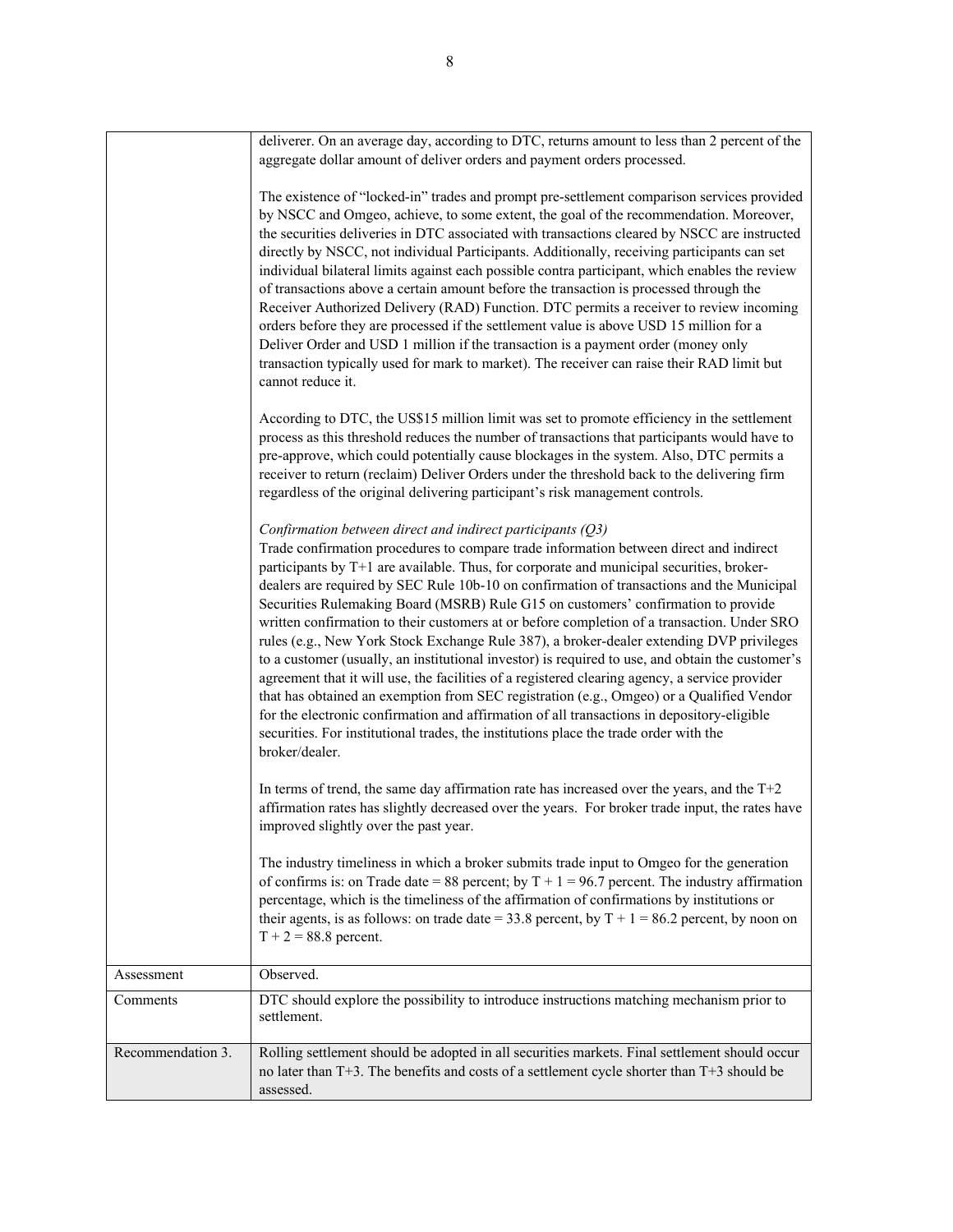| Description       | Rolling settlement (Q1)                                                                                                                                                                                                                                                                                                                                                                                                                                                                                                                                                                                                                                                                                                                                                                                                                                                          |
|-------------------|----------------------------------------------------------------------------------------------------------------------------------------------------------------------------------------------------------------------------------------------------------------------------------------------------------------------------------------------------------------------------------------------------------------------------------------------------------------------------------------------------------------------------------------------------------------------------------------------------------------------------------------------------------------------------------------------------------------------------------------------------------------------------------------------------------------------------------------------------------------------------------|
|                   | Current U.S. regulations and SRO rules are designed to ensure settlement of all relevant<br>trades on a T+3 basis. Since the mid 1990s, the SEC has reduced the settlement cycle from<br>five business days to three business days. U.S. practice in the equity markets is $T+3$ , the<br>normal settlement cycle for OTC eligible instruments is T+3, and the settlement cycle for<br>the money market instruments (MMI) and stock loan markets, which are supported by DTC,<br>is $T+0$ .                                                                                                                                                                                                                                                                                                                                                                                      |
|                   | Failed trades $(Q2)$ and risk implications of fails $(Q3)$<br>Trades that fail to settle are monitored and margined by NSCC, as the CCP. NSCC, via the<br>CNS system, records and reports monthly on the percentage of fails in the CNS system.<br>There is no reporting of fail details at the member level. NSCC only recognizes the<br>percentage of the value of the total CNS end of day fails relative to the total value of all<br>CNS start of day transactions. In November 2009, CNS averaged a daily closing fail value<br>of USD 35.7 million per day out of an average daily total CNS start value of USD 1.175<br>billion, for an average fail rate per day of 3.04 percent. However, fails are monitored and<br>margined at the member level, and NSCC nets open fails positions with members' other<br>settlement positions (see NSCC Tule 11 and procedure XV). |
|                   | The SEC publishes NSCC fails data on its website.                                                                                                                                                                                                                                                                                                                                                                                                                                                                                                                                                                                                                                                                                                                                                                                                                                |
|                   | Incentive to settle in time<br>As an incentive to reduce fails, NSCC imposes a fail-to-deliver charge on those members<br>who owe securities to CNS and fail to deliver. This charge increases as a fail remains<br>outstanding over time. NSCC also maintains, as part of its margin formula, a component<br>charge for CNS fails.                                                                                                                                                                                                                                                                                                                                                                                                                                                                                                                                              |
|                   | U.S. banking regulators take a balance sheet approach under Basel I, under which a standard<br>risk weight, usually 100 percent is applied to the full notional amount of trades that have<br>failed to settle outside of a grace period (typically 5 days). The risk weighting for calculation<br>is determined by the nature of the underlying asset.                                                                                                                                                                                                                                                                                                                                                                                                                                                                                                                          |
|                   | Under Basel II, failed trades require a capital charge that increases as the duration of the fail<br>increases. Five days after the trade fails, the bank is required to book risk weighted asset<br>equal to the difference between the trade price and the market value of the securities times a<br>risk weight multiplier (which ranges from 100 percent at 5 days to 1.250 percent at 46 or<br>more days).<br>Similarly, under SEC capital rules for broker-dealers there is a capital charge for aged fails.                                                                                                                                                                                                                                                                                                                                                               |
|                   | Benefits and costs of a settlement cycle shorter than $T+3$ (Q4)<br>Benefits and costs of a settlement cycle shorter than T+3 have been evaluated by the market<br>under the aegis of the SEC. The cost/benefit analysis shows that at this stage the current T+3<br>settlement cycle is acceptable. See 2004 SEC Concept Release (Release No. 33-8398) and<br>comments to the release that discusses the costs/benefits of implementing a settlement cycle<br>shorter than T+3. For transactions cleared via NSCC, risks are mitigated by the CCP.                                                                                                                                                                                                                                                                                                                              |
| Assessment        | Observed.                                                                                                                                                                                                                                                                                                                                                                                                                                                                                                                                                                                                                                                                                                                                                                                                                                                                        |
| Comments          |                                                                                                                                                                                                                                                                                                                                                                                                                                                                                                                                                                                                                                                                                                                                                                                                                                                                                  |
| Recommendation 4. | The benefits and costs of a central counterparty should be assessed. Where such a<br>mechanism is introduced, the central counterparty should rigorously control the risks it<br>assumes.                                                                                                                                                                                                                                                                                                                                                                                                                                                                                                                                                                                                                                                                                        |
| Description       | NSCC, a DTC affiliate, is the CCP for broker to broker equities and corporate and municipal                                                                                                                                                                                                                                                                                                                                                                                                                                                                                                                                                                                                                                                                                                                                                                                      |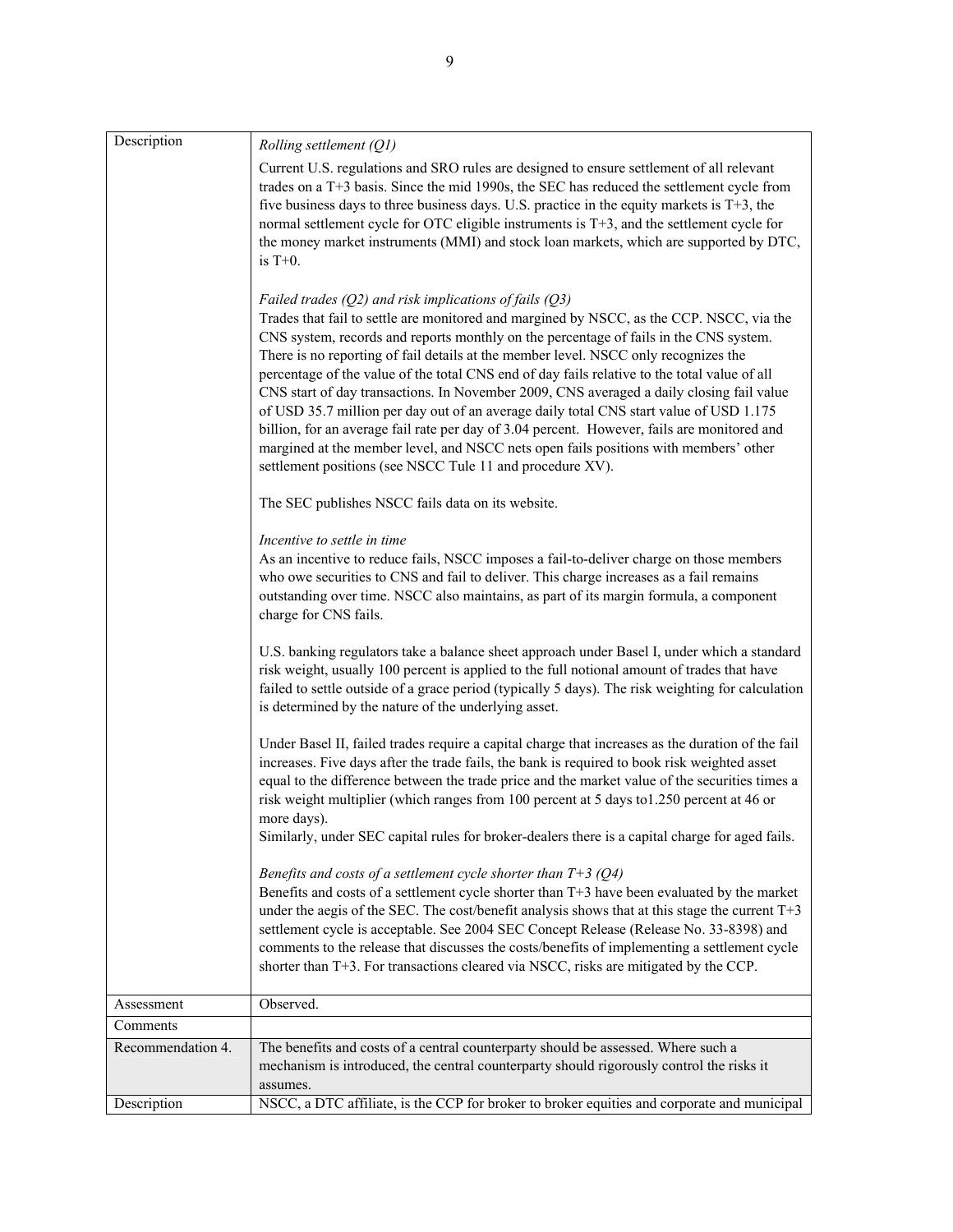|                   | bonds trades in the United States. Securities transactions that are executed on SRO<br>exchanges and other trading venues clear through NSCC.                                                                                                                                                                                                                                                                                                                                                                                                                                                                                                                                                                                                                                                                                                                                                                                                                                                                                                                                                                                                                                                          |
|-------------------|--------------------------------------------------------------------------------------------------------------------------------------------------------------------------------------------------------------------------------------------------------------------------------------------------------------------------------------------------------------------------------------------------------------------------------------------------------------------------------------------------------------------------------------------------------------------------------------------------------------------------------------------------------------------------------------------------------------------------------------------------------------------------------------------------------------------------------------------------------------------------------------------------------------------------------------------------------------------------------------------------------------------------------------------------------------------------------------------------------------------------------------------------------------------------------------------------------|
|                   | Not all broker-to-broker transactions settled at DTC are cleared through NSCC or through<br>another CCP. Transactions settled at DTC that do not clear through NSCC or another CCP<br>are generally OTC transactions in a range of assets including, for instance, MMI, foreign<br>securities, collateralized debt obligations and mortgage backed securities other than U.S.<br>Agency issues.                                                                                                                                                                                                                                                                                                                                                                                                                                                                                                                                                                                                                                                                                                                                                                                                        |
|                   | Cost-benefit analysis<br>Neither market participants nor U.S. regulators have done a cost-benefit analysis for the use<br>of a CCP for the products/transactions settled at DTC that are not cleared by a CCP.<br>However, according to the authorities, for some of these instruments, such as single-day<br>maturing MMI, no sufficient secondary market may exist to merit lengthy analysis.                                                                                                                                                                                                                                                                                                                                                                                                                                                                                                                                                                                                                                                                                                                                                                                                        |
|                   | Risk management $(Q2, Q3, Q4)$<br>NSCC risk control measures are assessed against the RCCPs in a separate assessment.                                                                                                                                                                                                                                                                                                                                                                                                                                                                                                                                                                                                                                                                                                                                                                                                                                                                                                                                                                                                                                                                                  |
| Assessment        | Broadly observed.                                                                                                                                                                                                                                                                                                                                                                                                                                                                                                                                                                                                                                                                                                                                                                                                                                                                                                                                                                                                                                                                                                                                                                                      |
| Comments          | For the observance of this recommendation, a cost-benefit analysis should be conducted of<br>the introduction of a CCP for transactions settled through DTC but not cleared by NSCC.                                                                                                                                                                                                                                                                                                                                                                                                                                                                                                                                                                                                                                                                                                                                                                                                                                                                                                                                                                                                                   |
| Recommendation 5. | Securities lending and borrowing (or repurchase agreements and other economically<br>equivalent transactions) should be encouraged as a method for expediting the settlement of<br>securities transactions. Barriers that inhibit the practice of lending securities for this purpose<br>should be removed.                                                                                                                                                                                                                                                                                                                                                                                                                                                                                                                                                                                                                                                                                                                                                                                                                                                                                            |
| Description       | Legal, fiscal and contractual impediments to securities lending (Q1)<br>Securities lending and repurchase arrangements in the United States are largely over-the-<br>counter bilateral transactions. Securities trade associations, such as the Securities Industry<br>and Financial Markets Association (SIFMA), have worked to develop standardized<br>documentation and, where relevant, sought to remove legal impediments and obtain<br>regulatory guidance on the treatment and enforceability of such transactions. Accordingly,<br>DTC is not aware of any legal impediments to stock loan or repo transactions.                                                                                                                                                                                                                                                                                                                                                                                                                                                                                                                                                                               |
|                   | Support of securities lending facilities (Q2)<br>Securities lending facilities are available as a method for expediting settlement.                                                                                                                                                                                                                                                                                                                                                                                                                                                                                                                                                                                                                                                                                                                                                                                                                                                                                                                                                                                                                                                                    |
|                   | NSCC provides a Stock Borrow Program (SBP), which was approved by the SEC in 1981,<br>and is operated as part of NSCC's Continuous Net Settlement (CNS) system. Briefly, it<br>works as follows. Where insufficient shares of a particular security have been delivered<br>through CNS on the settlement date, the SBP provides a mechanism whereby NSCC's CNS<br>system will automatically borrow securities from participants who have (1) voluntarily made<br>such shares available for loan to NSCC and (2) actually have such securities on deposit in<br>their DTC accounts, in order for NSCC to fulfill its CNS delivery obligations to buying<br>brokers. The borrowed securities are then utilized by the automated systems (along with<br>securities delivered to CNS by selling brokers, without any distinction) to make deliveries to<br>participants with the right to receive delivery (i.e., have a net long position), thus satisfying<br>that portion of the open transaction. However, the participant that has failed to deliver<br>nonetheless remains obligated to make delivery; the SBP has no effect on the continuing<br>obligations of sellers who have failed to deliver. |
|                   | Although DTC does not operate a stock loan service or itself engage in securities lending<br>activities, it does provide its participants with certain functionality designed to facilitate the                                                                                                                                                                                                                                                                                                                                                                                                                                                                                                                                                                                                                                                                                                                                                                                                                                                                                                                                                                                                        |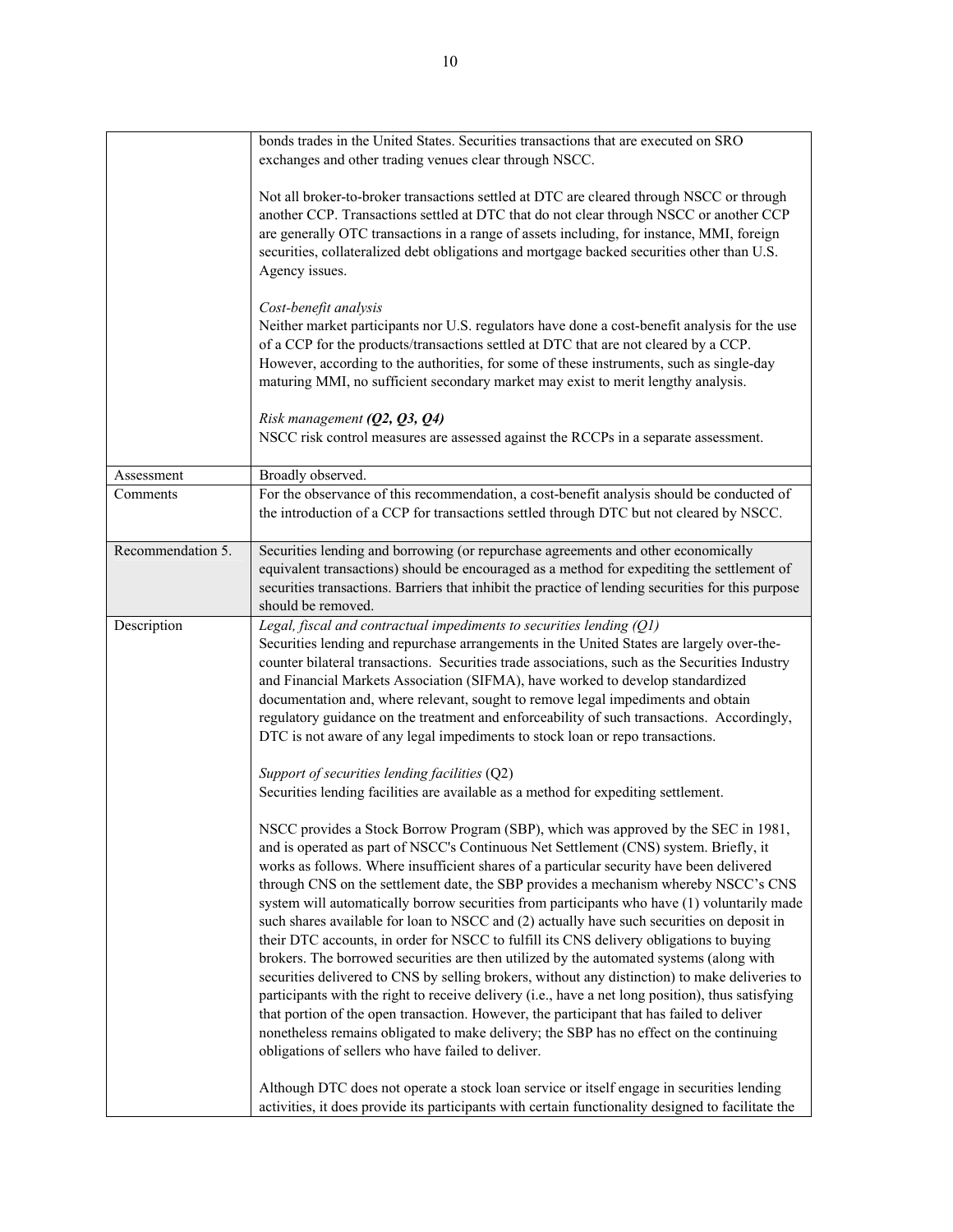|                   | settlement of the stock loan and repurchase transactions between participants. Specifically,<br>DTC's Stock Loan (SL) and Repurchase (REPO) Income tracking system facilitates the<br>exchange of funds between stock lenders and borrowers (or, as applicable, REPO purchasers<br>and sellers) for particular corporate action events. The tracking process is initiated when a<br>DTC participant completes a deliver order within DTC that is reason-code designated as an<br>SL or REPO transaction. Each designated transaction creates a bilateral pairing of the<br>delivering and receiving participant by applying the quantity of the designated transaction to<br>an SL/REPO memo position that indicates the net lender/seller and borrower/purchaser for<br>each security. On an income payment date, DTC automatically debits the account of the<br>borrower and credits the account of the lender for the appropriate amount based on the<br>SL/REPO memo position as of the record date. For reference, further detail describing the<br>service may be found in DTC Important Notice 5731-09 (October 22, 2009), a copy of<br>which is available on the website.<br>Supervisory policies $(Q3)$<br>There is no specific regulatory regime for securities lending and repo transactions. The<br>relevant supervisor and securities regulators supervise market participants' risk management<br>practices regarding securities lending transactions.                                                                                                                                                                                                                                                                                                                                                                                                                                                                                                                                                                                                                                                                                                                                                                                                                                                                                                         |
|-------------------|------------------------------------------------------------------------------------------------------------------------------------------------------------------------------------------------------------------------------------------------------------------------------------------------------------------------------------------------------------------------------------------------------------------------------------------------------------------------------------------------------------------------------------------------------------------------------------------------------------------------------------------------------------------------------------------------------------------------------------------------------------------------------------------------------------------------------------------------------------------------------------------------------------------------------------------------------------------------------------------------------------------------------------------------------------------------------------------------------------------------------------------------------------------------------------------------------------------------------------------------------------------------------------------------------------------------------------------------------------------------------------------------------------------------------------------------------------------------------------------------------------------------------------------------------------------------------------------------------------------------------------------------------------------------------------------------------------------------------------------------------------------------------------------------------------------------------------------------------------------------------------------------------------------------------------------------------------------------------------------------------------------------------------------------------------------------------------------------------------------------------------------------------------------------------------------------------------------------------------------------------------------------------------------------------------------------------------------------------------------------------|
| Assessment        | Observed.                                                                                                                                                                                                                                                                                                                                                                                                                                                                                                                                                                                                                                                                                                                                                                                                                                                                                                                                                                                                                                                                                                                                                                                                                                                                                                                                                                                                                                                                                                                                                                                                                                                                                                                                                                                                                                                                                                                                                                                                                                                                                                                                                                                                                                                                                                                                                                    |
| Comments          |                                                                                                                                                                                                                                                                                                                                                                                                                                                                                                                                                                                                                                                                                                                                                                                                                                                                                                                                                                                                                                                                                                                                                                                                                                                                                                                                                                                                                                                                                                                                                                                                                                                                                                                                                                                                                                                                                                                                                                                                                                                                                                                                                                                                                                                                                                                                                                              |
| Recommendation 6. | Securities should be immobilized or dematerialized and transferred by book entry in CSDs<br>to the greatest extent possible.                                                                                                                                                                                                                                                                                                                                                                                                                                                                                                                                                                                                                                                                                                                                                                                                                                                                                                                                                                                                                                                                                                                                                                                                                                                                                                                                                                                                                                                                                                                                                                                                                                                                                                                                                                                                                                                                                                                                                                                                                                                                                                                                                                                                                                                 |
| Description       | Dematerialization and immobilization (Q1)<br>Although some securities (e.g., U.S. Treasury bills) are issued on a fully dematerialized<br>basis, most securities issued to the public in the U.S. are in the form of one or more physical<br>certificates. According to DTC, approximately 90 percent of corporate and municipal<br>securities issued to the public are distributed through DTC and are represented by one or<br>more physical certificates immobilized in the depository.<br>Because of recent developments encouraging direct registration of investor interests without<br>the issuance of certificates and discouraging certificate withdrawals from the depository, the<br>trend is toward dematerialization. Thus, SIFMA, with the support of DTCC, has promoted<br>enabling legislation in each State of the U.S. that didn't already permit corporations to issue<br>shares in electronic form. A milestone was achieved in 2005 when Delaware, the State in<br>which many corporations in the U.S. are organized, adopted that approach. With this<br>supportive legislation enacted, beginning in January 2007, all newly listed issues on the<br>NYSE, AMEX and Nasdaq were required to be made eligible for the Direct Registration<br>System (DRS) - a statement form of ownership that was developed by DTC in concert with<br>the bank and broker- dealer participants and the transfer agent community. DRS offers<br>investors an alternative to a physical certificate. Effective March 2008, all existing listed<br>issues were mandated to be DRS eligible. Based upon the cumulative success of these<br>programs, in December 2008, the SEC approved a DTC rule filing that staged, first in<br>January 2009 and then in July 2009, the eventual elimination of certificated withdrawals<br>from DTC of securities that are eligible in the DRS system.<br>Almost all municipal bonds and corporate debt issues distributed through DTC are in book-<br>entry-only form. According to DTC, through August of 2009, over 99 percent of municipal<br>and corporate debt by par value distributed through DTC was in book-entry-only form. It is<br>noted, however, that there are many small issues for which distribution through DTC would<br>not make sense (e.g., municipal debt to purchase a fire engine issued to one purchaser). |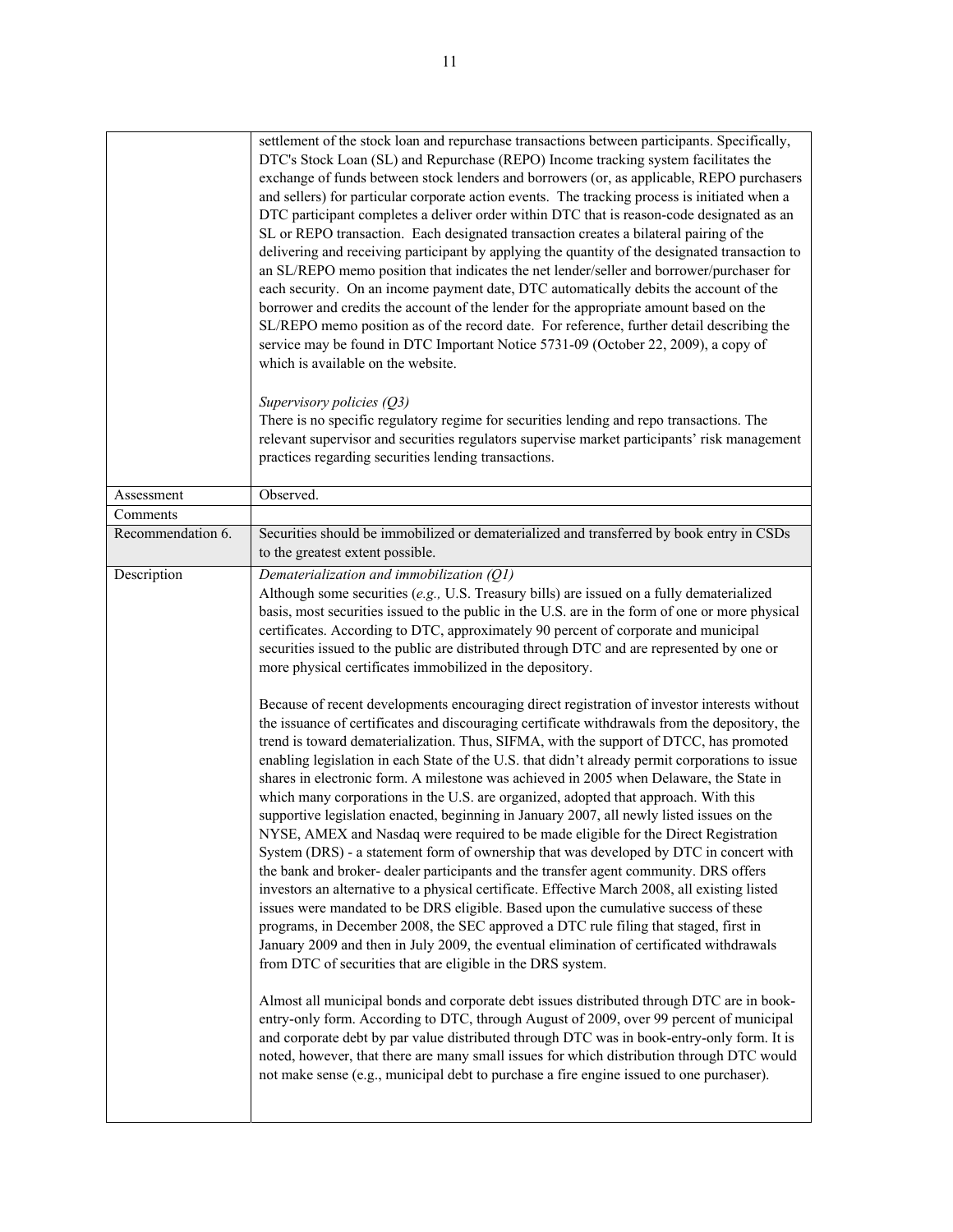| Transfer of title (Q2)<br>Generally a domestic participant depositing a securities certificate in DTC is given immediate credit<br>for the deposit in the Participant's DTC account, however for certificates that are not in<br>negotiable form (i.e. missing stock power) DTC operates a Branch Deposit Service (BDS),<br>which allows firms to send these certificates to DTC and DTC will hold these positions in a<br>segregated account until it receives the stock power and at that point the participant is given<br>credit for the deposit.<br>While DTC is not the official registrar, and the transfer on DTC's books does not affect the<br>official register, under applicable commercial law, book-entry transfers by DTC and, in turn<br>by DTC Participants are legally sufficient to transfer beneficial ownership. UCC Art. 8,<br>adopted by the State of New York, sets out rules regarding the rights and obligations of<br>securities intermediaries such as DTC and DTC's Participants according to which a person<br>that deposits securities with a securities intermediary obtains a "security entitlement" which<br>is a property right that a person obtains in the contents of a securities account with a<br>"securities intermediary." That term encompasses investor accounts with brokers and<br>brokerage accounts with depository institutions. In general, a "security entitlement"<br>guarantees an entitlement holder a priority in the financial assets held in that account over<br>the securities intermediary or the security intermediary's creditors. The securities<br>intermediary must follow the entitlement holder's directions with respect to the contents of<br>the account. In particular, the securities intermediary must honor an "entitlement order" |
|---------------------------------------------------------------------------------------------------------------------------------------------------------------------------------------------------------------------------------------------------------------------------------------------------------------------------------------------------------------------------------------------------------------------------------------------------------------------------------------------------------------------------------------------------------------------------------------------------------------------------------------------------------------------------------------------------------------------------------------------------------------------------------------------------------------------------------------------------------------------------------------------------------------------------------------------------------------------------------------------------------------------------------------------------------------------------------------------------------------------------------------------------------------------------------------------------------------------------------------------------------------------------------------------------------------------------------------------------------------------------------------------------------------------------------------------------------------------------------------------------------------------------------------------------------------------------------------------------------------------------------------------------------------------------------------------------------------------------------------------------------------------------------------------------------------|
| which is a communication from the entitlement holder directing transfer or redemption of a                                                                                                                                                                                                                                                                                                                                                                                                                                                                                                                                                                                                                                                                                                                                                                                                                                                                                                                                                                                                                                                                                                                                                                                                                                                                                                                                                                                                                                                                                                                                                                                                                                                                                                                    |
| financial asset in the account.                                                                                                                                                                                                                                                                                                                                                                                                                                                                                                                                                                                                                                                                                                                                                                                                                                                                                                                                                                                                                                                                                                                                                                                                                                                                                                                                                                                                                                                                                                                                                                                                                                                                                                                                                                               |
| Observed.                                                                                                                                                                                                                                                                                                                                                                                                                                                                                                                                                                                                                                                                                                                                                                                                                                                                                                                                                                                                                                                                                                                                                                                                                                                                                                                                                                                                                                                                                                                                                                                                                                                                                                                                                                                                     |
|                                                                                                                                                                                                                                                                                                                                                                                                                                                                                                                                                                                                                                                                                                                                                                                                                                                                                                                                                                                                                                                                                                                                                                                                                                                                                                                                                                                                                                                                                                                                                                                                                                                                                                                                                                                                               |
| Securities settlement systems should eliminate principal risk by linking securities transfers<br>to funds transfers in a way that achieves delivery versus payment.                                                                                                                                                                                                                                                                                                                                                                                                                                                                                                                                                                                                                                                                                                                                                                                                                                                                                                                                                                                                                                                                                                                                                                                                                                                                                                                                                                                                                                                                                                                                                                                                                                           |
| Technical and contractual framework (Q1)<br>DTC operates a DVP Model 2 settlement system. Securities settle on a gross basis intraday<br>and associated funds settle on a net basis at the end of the day. To facilitate the settlement of<br>securities transactions during the day, DTC provides liquidity to participants, based on<br>rigors risk management procedures. The DVP transfer is initiated by the deliverer of<br>securities by sending an instruction. DTC debits the securities from the account of the<br>delivering participant and, at the same time, credits delivering participant the corresponding<br>payment amount. DTC then reflects a payment debit and securities credit in the account of<br>the receiving participant, treating the securities credit as an incomplete transaction. <sup>1</sup><br>Receiving participants can incur a net money debit during the day up to a net debit cap<br>established by DTC. Intraday receipts of securities delivered versus payment (incomplete<br>securities transactions) are deemed completed, that is final, at the earlier of end-of-day<br>money settlement or at the time any intraday redelivery, pledge or withdrawal of securities<br>by the receiving participant successfully passes DTC risk management controls. (This is<br>further explained in RSSS 8.) DTC's settlement system will not process securities delivery<br>instructions that do not pass its risk controls. Separately, securities deliveries and receipts on<br>behalf of NSCC are provisional intraday and are not final until the end of the day (see<br>below).                                                                                                                                                                                     |
|                                                                                                                                                                                                                                                                                                                                                                                                                                                                                                                                                                                                                                                                                                                                                                                                                                                                                                                                                                                                                                                                                                                                                                                                                                                                                                                                                                                                                                                                                                                                                                                                                                                                                                                                                                                                               |

<sup>&</sup>lt;sup>1</sup> As a technical matter under DTC rules, DTC transfers the securities from the account of the delivering participant to an account of DTC, debits the account of DTC by the same payment amount and credits the delivering participant, and then replicates the money debit and securities deposit in the account of the receiving participant as incomplete transactions.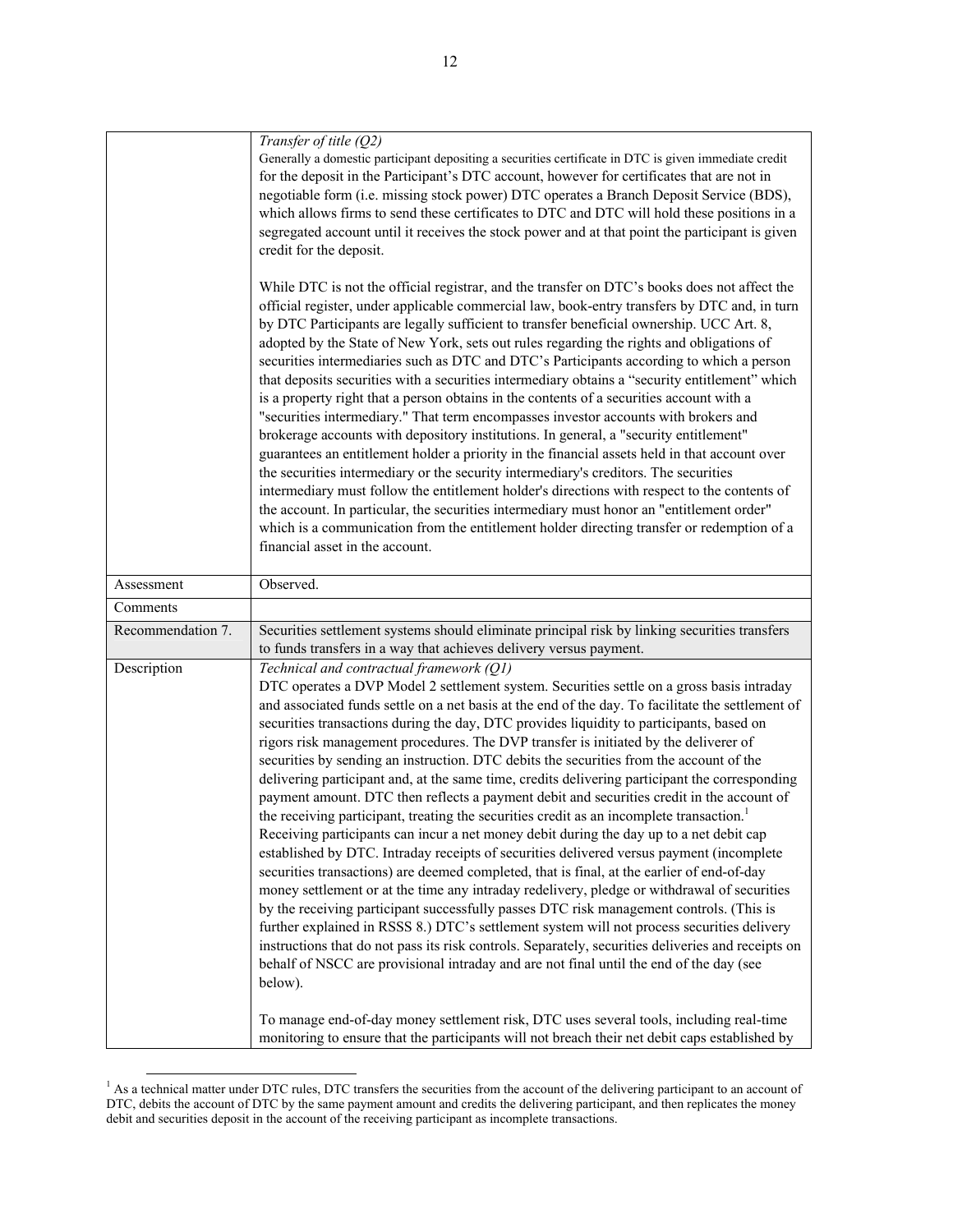| DTC, and that they have sufficient collateral to fully collateralize any net debits within their<br>caps. DTC assigns net debit caps to individual participants and to corporate families of<br>affiliated participants. Individual and family net debit caps are always set below DTC's<br>available liquid resources. Full collateralization of any intraday net debit money positions<br>assures that, should several major participants fail to pay for their net debit money<br>obligations at the end of the day, DTC would have sufficient collateral value (inclusive of<br>haircuts) to cover the participants' unpaid obligation. Net debit caps and collateral controls<br>are designed to assure that the net money debit of a participant cannot exceed the liquidity<br>and collateral value available to DTC for end-of-day settlement. (These controls are<br>described in greater detail in RSSS 9.)                                                                                                                                                                                                                                                                                                                                                                                                                                                                                                                                                                                                                                                                                                                                                                                                                                        |
|--------------------------------------------------------------------------------------------------------------------------------------------------------------------------------------------------------------------------------------------------------------------------------------------------------------------------------------------------------------------------------------------------------------------------------------------------------------------------------------------------------------------------------------------------------------------------------------------------------------------------------------------------------------------------------------------------------------------------------------------------------------------------------------------------------------------------------------------------------------------------------------------------------------------------------------------------------------------------------------------------------------------------------------------------------------------------------------------------------------------------------------------------------------------------------------------------------------------------------------------------------------------------------------------------------------------------------------------------------------------------------------------------------------------------------------------------------------------------------------------------------------------------------------------------------------------------------------------------------------------------------------------------------------------------------------------------------------------------------------------------------------|
| DTC also settles the net securities deliveries and receipts on behalf of NSCC. NSCC<br>maintains a securities account at DTC for purposes of settling net securities amounts coming<br>out of NSCC's Continuous Net Settlement (CNS), which is the primary clearing mechanism<br>for the New York Stock Exchange (NYSE), American Stock Exchange (AMEX), National<br>Association of Securities Dealers (NASD), and other marketplaces. For each security, CNS<br>nets down to one net buy and/or sell on all trades expected to settle on the next settlement<br>day, including trades unable to settle on the previous settlement day. After the trades are<br>netted, free book-entry movements at DTC to or from Omnibus Account allow NSCC<br>participants to deliver short covers to NSCC and receive long allocations. On the settlement<br>day, NSCC instructs DTC to make deliveries of securities from participant accounts that<br>have a CNS net short (delivery) position to NSCC's CNS account at DTC, and then to<br>redeliver securities from the CNS account to participants with a CNS net long (receipt)<br>position. Under NSCC's rules, CNS securities deliveries to the receiver are provisional<br>intraday and are not final until payment is received at the end of the day. Securities<br>deliveries to/from NSCC's CNS account at DTC are made free of payment in DTC. NSCC<br>calculates a separate net money settlement for its participants. To process transactions<br>smoothly between DTC's system and the CNS system, DTC and NSCC have put in place<br>certain collateralization arrangements and financial guarantees to ensure that:<br>Debits created in DTC's system continue to be collateralized when the securities |
| serving as collateral are delivered as CNS short covers, and<br>Long allocations, or approximate values of long allocations, are made available to<br>NSCC to cover certain exposures.                                                                                                                                                                                                                                                                                                                                                                                                                                                                                                                                                                                                                                                                                                                                                                                                                                                                                                                                                                                                                                                                                                                                                                                                                                                                                                                                                                                                                                                                                                                                                                       |
| Optimization process of securities settlement<br>DTC's offer s "Look-Ahead Process", which is an optimization process aimed at reducing<br>the delivery of securities by identifying a receive transaction pending due to a net debit cap<br>insufficiency or quantity deficiency in the same security would permit both transaction to be<br>completed in compliance with DTC's Risk Management system controls. DTC's processing<br>system, Account Transaction Processor (ATP) calculates the net effect to the collateral and<br>net debit cap controls for all Participants involved and if the net effect will not result in a<br>deficit in the collateral or net debit cap for any of the three Participants, ATP processes the<br>transactions simultaneously.                                                                                                                                                                                                                                                                                                                                                                                                                                                                                                                                                                                                                                                                                                                                                                                                                                                                                                                                                                                      |
| Cash settlement<br>Intraday, the settlement of payment occurs by that DTC credits the settlement account of the<br>delivering securities participant and debits the settlement account of the securities receiving<br>participant, subject to risk management controls (net debit caps and collateral controls).<br>During the day, participants receive incoming securities to the extent their payment<br>settlement account has sufficient net payment credits or sufficient net payment debit<br>capacity and subject to DTC's net debit cap and collateral controls. At the end of the day,<br>the final net payment debit or net payment credit in a participant's Settlement Account is<br>settled by funds transfers through the Federal Reserve's National Settlement Service (NSS).<br>DTC's End-of-Day Settlement Processing controls and coordinates the settling of participant<br>accounts and settling bank accounts on DTC's systems. A settling bank is a bank participant<br>that settles for itself and may settle for other participants, including other bank participants.                                                                                                                                                                                                                                                                                                                                                                                                                                                                                                                                                                                                                                                             |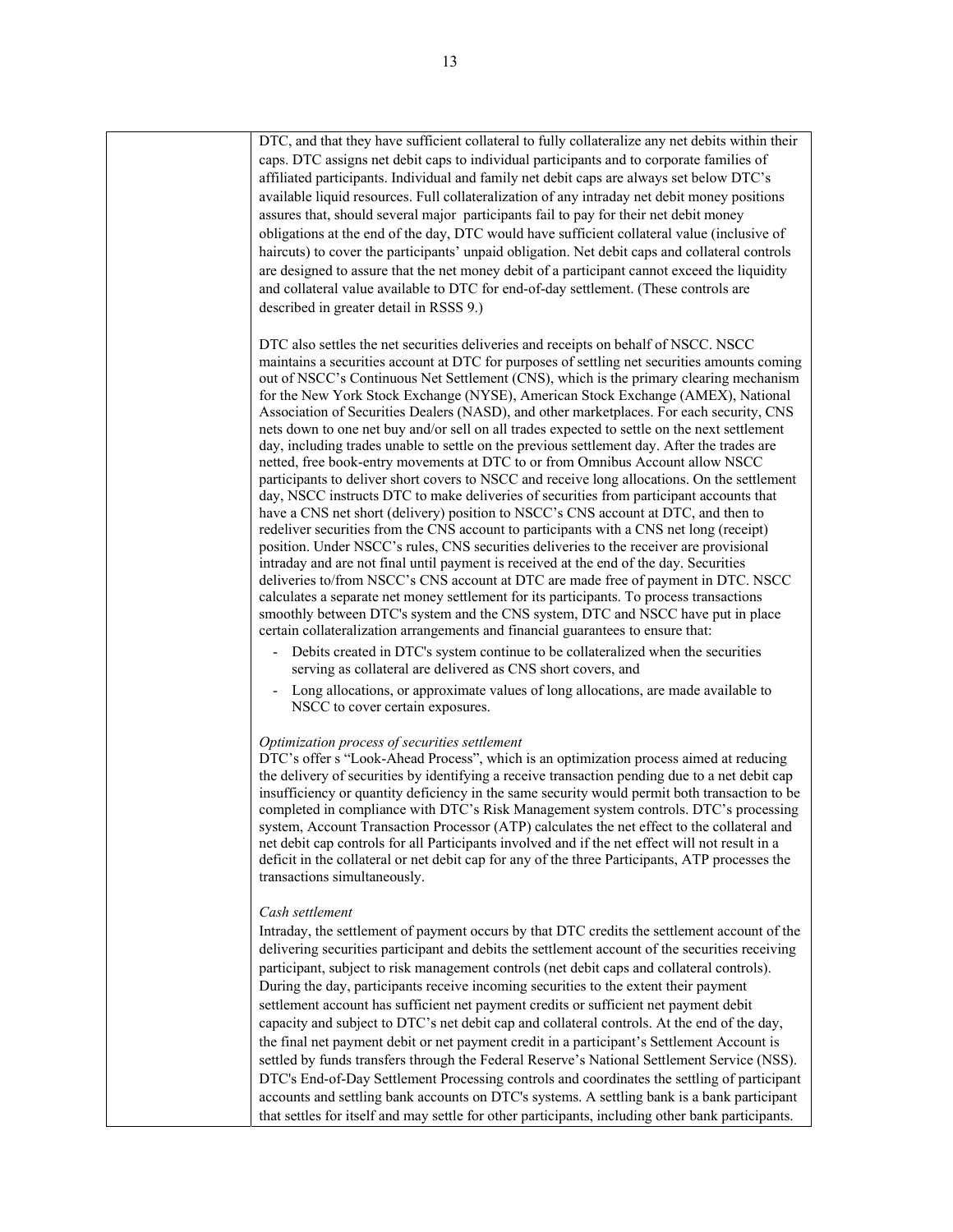|                   | A settling bank must have access to the Federal Reserve's Fedwire system. To complete the<br>money settlement that takes place at the end of the day, DTC and NSCC each separately<br>calculate the net money position for each of their respective participants. DTC and NSCC<br>then net the money settlement balances of each DTC participant who also is a member of<br>NSCC (common participants). Once final net-net money settlement figures have been<br>calculated and acknowledged by the designated settling bank for each participant, DTC<br>submits a file of money debits and credits by settlement bank through the Federal Reserve's<br>NSS in order to complete money settlement. This settlement file is typically submitted to the<br>Federal Reserve between 16:00 and 16:30 ET. The Federal Reserve then processes the file,<br>checking to see that settlement banks with a net debit entry have sufficient funds or credit in<br>their Federal Reserve account to settle and if so, transferring the money to a temporary<br>(technical) settlement account for the arrangement. Once all debits have been collected,<br>funds are then credited to settlement banks in a net credit position. All debits and credits are<br>final at the time they are made by the Federal Reserve.<br>In accordance with Federal Reserve procedures, if a debit cannot be processed due to<br>insufficient balances or credit, the Reserve Bank will promptly notify DTC, as the<br>settlement agent. If the rejected debit is due to a settlement bank failure or a participant<br>failure, then the Federal Reserve would expect DTC to arrange to transfer into the NSS<br>technical settlement account by Fedwire Funds Transfer sufficient funds to permit<br>settlement to proceed. DTC would likely obtain such funds from its liquidity resources. For<br>a participant that fails to settle its net money obligation, any securities in the failing<br>participants account designated as "incomplete transactions" (see above) would not be final<br>to the failing participant. In such case, DTC will hold the entire interest in, and shall have<br>the authority of a holder of securities to act, in its sole discretion, to issue or transfer the<br>entire interest in such securities of the failing participant, including the authority to sell,<br>pledge or otherwise dispose of such securities. This procedure is not applicable to a<br>participant that successfully passes DTC risk management controls and the intraday receipts<br>of securities have reached finality during the day.<br>Amount of transactions settled on a DVP basis (Q2)<br>All valued transactions in DTC are settled on a DVP basis. |
|-------------------|---------------------------------------------------------------------------------------------------------------------------------------------------------------------------------------------------------------------------------------------------------------------------------------------------------------------------------------------------------------------------------------------------------------------------------------------------------------------------------------------------------------------------------------------------------------------------------------------------------------------------------------------------------------------------------------------------------------------------------------------------------------------------------------------------------------------------------------------------------------------------------------------------------------------------------------------------------------------------------------------------------------------------------------------------------------------------------------------------------------------------------------------------------------------------------------------------------------------------------------------------------------------------------------------------------------------------------------------------------------------------------------------------------------------------------------------------------------------------------------------------------------------------------------------------------------------------------------------------------------------------------------------------------------------------------------------------------------------------------------------------------------------------------------------------------------------------------------------------------------------------------------------------------------------------------------------------------------------------------------------------------------------------------------------------------------------------------------------------------------------------------------------------------------------------------------------------------------------------------------------------------------------------------------------------------------------------------------------------------------------------------------------------------------------------------------------------------------------------------------------------------------------------------------------------------------------------------------------------------------------------------------------------------------------------------------------------------------------------------------------------|
| Assessment        | Observed.                                                                                                                                                                                                                                                                                                                                                                                                                                                                                                                                                                                                                                                                                                                                                                                                                                                                                                                                                                                                                                                                                                                                                                                                                                                                                                                                                                                                                                                                                                                                                                                                                                                                                                                                                                                                                                                                                                                                                                                                                                                                                                                                                                                                                                                                                                                                                                                                                                                                                                                                                                                                                                                                                                                                         |
| Comments          |                                                                                                                                                                                                                                                                                                                                                                                                                                                                                                                                                                                                                                                                                                                                                                                                                                                                                                                                                                                                                                                                                                                                                                                                                                                                                                                                                                                                                                                                                                                                                                                                                                                                                                                                                                                                                                                                                                                                                                                                                                                                                                                                                                                                                                                                                                                                                                                                                                                                                                                                                                                                                                                                                                                                                   |
| Recommendation 8. | Final settlement on a DVP basis should occur no later than the end of the settlement day.<br>Intra-day or real-time finality should be provided where necessary to reduce risks.                                                                                                                                                                                                                                                                                                                                                                                                                                                                                                                                                                                                                                                                                                                                                                                                                                                                                                                                                                                                                                                                                                                                                                                                                                                                                                                                                                                                                                                                                                                                                                                                                                                                                                                                                                                                                                                                                                                                                                                                                                                                                                                                                                                                                                                                                                                                                                                                                                                                                                                                                                  |
| Description       | Timing of settlement finality (Q1)<br>DTC provides for both end-of-day and intraday finality.<br>Net money settlement occurs and is final at the end of the day. NSS funds transfers are<br>immediately final when effected. Under DTC's rules (9B), a DVP securities transfer is final<br>and irrevocable as to the delivering party once the securities transfer has successfully passed<br>DTC risk controls and the securities have been debited from the delivering party's account.<br>In other words, deliverers of securities cannot take back securities transferred to another<br>participant. The fact that finality of the cash takes place at the end of the day does not have<br>any impact on the finality of the securities delivery. Furthermore, even in the event of a<br>default of the delivering party, the delivered securities cannot legally be considered as part<br>of the defaulting securities holdings.<br>Securities deliveries are final and irrevocable as to the receiving party either at the end of the<br>day or intraday. In particular, finality is achieved at the end of day, when (i) DTC has                                                                                                                                                                                                                                                                                                                                                                                                                                                                                                                                                                                                                                                                                                                                                                                                                                                                                                                                                                                                                                                                                                                                                                                                                                                                                                                                                                                                                                                                                                                                                                                                           |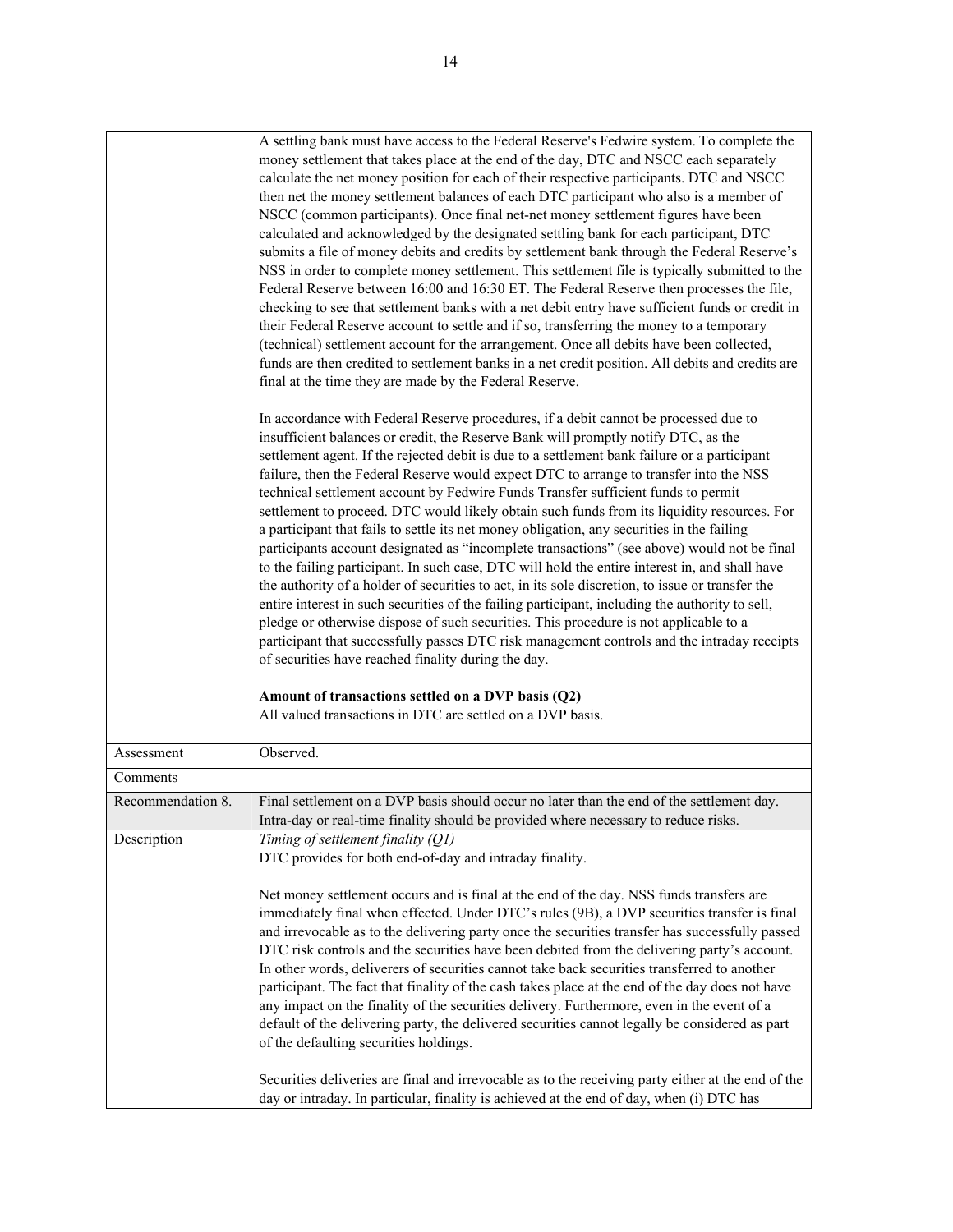| determined that the final cash balance in the settlement account of the receiving party for the<br>business day is not negative (that is, at the end of the day, the participant does not owe<br>money); or (ii) when the receiving party pays the amount of the negative balance in its<br>settlement accounts determined by DTC for that business day (that is, at the end of the day<br>the participant pays money that it owes). Free of payment (FOP) deliveries, such as CNS<br>deliveries, are final and irrevocable (see Recommendation 1 on finality).                                                                                                                                                                                                                                                                                                                                                                                                                                                                                                                                                                                                                                                                                                                          |
|------------------------------------------------------------------------------------------------------------------------------------------------------------------------------------------------------------------------------------------------------------------------------------------------------------------------------------------------------------------------------------------------------------------------------------------------------------------------------------------------------------------------------------------------------------------------------------------------------------------------------------------------------------------------------------------------------------------------------------------------------------------------------------------------------------------------------------------------------------------------------------------------------------------------------------------------------------------------------------------------------------------------------------------------------------------------------------------------------------------------------------------------------------------------------------------------------------------------------------------------------------------------------------------|
| Alternatively, intraday finality for both internal cash transfer (in terms of net debit) and<br>securities delivery is achieved so long as DTC's risk management controls are satisfied. In<br>particular, the receiving participant instructs DTC to effect a delivery, pledge or withdrawal<br>provided they comply with DTC risk control measures. This means that, during the day, a<br>participant with a net receiving credit in its payment settlement account would be able to<br>receive securities or redeliver securities previously received, if the receipt or deliver<br>transaction pass DTC's risk controls, i.e., are within the participant's net debit cap and any<br>resulting net debit remains fully collateralized (see Recommendation 9). The participant's<br>original receipt of the securities and re-delivery of the securities are both final at this time,<br>and such finality is legally enforceable. DTC's settlement system will not process securities<br>delivery instructions that do not pass its risk controls. Although internal cash balances can<br>be reused during the day, the ultimate finality of the cash transfers are achieved at the end of<br>the day through a net settlement process using the Federal Reserve's NSS (see RSSS 7). |
| Needs for intraday finality (Q2)<br>As described above, DTC provides for intraday finality. Securities deliveries as to the<br>deliverer are final intraday when the deliverer's DTC account is debited securities and<br>credited the associated payment obligation (final payment of net money credits/debit occurs<br>at the end of the day in central bank money). As to the receiver intraday finality is achieved<br>if and when the receiver instructs DTC to redeliver, transfer or pledge received securities all<br>DTC risk controls are met. However, cash transfers outside DTC can be effected with<br>finality only at the end of the business day.                                                                                                                                                                                                                                                                                                                                                                                                                                                                                                                                                                                                                       |
| Unilateral revocation of settlement $(Q3)$<br>Under certain circumstances, intraday, a receiving participant can return securities to the<br>deliverer. Participants are not required to inform DTC of the reasons for returning securities.<br>The return of securities is subject to DTC's risk management controls except for securities<br>with a settlement value below USD 15 million and payment orders below USD 1 million or<br>if not returned on the same day as the original delivery. Returns amount to less than 2<br>percent of the aggregate dollar amount of deliver orders and payment orders processed on an<br>average day. A deliverer participant cannot take back securities that have been delivered to<br>other participants.                                                                                                                                                                                                                                                                                                                                                                                                                                                                                                                                   |
| Returns do not take place after settlement finality is achieved: certain limited returns may<br>either occur on the same day as the original delivery prior to 3.30 pm for settlement on that<br>day, or on a subsequent day and are settled like any other delivery on that subsequent day.<br>For a return made on the original delivery day, there is some relief from risk management<br>controls and RAD restrictions:                                                                                                                                                                                                                                                                                                                                                                                                                                                                                                                                                                                                                                                                                                                                                                                                                                                              |
| Same-day matched returns of Deliver Orders less than \$15 million are not subject to<br>risk management controls.<br>Same-day matched returns of Payment Orders less than \$1 million are not subject to<br>risk management controls.<br>Same-day matched returns of both Deliver Orders and Payment Orders are not subject<br>to RAD restrictions and are permitted until 3:30 p.m.<br>Returns of Deliver Orders and Payment Orders processed on a business day after the<br>$\bullet$                                                                                                                                                                                                                                                                                                                                                                                                                                                                                                                                                                                                                                                                                                                                                                                                  |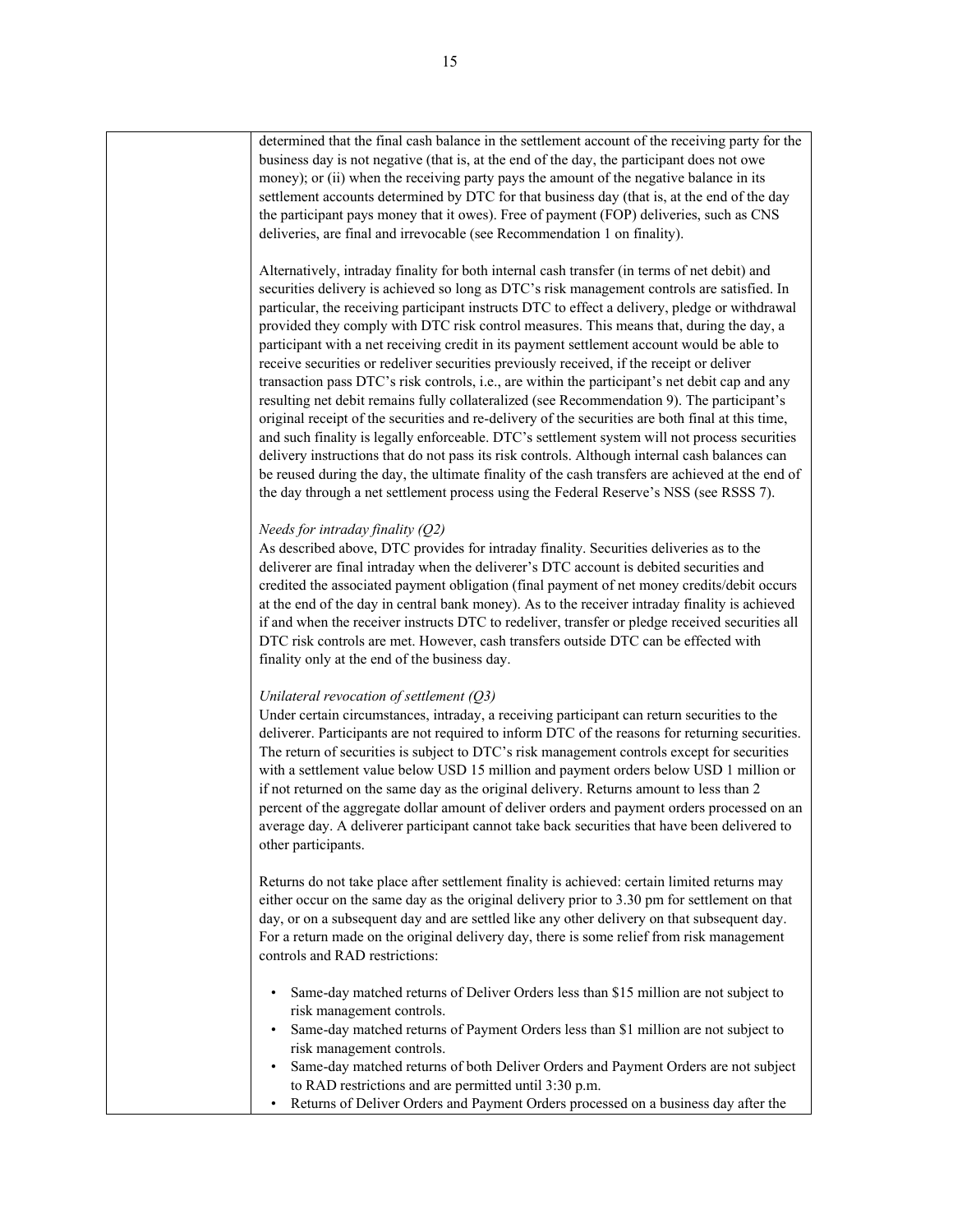|                   | settlement day of the original are subject to risk management controls and RAD                                                                                                                                                                                                                                                                                                                                                                                                                                                                                                                                                                                                                                                                                                                                                                                                                                                                                                                                                                                                                                                                                                                                                                                                                                                                                                                                                                                                                                                                                                                                                                                                                                                                                                                                                                                                                                                                                                                                                                                                                                                                                                                                                                                                                                                                                                                                                                                                                                                                                                                                                      |
|-------------------|-------------------------------------------------------------------------------------------------------------------------------------------------------------------------------------------------------------------------------------------------------------------------------------------------------------------------------------------------------------------------------------------------------------------------------------------------------------------------------------------------------------------------------------------------------------------------------------------------------------------------------------------------------------------------------------------------------------------------------------------------------------------------------------------------------------------------------------------------------------------------------------------------------------------------------------------------------------------------------------------------------------------------------------------------------------------------------------------------------------------------------------------------------------------------------------------------------------------------------------------------------------------------------------------------------------------------------------------------------------------------------------------------------------------------------------------------------------------------------------------------------------------------------------------------------------------------------------------------------------------------------------------------------------------------------------------------------------------------------------------------------------------------------------------------------------------------------------------------------------------------------------------------------------------------------------------------------------------------------------------------------------------------------------------------------------------------------------------------------------------------------------------------------------------------------------------------------------------------------------------------------------------------------------------------------------------------------------------------------------------------------------------------------------------------------------------------------------------------------------------------------------------------------------------------------------------------------------------------------------------------------------|
|                   | restrictions.                                                                                                                                                                                                                                                                                                                                                                                                                                                                                                                                                                                                                                                                                                                                                                                                                                                                                                                                                                                                                                                                                                                                                                                                                                                                                                                                                                                                                                                                                                                                                                                                                                                                                                                                                                                                                                                                                                                                                                                                                                                                                                                                                                                                                                                                                                                                                                                                                                                                                                                                                                                                                       |
|                   |                                                                                                                                                                                                                                                                                                                                                                                                                                                                                                                                                                                                                                                                                                                                                                                                                                                                                                                                                                                                                                                                                                                                                                                                                                                                                                                                                                                                                                                                                                                                                                                                                                                                                                                                                                                                                                                                                                                                                                                                                                                                                                                                                                                                                                                                                                                                                                                                                                                                                                                                                                                                                                     |
| Assessment        | Observed.                                                                                                                                                                                                                                                                                                                                                                                                                                                                                                                                                                                                                                                                                                                                                                                                                                                                                                                                                                                                                                                                                                                                                                                                                                                                                                                                                                                                                                                                                                                                                                                                                                                                                                                                                                                                                                                                                                                                                                                                                                                                                                                                                                                                                                                                                                                                                                                                                                                                                                                                                                                                                           |
| Comments          | The DVP Model 2 is characterized by intraday securities deliveries and end of day net<br>money settlements. Without additional safeguards this design would expose DTC<br>participants to principal and liquidity risk, potentially with systemic implications, in the<br>event that the participants fail to meet their cash obligations at the end of day. However,<br>DTC has in place measures to limit and control these risks.                                                                                                                                                                                                                                                                                                                                                                                                                                                                                                                                                                                                                                                                                                                                                                                                                                                                                                                                                                                                                                                                                                                                                                                                                                                                                                                                                                                                                                                                                                                                                                                                                                                                                                                                                                                                                                                                                                                                                                                                                                                                                                                                                                                                |
|                   | DTC should consider to conducting additional net funds settlement batches during the day in<br>order to provide intraday finality for participants' net payment obligations, which will allow<br>participants in a net credit position to have earlier access to their liquidity should they need<br>to use such liquidity outside of DTC. However, additional intraday money settlement<br>batches would place liquidity demands on participants in a net debit position, which would<br>be obligated to make their payments during the day rather than at the end of the day.                                                                                                                                                                                                                                                                                                                                                                                                                                                                                                                                                                                                                                                                                                                                                                                                                                                                                                                                                                                                                                                                                                                                                                                                                                                                                                                                                                                                                                                                                                                                                                                                                                                                                                                                                                                                                                                                                                                                                                                                                                                     |
| Recommendation 9. | CSDs that extend intraday credit to participants, including CSDs that operate net settlement<br>systems, should institute risk controls that, at a minimum, ensure timely settlement in the<br>event that the participant with the largest payment obligation is unable to settle. The most<br>reliable set of controls is a combination of collateral requirements and limits.                                                                                                                                                                                                                                                                                                                                                                                                                                                                                                                                                                                                                                                                                                                                                                                                                                                                                                                                                                                                                                                                                                                                                                                                                                                                                                                                                                                                                                                                                                                                                                                                                                                                                                                                                                                                                                                                                                                                                                                                                                                                                                                                                                                                                                                     |
| Description       | Extension of intraday credit and risk management procedures (Q1)<br>DTC facilitates securities settlement by providing intra-day funds accounts to Participants<br>with positive net funds positions representing an end-of-day claim on the DTC and negative<br>net amounts representing a claim by DTC on the Participant. The balances of the banks,<br>acting as cash clearer, are settled at the end-of-day payment exchange process. To ensure<br>timely settlement in the event of an inability to settle by the Participant or affiliated family<br>of participants with the largest net money obligation, DTC limits settlement credit exposures<br>by setting net debit caps for all participants and all affiliated families of participants and<br>requiring that all net debits with caps are fully collateralized. DTC also maintains a<br>Participant Fund and committed lines of credit among other risk controls (see below). If<br>DTC's participant fund and collateral is insufficient to cover liquidity demands or credit<br>losses, DTC would allocate these losses to surviving participants.<br>Credit risk controls<br>The credit risk associated with Participants' net cash settlement obligations is managed by<br>limits on the maximum payment obligations that a participant can create in the system (debit<br>cap) and collateralization of those payment obligations. The application of net debit cap<br>controls ensures that the amount of the settlement obligation of any Participant or affiliated<br>family of Participants will not exceed liquidity resources available to DTC to finance<br>settlement notwithstanding the failure of said Participant or affiliated family.<br>Collateralization ensures that a Participant that fails to pay for its settlement obligation will<br>have collateral value (inclusive of haircuts) in its account sufficient for DTC to pledge to<br>secure loans in an amount sufficient to cover the amount of the Participant's settlement<br>obligation. With these loans, DTC will be able to complete money settlement for all non-<br>defaulting Participants. DTC's real time risk controls prevent the completion of transactions<br>that would cause a Participant's net debit to rise above its net debit cap or would cause this<br>net debit to exceed the Participant's collateral value. Transactions that would cause either<br>insufficient collateralization or a breach of the net debit cap of either the delivering or<br>receiving Participants will not be completed by DTC (all risk controls must be met by both<br>parties). |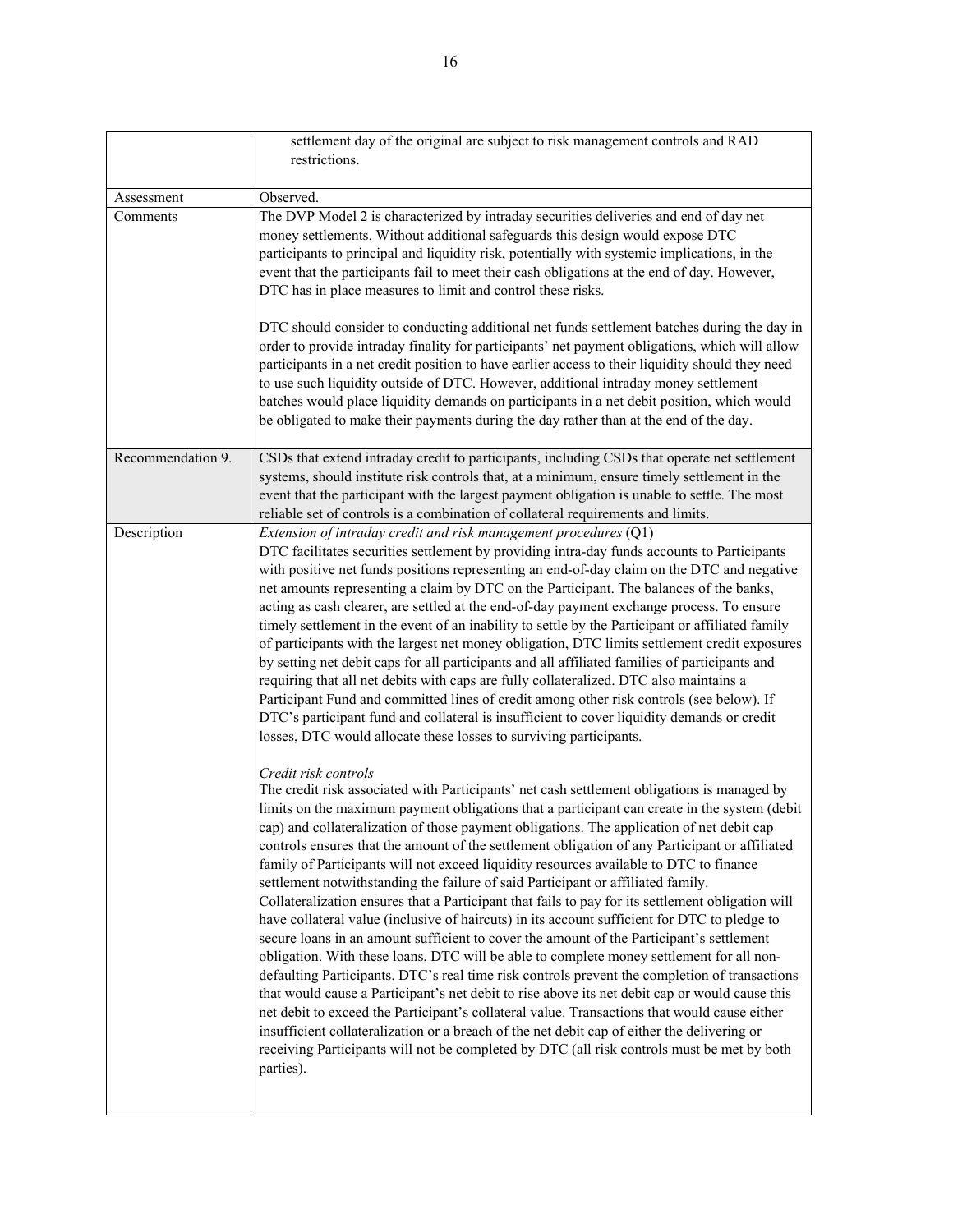| The net debit cap of a Participant is calculated as the least of 4 amounts: (a) a net debit cap<br>based on the 3 largest net debits that each Participant incurs over a rolling 3-month period;<br>(b) an amount, if any, determined by the Participant's settling bank; (c) an amount, if any,<br>determined by DTC; or (d) US\$1.8 billion. Affiliated family net debit caps are limited to<br>US\$3.0 billion or less.                                                                                                                                                                                                                                                                                                                                                                                                                                                                                                              |
|-----------------------------------------------------------------------------------------------------------------------------------------------------------------------------------------------------------------------------------------------------------------------------------------------------------------------------------------------------------------------------------------------------------------------------------------------------------------------------------------------------------------------------------------------------------------------------------------------------------------------------------------------------------------------------------------------------------------------------------------------------------------------------------------------------------------------------------------------------------------------------------------------------------------------------------------|
| DTC monitors the value of the collateral supporting each Participant's net debit in DTC's<br>settlement system through its Collateral Valuation System based on the daily receipt of<br>pricing and rating data from independent and internal sources. A security designated as<br>collateral by a Participant is valued based on the security's prior business day's closing<br>market price, less a haircut. To provide additional comfort regarding its sufficiency of<br>collateral, DTC currently monitors participants whose excess collateral value is less than<br>300 percent of their end-of-day net debit. According to DTC, to-date, results have indicated<br>no problems to report. Stress testing is conducted to determine the largest haircuts that DTC<br>could absorb when pledging collateral to borrow against its committed lines of credit and<br>still satisfy the liquidity need of the single largest family. |
| Liquidity risk<br>Complementing these risk controls to limit possible DTC exposures to any one Participant<br>or affiliated family of Participants, DTC maintains committed liquid resources in excess of<br>its capped exposures. DTC maintains a Participants Fund and has committed lines of credit<br>(together totaling \$3.2 billion at present). In the event of a Participant's failure to settle,<br>DTC will successively access its liquidity resources in the following manner:                                                                                                                                                                                                                                                                                                                                                                                                                                             |
| First DTC will use the defaulting Participant's contribution to the Participants Fund in<br>$\qquad \qquad \blacksquare$<br>satisfaction of the defaulting Participant's settlement obligation.<br>If that amount is insufficient, DTC will then borrow on its name from the non-<br>defaulting Participants' contributions to the Participants Fund to complete settlement.                                                                                                                                                                                                                                                                                                                                                                                                                                                                                                                                                            |
| Such borrowing may be secured by collateral of the failing Participant.<br>Should this amount be insufficient, DTC will borrow from its committed lines of credit<br>to secure a loan for settlement. The loan is to DTC as principal to be used for settlement<br>of the amount of the obligations of the defaulting participant. (The obligations of the<br>defaulting participant are not settled by DTC on behalf of the defaulting participant.)<br>DTC will make use of its committed line of credit for funds needed by the end of the<br>day. As security for the loans, DTC pledges securities which have been designated as<br>collateral—all debits are fully collateralized-of the failing Participant.                                                                                                                                                                                                                     |
| Finally, in situations involving multiple failures that exceed the depository's committed<br>liquidity resources to settle, DTC may borrow from some or all of its Participants an<br>amount up to the entire amount of the end-of-day credit balance due to Participants on<br>the business day on which the settlement failures occur.                                                                                                                                                                                                                                                                                                                                                                                                                                                                                                                                                                                                |
| Replacement cost risk<br>In pledging collateral to secure a loan for settlement, DTC is potentially exposed to market<br>risk if adverse market conditions (collateral price declines) result in the value of collateral<br>not being sufficient to repay the loans for settlement. However, in that event, any loss<br>would, up to specified limits, be mutualized among DTC Participants as provided in its<br>Participants Agreement, Rules (see DTC Rule 4) and procedures. As noted above, DTC<br>marks collateral to market daily and applies haircuts to mitigate this risk.                                                                                                                                                                                                                                                                                                                                                    |
| Overdrafts or debit balances in securities $(Q2)$<br>DTC does not permit participants to incur overdraft or debit balances in their securities<br>accounts. However, on occasion a shortfall of securities in a Participant's securities account                                                                                                                                                                                                                                                                                                                                                                                                                                                                                                                                                                                                                                                                                        |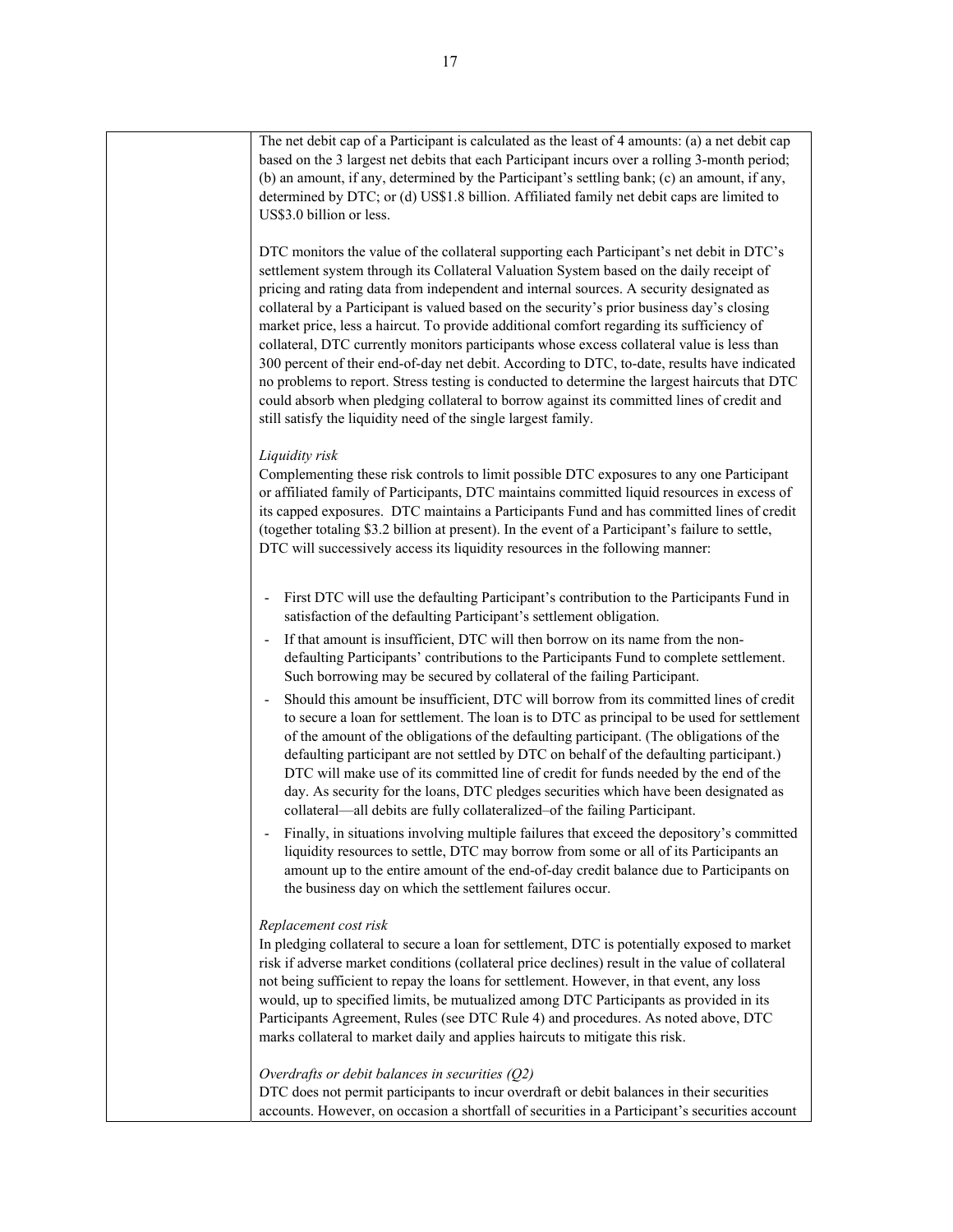|                    | may be inadvertently created by the failure of a transfer agent to re-register, in a timely<br>manner, deposited securities in the nominee name of DTC. Under DTC's Rules, Participants<br>are obligated to cover their short positions immediately as the maintenance of short<br>positions causes an inventory shortfall for DTC. In order to mitigate the associated risks,<br>DTC will debit the Participant's cash account for 130 percent of the market value of the<br>securities to offset any credit for the redelivery plus a margin of safety to mitigate market<br>risk and protect DTC until the position is covered. The 130 percent figure reflects the best<br>judgment of DTC that this is an appropriate interim adjustment.<br>Evaluation of the probability and impact of multiple fails $(Q3)$<br>DTC's risk management controls are designed to ensure that DTC can cover the failure of its |
|--------------------|--------------------------------------------------------------------------------------------------------------------------------------------------------------------------------------------------------------------------------------------------------------------------------------------------------------------------------------------------------------------------------------------------------------------------------------------------------------------------------------------------------------------------------------------------------------------------------------------------------------------------------------------------------------------------------------------------------------------------------------------------------------------------------------------------------------------------------------------------------------------------------------------------------------------|
|                    | single largest participant or largest family of affiliated participants. By ensuring it has<br>sufficient liquid resources to complete settlement in the event of the failure of its largest<br>family of affiliated Participants, DTC inherently is protecting itself against the failure of<br>more than one participant. Additionally, the net debits of all Participants are fully<br>collateralized. Thus, the possible failure of multiple Participants beyond DTC's committed<br>liquidity resources would not cause DTC to have uncollateralized exposures. So far, DTC<br>has never had to draw on its lenders for liquidity to finance settlement and has never failed<br>to complete end-of-day net money settlement.                                                                                                                                                                                   |
| Assessment         | Observed.                                                                                                                                                                                                                                                                                                                                                                                                                                                                                                                                                                                                                                                                                                                                                                                                                                                                                                          |
| Comments           | Although DTC currently has sufficient liquidity resources to protect against the failure of<br>the largest affiliated family of Participants, more extreme cases of multiple failures could<br>test DTC's liquidity resources. To this end, this assessment recommends that DTC should be<br>given access to central bank liquidity facilities.                                                                                                                                                                                                                                                                                                                                                                                                                                                                                                                                                                    |
| Recommendation 10. | Assets used to settle the ultimate payment obligations arising from securities transactions<br>should carry little or no credit or liquidity risk. If central bank money is not used, steps must<br>be taken to protect CSD members from potential losses and liquidity pressures arising from<br>the failure of the cash settlement agent whose assets are used for that purpose.                                                                                                                                                                                                                                                                                                                                                                                                                                                                                                                                 |
| Description.       | Settlement asset (Q1)<br>During the day, cash settlement takes the form of a net debit balance provided by the system<br>takes place (cf. commercial bank money), while at the end of the day final cash settlement<br>occurs in central bank money. Intraday, the settlement of cash payment occurs by that DTC<br>credits the cash settlement account of the delivering securities participant and debits the cash<br>settlement account of the securities receiving participant for their respective payment<br>obligations resulting from the securities transfer. Participants may incur net debit (money<br>owed) payment obligations during the day up to their net debit cap. The received credit can<br>be used to settle another securities transaction.                                                                                                                                                 |
|                    | At the end of day, DTC uses the Federal Reserve's NSS to complete end-of-day cash<br>settlement, collecting net debits from and distributing net credits to participants' designated<br>settling banks. Settling banks are DTC members having access to Fedwire Funds and the<br>NSS. Settling banks settle for their own accounts and may also settle for other participants.<br>Participants are required to designate a settlement bank for settling their payment obligations<br>with DTC (Rule 9(B)). The Federal Reserve NSS service supports settlements in USD only.                                                                                                                                                                                                                                                                                                                                       |
|                    | DTC is a limited purpose trust company organized under the NY Banking Law and a<br>member bank of the Federal Reserve. DTC indicated performing risk assessments of its non<br>settlement activities. In particular, DTC indicated that when considering the introduction of<br>a new service, the system's senior management conducts a review that includes a risk<br>assessment that may be reviewed by the Internal Risk Management Committee counsel,<br>internal auditors, and DTC's independent external auditors and overseen by the appropriate                                                                                                                                                                                                                                                                                                                                                           |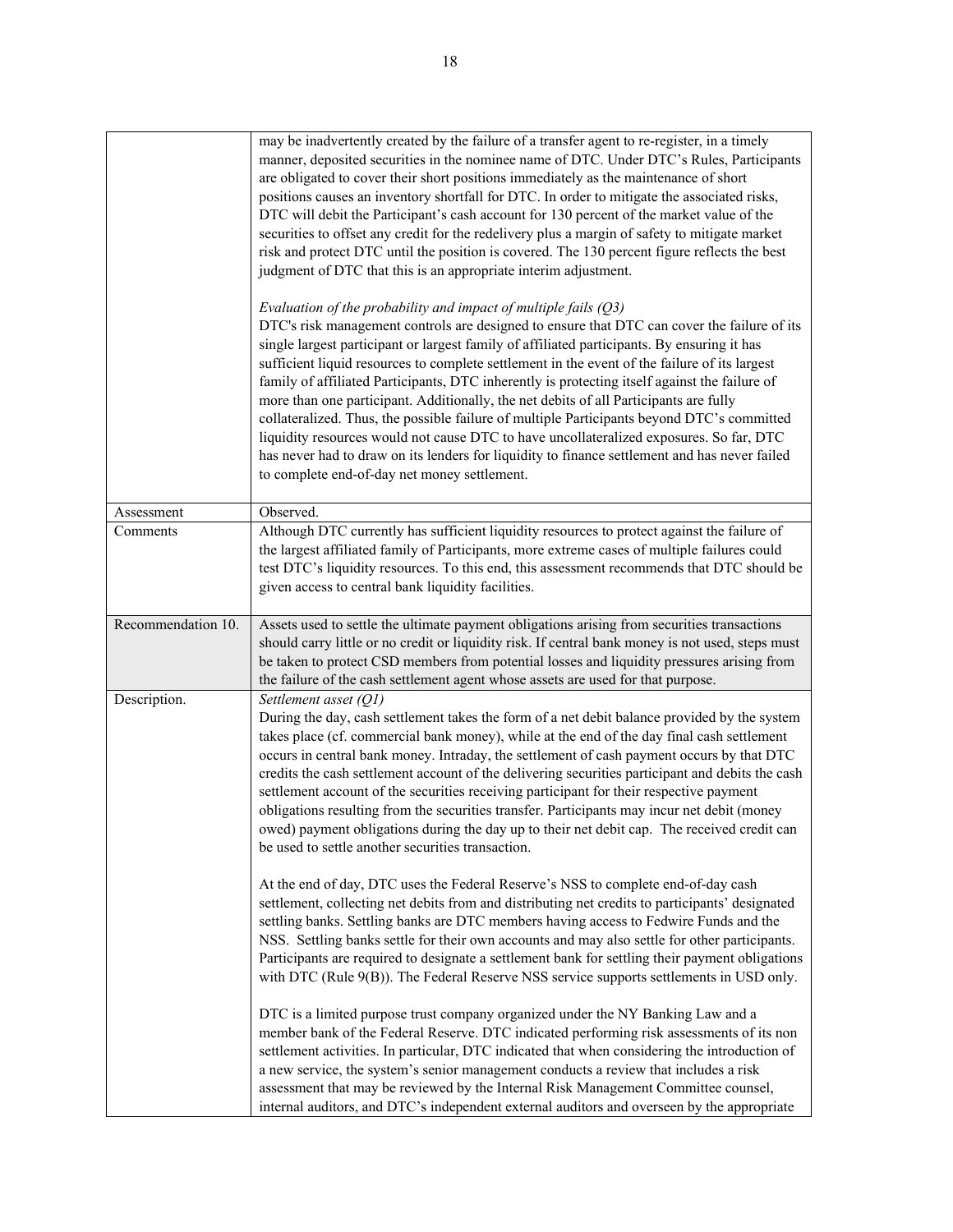| committee of DTC's Board of Directors.                                                                                                                                                                                                                                                                                                                                                                                                                                                                                                                                                                                                                                                                                                                                                                                                                                                                                                                                                                                                                                                                                                                                                                                                 |
|----------------------------------------------------------------------------------------------------------------------------------------------------------------------------------------------------------------------------------------------------------------------------------------------------------------------------------------------------------------------------------------------------------------------------------------------------------------------------------------------------------------------------------------------------------------------------------------------------------------------------------------------------------------------------------------------------------------------------------------------------------------------------------------------------------------------------------------------------------------------------------------------------------------------------------------------------------------------------------------------------------------------------------------------------------------------------------------------------------------------------------------------------------------------------------------------------------------------------------------|
| DTC has established a link to the Canadian CSD (CDS Clearing & Depository Services, Inc.<br>("CDS")) that supports transactions settled in Canadian dollars. It enables DTC participants<br>to clear and settle cross-border Canadian dollar securities transactions. The settlement of the<br>Canadian dollar securities are settled through a Canadian settlement bank acting for DTC.<br>At the end of the settlement day, DTC performs a single net Canadian dollar settlement with<br>CDS. To do this, DTC has engaged a cash correspondent bank in Canada which acts as<br>DTC's settlement agent for Canadian dollars. The cash correspondent bank collects<br>Participant's net settlement debit balances due to DTC and pays net cash settlement credit<br>balances on behalf of DTC. If this private bank were to fail during the period pay-ins are<br>received but have not yet been paid out, DTC would still be responsible for making the pay-<br>outs to its participants. DTC would generally pass these losses on to its participants.<br>However, this potential credit loss may represent a systemic risk for DTC, although such a<br>risk is remote and the amounts are small relative to overall DTC settlement. |
| Concentration of settlement banks' exposures $(Q2)$<br>According to DTC rules and procedures, a settling bank is a bank or trust company, subject<br>to supervision or regulation pursuant to Federal or State banking laws, and a party to an<br>effective Settling Bank Agreement.                                                                                                                                                                                                                                                                                                                                                                                                                                                                                                                                                                                                                                                                                                                                                                                                                                                                                                                                                   |
| Following DTC rules and procedures (Rule 9D), a settling bank must meet the following<br>conditions: a settling bank must be a DTC Participant bank and therefore meet the<br>membership criteria laid down in DTC's rules and by laws and have access to both NSS and<br>Fedwire.                                                                                                                                                                                                                                                                                                                                                                                                                                                                                                                                                                                                                                                                                                                                                                                                                                                                                                                                                     |
| A settling bank will settle for itself and may also settle for other participants. Participants in<br>DTC choose their settling bank and possibly a "back-up settling bank" in DTC terminology<br>which would be used in case the settling bank normally used by the participant is unable to<br>perform its payment obligations. In case a participants' settling bank or back-up settling<br>bank refuses to settle on its behalf, the participant remains obligated to settle with DTC<br>directly by making arrangements with another bank, which may be a non-DTC-Participant<br>bank, to wire funds to DTC's account at the Federal Reserve Bank of New York to satisfy<br>the Participant's settlement obligation.                                                                                                                                                                                                                                                                                                                                                                                                                                                                                                              |
| DTC advised that, as of February 4, 2010, 62 settling banks were used, 21 of which settle<br>for their own accounts as well as other DTC Participants. These numbers will, naturally,<br>vary over time due. Factors which affect these numbers include the addition of new<br>Participants, which might be settling banks, and other industry developments, including<br>mergers and acquisitions. On any business day, payment flows tend to be highly<br>concentrated in the top five banks representing around 70 percent or more of the total<br>payment flow but which banks are the top five banks may vary from time to time.                                                                                                                                                                                                                                                                                                                                                                                                                                                                                                                                                                                                  |
| Settling banks are monitored by DTC's risk management department but DTCC does not<br>monitor the concentration of payment flows of the settlement banks. However, settlement<br>banks are subject to supervision and regulation by their federal and state regulators. The<br>financial conditions of the settlement banks, including their intraday positions, are<br>monitored and evaluated by banking supervisors. Proceeds of securities settlement (Q3)<br>To complete end-of-day cash settlement, net-net obligations are debited from and credited to<br>settling banks' Federal Reserve accounts over NSS - these payments are final and<br>irrevocable when made and are available for immediate use. The Settling Bank would then<br>credit the accounts of its customers (DTC Participants) owed credits from DTC. The<br>individual account agreements in place between the Settling Bank and its Participant                                                                                                                                                                                                                                                                                                            |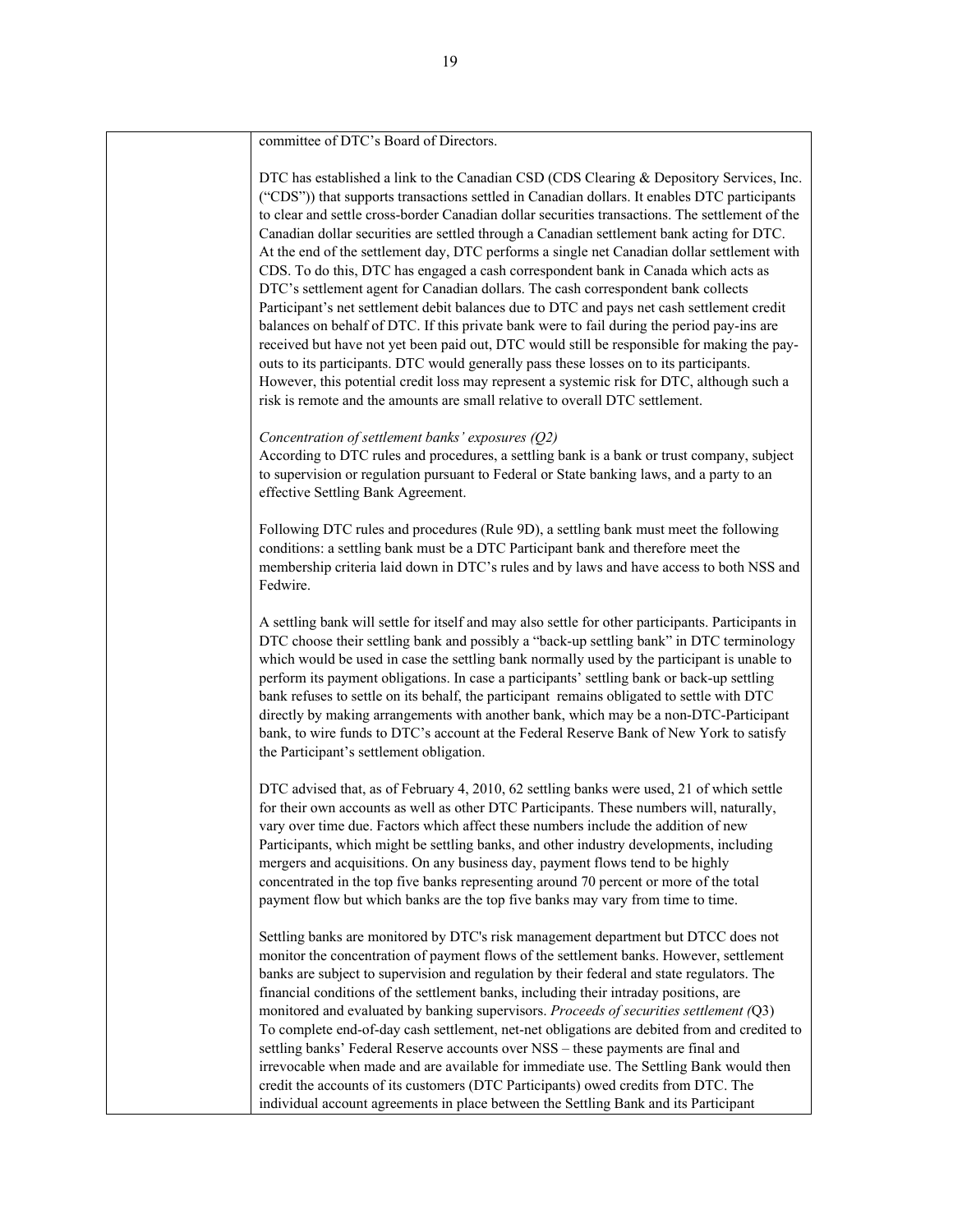|                    | customer would establish the timing of the Participant's use of the funds credited to its<br>account.                                                                                                                                                                                                                                                                                                                                                                                                                                                                                                                                                                                                                                                                |
|--------------------|----------------------------------------------------------------------------------------------------------------------------------------------------------------------------------------------------------------------------------------------------------------------------------------------------------------------------------------------------------------------------------------------------------------------------------------------------------------------------------------------------------------------------------------------------------------------------------------------------------------------------------------------------------------------------------------------------------------------------------------------------------------------|
|                    | For instruments for which principal and income payments are due, participants may be<br>entitled to payment on such instruments. In such case, subject to DTC's risk management<br>controls participants are allowed to withdraw such payments on an intraday basis once DTC<br>has been funded by the paying agent.                                                                                                                                                                                                                                                                                                                                                                                                                                                 |
|                    | Subject to DTC's risk management controls, DTC allows Participants to withdraw, on an<br>intraday basis, redemption, reorganization, and dividend/income payments for which DTC<br>has been funded by the paying agent and which DTC has allocated to Participants.                                                                                                                                                                                                                                                                                                                                                                                                                                                                                                  |
|                    | Compliance of the relevant payment system with CPSIPS (Q4)<br>The relevant payment system is the Federal Reserve's NSS. Although the Federal Reserve<br>has not published a self-assessment of NSS against the CPSIPS, NSS provides Fedwire-like<br>payment finality, uses the same risk controls as those used for Fedwire, and shares the same<br>business continuity model as the Fedwire Funds Service. Furthermore, DTC has the<br>capability to settle its end of day positions through the Fedwire Funds Service if necessary.<br>The Federal Reserve regularly publishes the self-assessment of the Fedwire Funds Service.                                                                                                                                   |
| Assessment         | Observed.                                                                                                                                                                                                                                                                                                                                                                                                                                                                                                                                                                                                                                                                                                                                                            |
| Comments           | There is a high concentration of payment flows at the top five settling banks. DTC should<br>continue to monitor the financial conditions and should begin monitoring the exposures of<br>the settlement banks. Moreover, DTC needs to reduce the concentration of settlement cash<br>for Canadian dollar. DTC may explore the possibility to of becoming a direct participant of<br>the Canadian RTGS system.                                                                                                                                                                                                                                                                                                                                                       |
|                    | The self-assessment of the Federal Reserve's NSS against the CPSIPS should be reviewed<br>by the relevant authorities and made public.                                                                                                                                                                                                                                                                                                                                                                                                                                                                                                                                                                                                                               |
| Recommendation 11. | Sources of operational risk arising in the clearing and settlement process should be<br>identified and minimized through the development of appropriate systems, controls and<br>procedures. Systems should be reliable and secure, and have adequate, scalable capacity.<br>Contingency plans and back-up facilities should be established to allow for timely recovery<br>of operations and completion of the settlement process.                                                                                                                                                                                                                                                                                                                                  |
| Description        | The description for this recommendation is very similar to the one of FICC and NSCC given<br>that business continuity arrangements are organized at the holding company level.                                                                                                                                                                                                                                                                                                                                                                                                                                                                                                                                                                                       |
|                    | Identification and management of operational risk $(Q1)$<br>Business continuity requirements, sound practices, and objectives for U.S. infrastructure are<br>established in the "Interagency Paper on Sound Practices to Strengthen the Resiliency of the<br>U.S. Financial System". In principle, DTC, NSCC, FICC, Euro CCP and Trade Information<br>Warehouse are different applications in the same mainframe. This does not create undue<br>operational risk or interdependences on operational reliability since the applications of the<br>various systems are clearly separated. There is a central Corporate Business Continuity<br>function, which coordinates Business Continuity Plan (BCP) activities and planning for<br>DTCC and all its subsidiaries. |
|                    | DTCC identifies sources and mitigation tools for operational risks through a number of<br>dedicated permanent groups: the Operational Risk Group (develops and oversees operational<br>risk management program), the Internal Risk Management Committee (evaluates and<br>coordinates the risk management activities within the company), a high level Security<br>Committee (addresses key areas of security risks associated with information services), and                                                                                                                                                                                                                                                                                                       |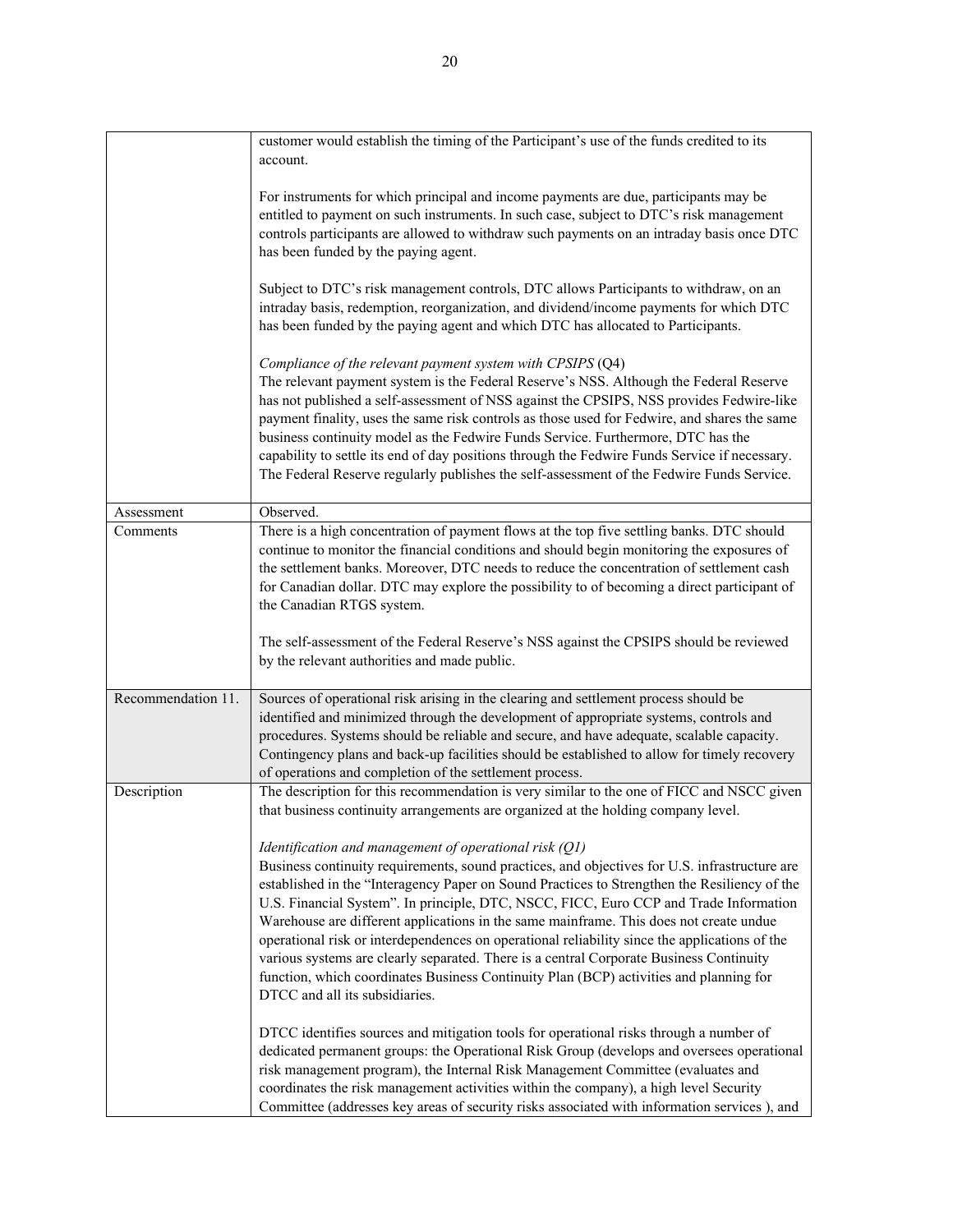| the Internal Audit Department (reviews the adequacy of internal controls, procedures and<br>records of the company with respect to operational risk) and independent accountants.                                                                                                                                                                                                                                                                                                                                                                                                                                                                                                                                                                                                                                                                                                                                                                                                                                                                                                                                                                                                                                                                                                                                                                                                                                                                                                                   |
|-----------------------------------------------------------------------------------------------------------------------------------------------------------------------------------------------------------------------------------------------------------------------------------------------------------------------------------------------------------------------------------------------------------------------------------------------------------------------------------------------------------------------------------------------------------------------------------------------------------------------------------------------------------------------------------------------------------------------------------------------------------------------------------------------------------------------------------------------------------------------------------------------------------------------------------------------------------------------------------------------------------------------------------------------------------------------------------------------------------------------------------------------------------------------------------------------------------------------------------------------------------------------------------------------------------------------------------------------------------------------------------------------------------------------------------------------------------------------------------------------------|
| Contingency plans and back-up facilities (Q2)<br>DTC has a formal BCP aimed at addressing events posing a significant risk of disrupting its<br>operations. In support of DTC's business, DTCC operates data centers and staff in multiple<br>locations. The BCP is tested several times in a year both from the technological and from<br>the business perspective. Contingency plans and back-up facilities for the failure of key<br>systems are not tested and reviewed with participants (only connectivity is tested with the<br>critical participants). The out of region data centre is a warm site with 2 hour recovery<br>capability. The site is fully staffed requiring no movement of personnel. Out of region<br>business operations sites are hot sites. Contingency plans for the failure of the key systems<br>are tested with critical participants. These critical participants represent 80% of DTC's total<br>transaction volume and value. Many of DTC's smaller participants do not have dedicated<br>backup facilities and rent or share space, often with a recovery vendor. DTC does not feel<br>that it would be cost-effective to require those smaller participants (who together represent<br>only 20% of transactions) to activate their recovery contracts and sites to verify connectivity<br>with DTCs out-of-region backup site. The additional testing could impose a significant<br>burden on smaller participants in exchange for a relatively small benefit. |
| DTC explained that the DTCC data centers in the New York region act as a single data<br>centre and provide secondary backup to both systems and the entire facility. In the event the<br>New York region data centers are not available, the out of region recovery site is available<br>to recover all critical systems. Failover and recovery of any data centre does not require<br>changes by participants. The network automatically reroutes the client traffic from their<br>primary or backup sites to the recovered data centre. Therefore, it is not relevant to test the<br>failure of one key system with the participants. It should be noted that while the connectivity<br>test (from DTC and participants first and secondary sites) is conducted with all DTC<br>participants when they join the system, this test is then conducted on an annual basis only<br>with participants deemed critical by DTC. However, DTCC does not test its back-up sites to<br>participant backup sites for the critical participants.                                                                                                                                                                                                                                                                                                                                                                                                                                                              |
| DTCC currently uses the Banking, Infrastructure and Technology Services (BITS) Shared<br>Assessments Program to both describe DTC's Business Continuity and Information Security<br>control structure in response to DTC participant inquiries and to evaluate DTC's service<br>providers' Information Security controls.                                                                                                                                                                                                                                                                                                                                                                                                                                                                                                                                                                                                                                                                                                                                                                                                                                                                                                                                                                                                                                                                                                                                                                           |
| Each year DTCC updates a white paper describing the DTCC BCP program and make it<br>available to participants on DTCC's website. In addition, DTCC has produced an "Out-of-<br>Region" guide to aid clients in reconciling transactions in the unlikely event that DTCC is<br>forced to move to its out-of-region processing site. Data centre failover tests are conducted<br>3-4 times per year. Business Operations tests are conducted throughout the year.                                                                                                                                                                                                                                                                                                                                                                                                                                                                                                                                                                                                                                                                                                                                                                                                                                                                                                                                                                                                                                     |
| Adequate management controls and periodic independent audit<br>Operational reliability issues are regularly reviewed by DTCC's senior management,<br>including managers not responsible for the relevant operations of DTC. Operational issues<br>are also reviewed by internal audit as well as review by DTC's external auditors. Deloitte<br>LLC issued the most recent report for DTC on October 30, 2009, for the year ended June 30,<br>2009. These reports are available on the DTCC website.                                                                                                                                                                                                                                                                                                                                                                                                                                                                                                                                                                                                                                                                                                                                                                                                                                                                                                                                                                                                |
| Availability and scalability of the system (Q4)<br>According to DTC, no system failures occurred in the past year; however on the night of<br>3/27/08, a few delays were encountered in key systems following changes to a database                                                                                                                                                                                                                                                                                                                                                                                                                                                                                                                                                                                                                                                                                                                                                                                                                                                                                                                                                                                                                                                                                                                                                                                                                                                                 |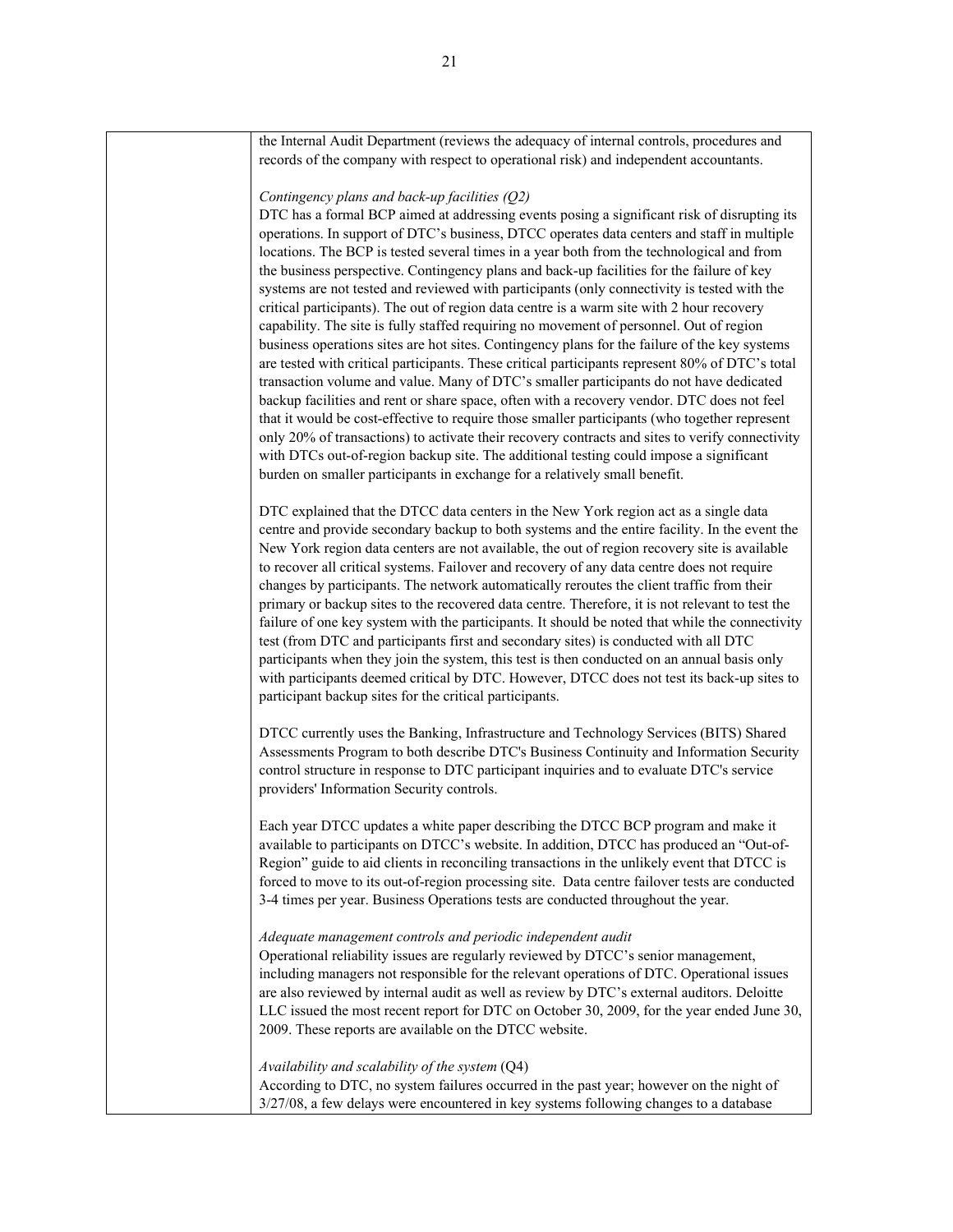|                    | utility. A cut off time was affected which resulted in certain deliver orders not being<br>processed in the night cycle. All affected transaction were processed in the day cycle during<br>the following morning and successfully settled. DTC reported in late 2009 that the system<br>availability for DTC systems was 100 percent, year to-date.<br>With respect to processing capacity, DTCC maintains sufficient capacity to meet processing<br>demands in stressful market conditions. For clearance and settlement purposes, DTC can<br>process in excess of 2 times their respective historical peaks in a processing day. DTCC has<br>dedicated capacity planning staffing and ensures that DTC has sufficient capacity to meet<br>operational needs in all data centers. Daily, weekly and monthly capacity/utilization reports<br>are generated and reviewed by the Infrastructure Department to track growth against<br>projections and a yearly annual Capacity Planning Report is produced and presented to the<br>Board of Directors, and to DTC's regulators.                                                                                                                                                                                                                                                                                                                                                                                                                                                                                                                                                                                                                                                                                                                                                                                                                                                                                                                                                                                                                          |
|--------------------|---------------------------------------------------------------------------------------------------------------------------------------------------------------------------------------------------------------------------------------------------------------------------------------------------------------------------------------------------------------------------------------------------------------------------------------------------------------------------------------------------------------------------------------------------------------------------------------------------------------------------------------------------------------------------------------------------------------------------------------------------------------------------------------------------------------------------------------------------------------------------------------------------------------------------------------------------------------------------------------------------------------------------------------------------------------------------------------------------------------------------------------------------------------------------------------------------------------------------------------------------------------------------------------------------------------------------------------------------------------------------------------------------------------------------------------------------------------------------------------------------------------------------------------------------------------------------------------------------------------------------------------------------------------------------------------------------------------------------------------------------------------------------------------------------------------------------------------------------------------------------------------------------------------------------------------------------------------------------------------------------------------------------------------------------------------------------------------------------------|
| Assessment         | Observed.                                                                                                                                                                                                                                                                                                                                                                                                                                                                                                                                                                                                                                                                                                                                                                                                                                                                                                                                                                                                                                                                                                                                                                                                                                                                                                                                                                                                                                                                                                                                                                                                                                                                                                                                                                                                                                                                                                                                                                                                                                                                                               |
| Comments           | Contingency plans and backup facilities for the failure of key systems are not tested and<br>reviewed with participants (only connectivity is tested with the critical participants). NSCC<br>explained that the data centers in the New York region act as a single data centre and<br>provide secondary back-up to both systems and the entire facility. In the event that New<br>York region data centers are not available, the out of region recovery site is available to<br>cover all critical systems. Failover and recovery of any data centre does not require changes<br>by participants. The network automatically reroutes the client traffic from their primary or<br>backup sites to the recovered data centre. Therefore, it is not reliant to test the failure of one<br>key system with the participants.                                                                                                                                                                                                                                                                                                                                                                                                                                                                                                                                                                                                                                                                                                                                                                                                                                                                                                                                                                                                                                                                                                                                                                                                                                                                             |
|                    | DTCC should test its back-up sites to critical participants' backup sites.                                                                                                                                                                                                                                                                                                                                                                                                                                                                                                                                                                                                                                                                                                                                                                                                                                                                                                                                                                                                                                                                                                                                                                                                                                                                                                                                                                                                                                                                                                                                                                                                                                                                                                                                                                                                                                                                                                                                                                                                                              |
| Recommendation 12. | Entities holding securities in custody should employ accounting practices and safekeeping<br>procedures that fully protect customers' securities. It is essential that customers' securities be<br>protected against the claims of a custodian's creditors.                                                                                                                                                                                                                                                                                                                                                                                                                                                                                                                                                                                                                                                                                                                                                                                                                                                                                                                                                                                                                                                                                                                                                                                                                                                                                                                                                                                                                                                                                                                                                                                                                                                                                                                                                                                                                                             |
| Description        | Protection of customers' assets<br>DTC is the clearing corporation at the top of a chain of ownership for many securities in the<br>"indirect holding" system that characterizes the U.S. market for securities and is provided<br>for in UCC Article 8. The nature of this system is that securities are registered on the books<br>of the issuer (or its transfer agent) in the name (or nominee name) of securities<br>intermediaries (such as DTC or its Participants), rather than in the name of the ultimate<br>beneficial owner. Securities intermediaries, such as DTC and its Participants, maintain<br>securities accounts for their customers, to which securities are credited, giving rise to a<br>security entitlement of the customer to the securities so credited to the securities account.<br>For DTC, this means that securities are registered in its nominee name, Cede & Co., and<br>DTC credits the securities to securities accounts of its Participants. In turn, these<br>Participants credit the securities to securities accounts of their customers, which may be the<br>ultimate beneficial owners or further securities intermediaries, and so forth down the chain<br>of interests to an ultimate beneficial owner. The intermediaries are responsible for the<br>management of securities holdings in their client accounts, again through book-entry<br>systems. Each entitlement holder in the chain only has rights against its securities<br>intermediary and not against intermediaries further up the chain or the issuer, which only<br>recognizes the party that is the registered owner on its books (in most cases, Cede & Co. for<br>DTC). Securities held in the indirect holding system may be certificated or uncertificated. In<br>the U.S., with some exceptions such as Federal Reserve book-entry securities (e.g., U.S.<br>Treasury bills, bonds and notes), most securities are still issued in the form of one or more<br>certificates which, in the case of DTC, are held as further explained below in the description<br>of the FAST system. |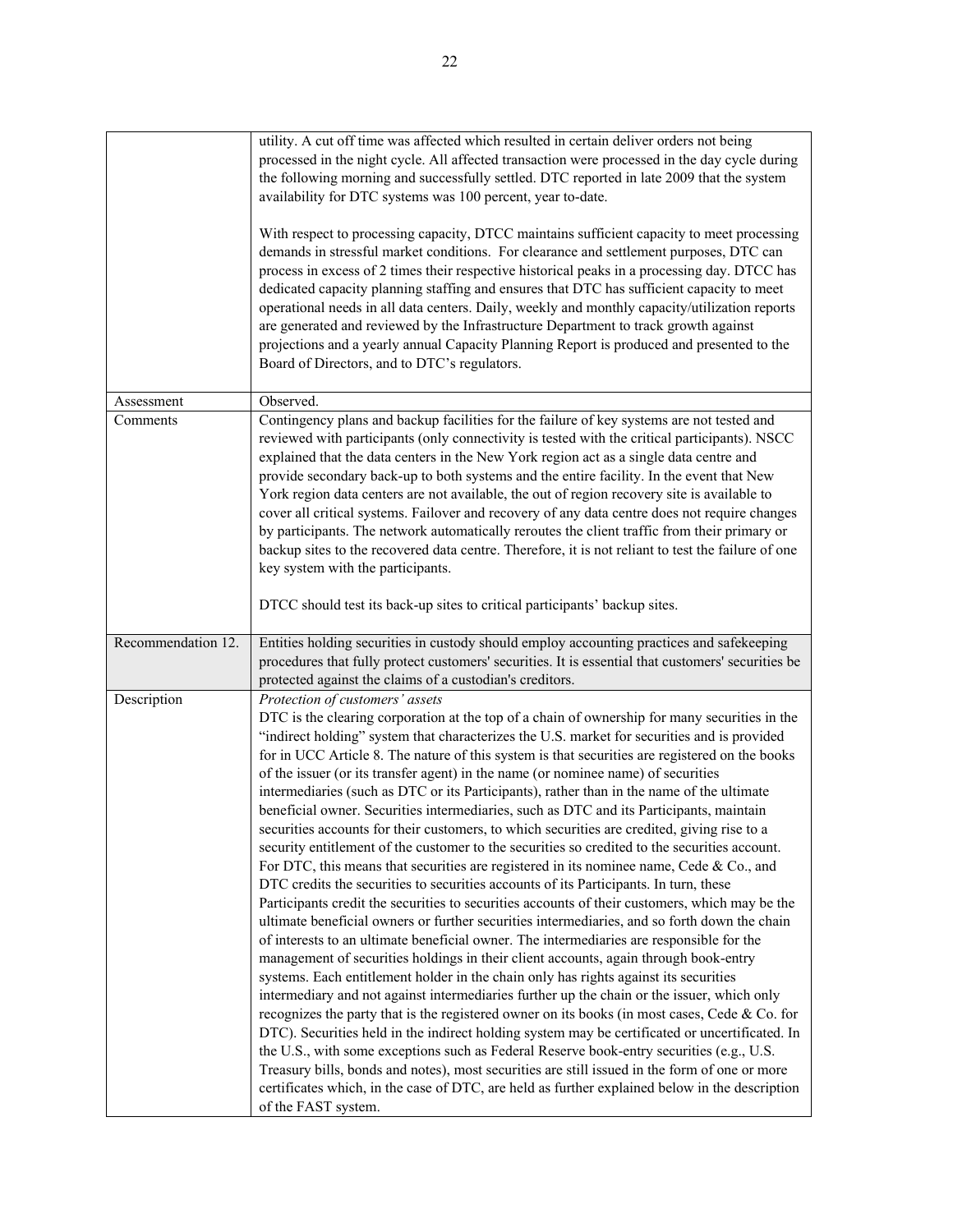With regard to claims on securities of a Participant that are segregated by the Participant, including fully paid customer securities, DTC does not have any lien on or interest in such segregated securities (s*ee* DTC Rule 6). Under DTC Rules, other securities held by Participants, including securities that are the subject, intraday, of a DVP, are held subject to DTC's interest in them and right to pledge them to its creditors.

Any judicial proceeding concerning DTC's insolvency will be administered under either the New York Banking Law or the U.S. Federal Bankruptcy Code. Under the Uniform Commercial Code, securities intermediaries, including DTC, are required to maintain a sufficient quantity of investment property (e.g., securities) to satisfy all of their customers' claims. As a registered clearing agency, DTC is subject to Section  $17(A)(b)(3)(F)$  of the Exchange Act which requires that the rules of the clearing agency be designed to, among other things, "assure the safeguarding of securities and funds which are in the custody or control of the clearing agency or for which it is responsible".

#### *DTC protection against liability loss*

DTC maintains insurance coverage for customers as follows: US\$850 million aggregate on premises and/or in-transit coverage under blanket bond/all-risk policies; US\$800 million aggregate in-transit coverage under an all-risk policy; and an additional limited coverage for mail losses. DTC does not have financial guaranty insurance.

#### *Account segregation*

Under the Securities Exchange Act and the rules thereunder, broker-dealers are required to segregate their holdings from their customer's fully paid securities. DTC participants can use the DTC system to achieve this segregation or can do it on their own books. This choice is at the discretion of DTC's participants. DTC only sees the participant and is not aware of the option chosen by a participant to segregate its holdings from its customer's assets.

#### *Inventory control and reconciliation*

The DTC rules and procedures require participants to reconcile their activity and positions with DTC upon receipt from DTC of the participant position statement and daily activity statement but DTC does not know how often the participant reconciles its own internal booking. DTC is subject to mandatory external audit. DTC's custodians are contractually prohibited from using the securities custodied with them.

At the end of each day, DTC prepares a Participant Position Statement that details a Participant's DTC securities holding, as well as a Participant Daily Activity Statement for each Participant that details the opening balance, activity, and closing balance for each security issue in which the Participant had activity on that day. The Rules and Procedures of DTC require Participants to reconcile both their activity and positions with DTC upon receipt from DTC and to immediately report any discrepancies. DTC takes several steps to reconcile its securities records: In DTC's FAST Automated Securities Transfer ("FAST") Program, pursuant to which a significant portion of securities custodied by DTC are in turn sub-custodied, a transfer agent acts as custodian for securities registered in the name of Cede & Co., nominee of DTC. The transfer agent is obligated to confirm daily with DTC the balances of the securities.

Since FAST securities are not under DTC's direct physical control, DTC receives reports on the internal controls of the transfer agent from their independent accountants annually. Entities holding securities on behalf of DTC confirm the number of shares, units, or obligations daily. Some securities are kept in custody by DTC itself.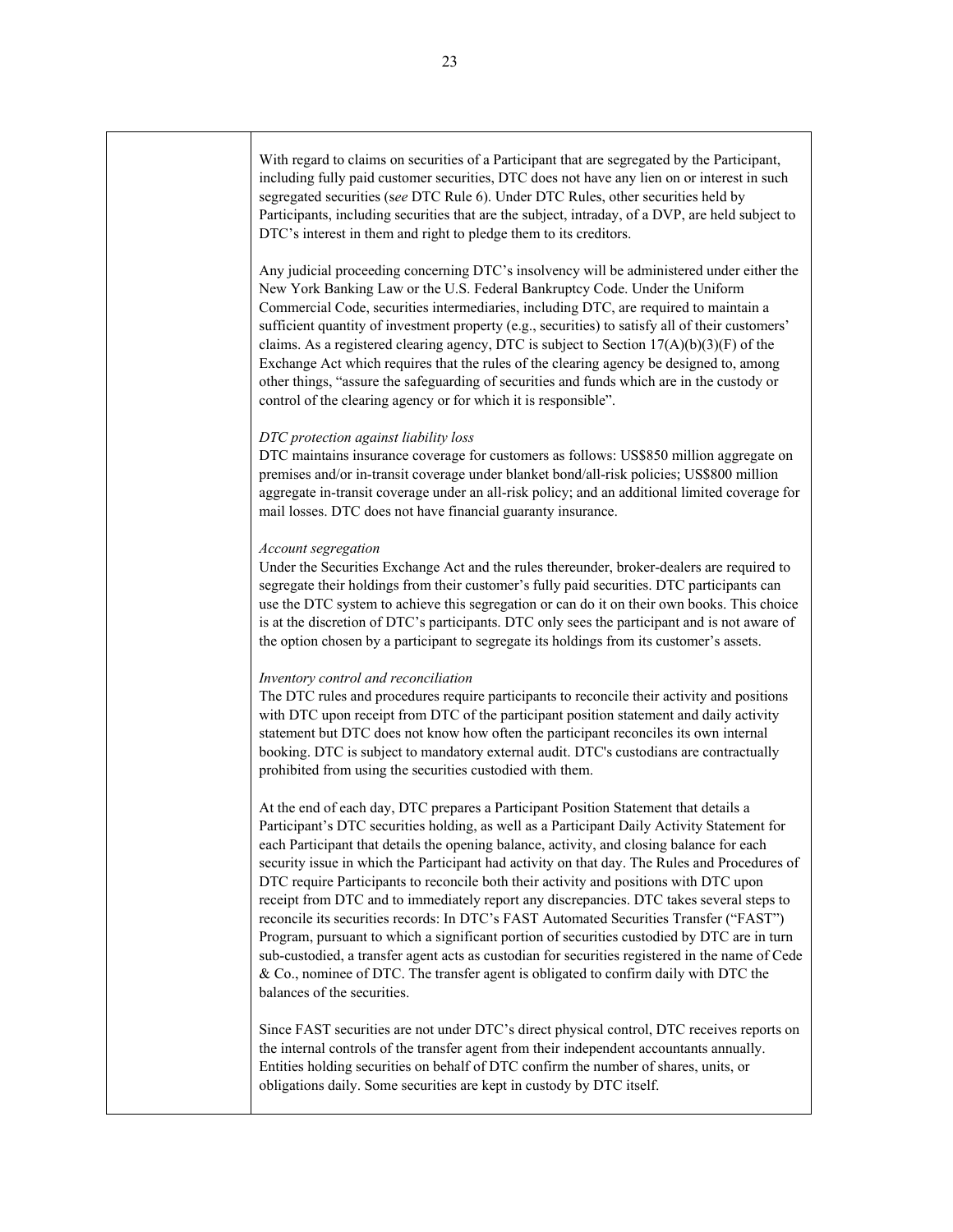|                    | Audits of inventory management procedures<br>DTC's Internal Audit Department and its independent accountant regularly review the<br>adequacy of DTC's internal controls, procedures, and records. Evaluations of DTC's<br>financial statements and internal controls over securities and related monies processed<br>and/or held for Participants and others are conducted on a periodic basis. Such examinations<br>cover all critical processing areas of the operation, as well as the data processing<br>environment<br>Supervision/regulation of entities holding customers' securities in custody $(Q3)$<br>DTC is regulated by the SEC and the Board of Governors of the Fed and NYSBD. These |
|--------------------|------------------------------------------------------------------------------------------------------------------------------------------------------------------------------------------------------------------------------------------------------------------------------------------------------------------------------------------------------------------------------------------------------------------------------------------------------------------------------------------------------------------------------------------------------------------------------------------------------------------------------------------------------------------------------------------------------|
|                    | regulators and DTC's internal and external auditors regularly review the adequacy of DTC's<br>internal controls, procedures, and records.                                                                                                                                                                                                                                                                                                                                                                                                                                                                                                                                                            |
| Assessment         | Observed.                                                                                                                                                                                                                                                                                                                                                                                                                                                                                                                                                                                                                                                                                            |
| Comments           |                                                                                                                                                                                                                                                                                                                                                                                                                                                                                                                                                                                                                                                                                                      |
| Recommendation 13. | Governance arrangements for CSDs and central counterparties should be designed to fulfill<br>public interest requirements and to promote the objectives of owners and users.                                                                                                                                                                                                                                                                                                                                                                                                                                                                                                                         |
| Description        | The description for this recommendation is very similar to the one of FICC and NSCC given<br>that there is a single governance structure organized at DTCC holding company level.                                                                                                                                                                                                                                                                                                                                                                                                                                                                                                                    |
|                    | Clarity and transparency of Governance arrangements (Q1)<br>DTCC is a holding company of DTC, FICC and NSCC and there is a single governance<br>structure for the three clearing agencies. DTCC governance arrangements are available<br>publicly and updated on a yearly basis (last update October 2009). DTCC common<br>shareholders include approximately 362 banks, broker-dealers, mutual funds and other<br>companies in the financial services industry participating in one or more of DTCC's clearing<br>agency subsidiaries, including DTC.                                                                                                                                               |
|                    | Certain governance information is publicly disclosed and other information is not because it<br>is confidential and proprietary in nature. At the time of this assessment only limited<br>information is available to the public. DTCC is currently reviewing its corporate governance<br>structure and anticipates that once any changes have been duly approved and publication<br>authorized, certain information will be made publicly available.                                                                                                                                                                                                                                                |
|                    | DTC submitted a rule filing, which was approved by the SEC in December 2009, relating to<br>proposed changes in the election of directors (Filing No. SR-2009-16), available on the SEC<br>and DTC websites. Recently, three non-participant directors, who are not affiliated with<br>firms that use DTCC services, were elected to DTC Board of Directors.                                                                                                                                                                                                                                                                                                                                         |
|                    | Public interest objectives<br>DTC's public interest objectives are based upon Section 17 A of the Securities Exchange Act<br>in which the Congress directed the SEC, "having due regard for the public interest," to<br>facilitate the establishment of a national system for the prompt and accurate clearance and<br>settlement of securities transactions by, among other things, the registration of clearing<br>agencies that have been determined by the SEC to meet the statutory standards of the<br>Exchange Act.                                                                                                                                                                           |
|                    | The public interest is taken into account by the SEC in its review of each "rule filing" by<br>DTC, i.e., the SEC has an obligation receive and consider public comments on each filing.<br>SEC rules provide that the public comment period for proposed rule changes is at least 35<br>days from the date a proposal is published in the Federal Register (unless the proposal meets<br>the criteria for accelerated or immediate approval). However, all the clearing agencies                                                                                                                                                                                                                    |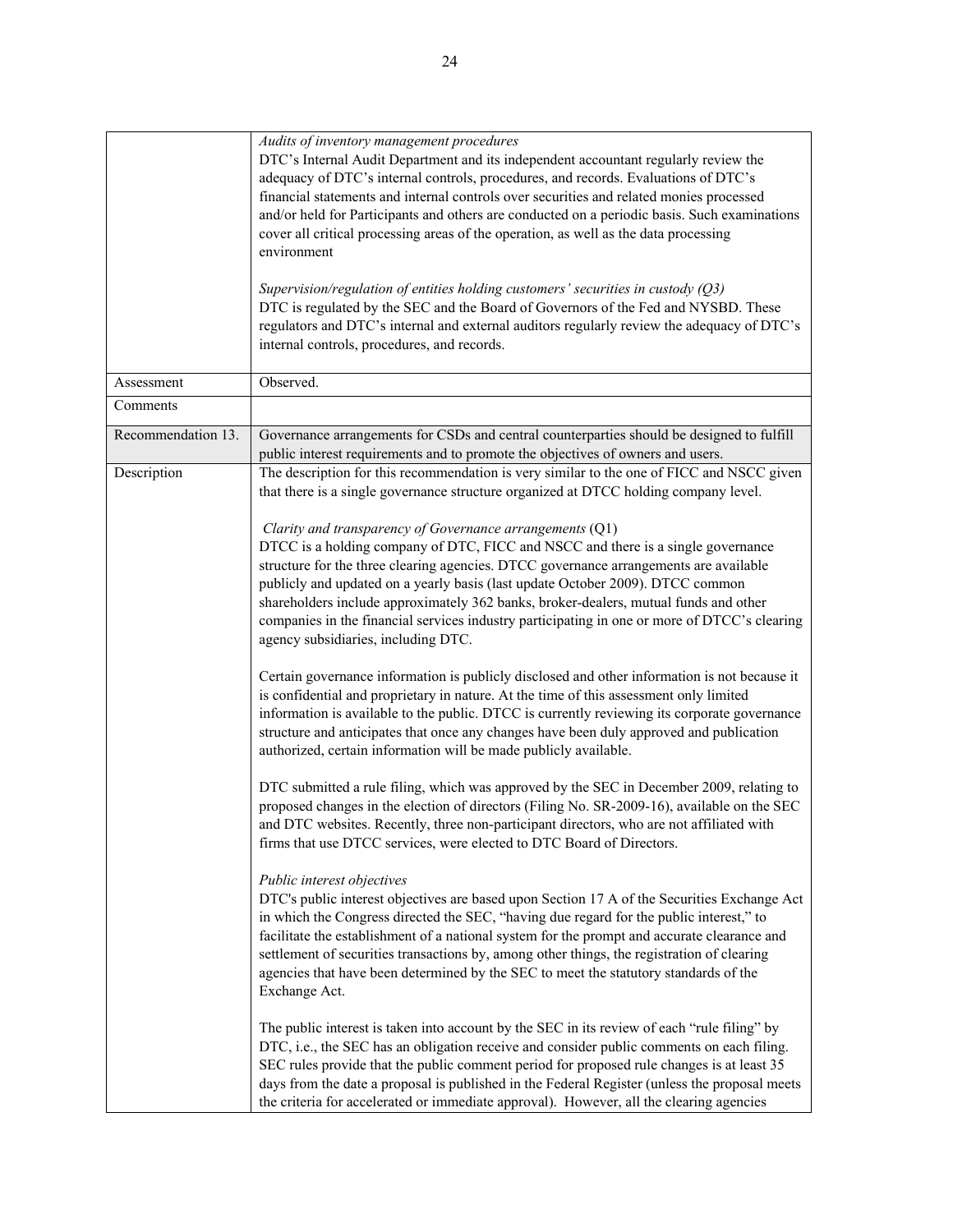(DTC, NSCC and FICC) publish notices of their proposed rule changes on their websites at the same time as they are filed with the SEC, with contact information for participants should they wish to provide comments to the clearing agencies directly (which the affected clearing agency would then forward to the SEC). This effectively provides participants with a longer period to review and consider specific proposals. Moreover, DTC indicated that in case it is known that an issue with a proposal that may have significant impact, the proposal is discussed with participants or participant groups (such as, for example, the relevant divisions of SIFMA), and DTC consults with its regulators before filing it formally. In addition to posting important notices on DTC's website that advise Participants of the submission/approval of proposed rule changes, DTC staff participates in various industry groups where information is shared, both in advance of submitting a particular proposed rule change, or after the filing is submitted (for example, as the implementation date of an approved change approaches). DTCC also publishes various periodicals and newsletters to its clearing agency membership, that are targeted to the financial services industry, trade organizations, regulators and Participants, which provide news and information on various products, services, corporate initiatives and expanding business opportunities. *Management incentives skills and accountability*  DTCC Management and the Board establish formal corporate goals yearly based on consultation with individual participants, members of the Board, Board committees, advisory committees, industry associations, regulators, and others. Management's performance is assessed by the Board against these goals through the review of status reports from the management and Board Committees. Through evaluation of management performance, and by linking compensation to performance (via the Board's Compensation Committee which is composed of non-management directors), the Board seeks to ensure that management has the incentives and skills needed to achieve the clearing agency's objectives, and that management is accountable for its performance. *Board composition, expertise and relevant interest' representation*  Currently the Board of DTCC is composed of 18 members. Fourteen of those members are designated by the shareholders and are employees of DTCC's participants. Two of those are DTCC Executives (CEO and COO). Two of the members are designated by the preferred shareholders (NYSE and FINRA). FINRA is not a participant of DTCC or its subsidiaries The members of the Board are elected with for a one year term, usually at the April shareholders meeting, on the basis of the following procedure. Each year, the Board appoints members of the Governance Committee, who in turn, recommend nominees for directors to the Board after soliciting from participants of each clearing agency suggested nominees for election by common shareholders. The Committee standards in recommending nominees are designed to satisfy the fair representation requirement of Section 17A of the Exchange Act, and reflect other governance best practices. The Governance Committee has the responsibility to nominate persons for election as directors based on the following factors: ability to represent users of the services of each of DTCC's clearing and depository subsidiaries; ownership of DTCC common stock; expertise; with respect to current directors, their length of service, attendance at Board and Committee meetings, and effectiveness; and adequate diversity on the Board. *Separation between reporting lines for risk management and other operations*  There is a clear separation in the reporting lines between risk management and other operations of DTC. The Chief Risk Officer reports directly to the Chairman and CEO. The board of directors has appointed a number of standing committees including a credit and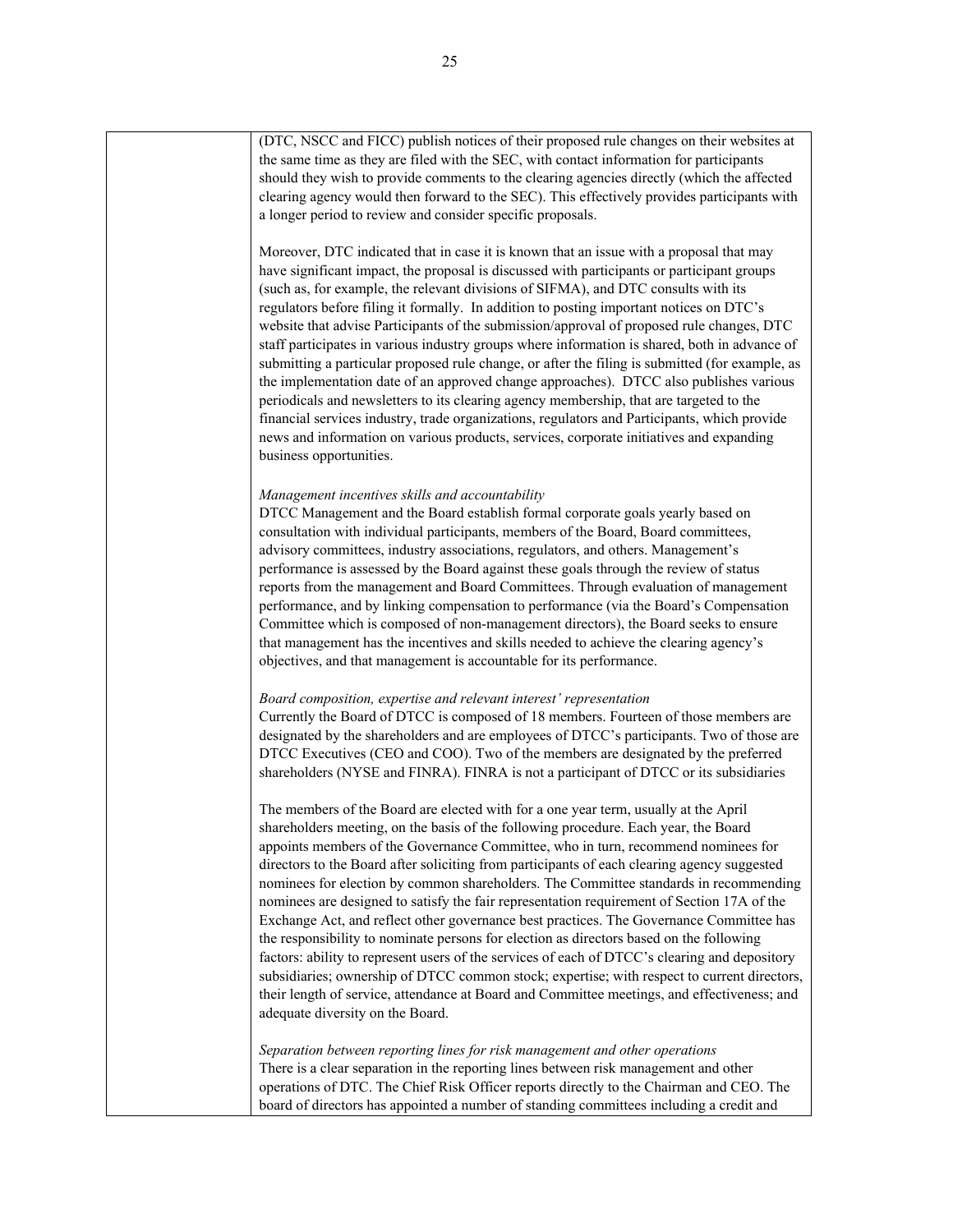|                    | market risk management committee, compliance and operational risk management<br>committee and core services operations and planning committee.                                                                                                                                                                                                                                                                                                                                                                                                                                                                                                                                                                                                                                                                                                                                                                                                                                                                                                                                                                                                                            |
|--------------------|---------------------------------------------------------------------------------------------------------------------------------------------------------------------------------------------------------------------------------------------------------------------------------------------------------------------------------------------------------------------------------------------------------------------------------------------------------------------------------------------------------------------------------------------------------------------------------------------------------------------------------------------------------------------------------------------------------------------------------------------------------------------------------------------------------------------------------------------------------------------------------------------------------------------------------------------------------------------------------------------------------------------------------------------------------------------------------------------------------------------------------------------------------------------------|
| Assessment         | Broadly Observed.                                                                                                                                                                                                                                                                                                                                                                                                                                                                                                                                                                                                                                                                                                                                                                                                                                                                                                                                                                                                                                                                                                                                                         |
| Comments           | For the observance of this recommendation, the governance arrangements for DTC should<br>be more clearly specified and transparent, including criteria for the composition and<br>selection of Board members. At the time of this assessment only limited information is<br>available to the public.                                                                                                                                                                                                                                                                                                                                                                                                                                                                                                                                                                                                                                                                                                                                                                                                                                                                      |
| Recommendation 14. | CSDs and central counterparties should have objective and publicly disclosed criteria for<br>participation that permit fair and open access.                                                                                                                                                                                                                                                                                                                                                                                                                                                                                                                                                                                                                                                                                                                                                                                                                                                                                                                                                                                                                              |
| Description        | Access rules and criteria (Q1)                                                                                                                                                                                                                                                                                                                                                                                                                                                                                                                                                                                                                                                                                                                                                                                                                                                                                                                                                                                                                                                                                                                                            |
|                    | DTC's rules and by-laws provide the access rules and criteria. DTC's rules are available on<br>its website. According to Rule 2 on participants and pledges, partnerships, corporations or<br>other organizations or entities may become participants in DTC if they (i) apply to DTC for<br>the use of its services, (ii) meet the qualifications specified in Rule $3$ , (iii) are approved by<br>DTC and (iv) if required, make a Required Participants Fund Deposit and Required<br>Preferred Stock Investment. DTC approves applications if it concludes that the applicant<br>meets the standards of financial condition, operational capability and character. These<br>standards should be met on an ongoing basis. DTCC's Risk Management Department<br>obtains information daily from other internal DTC departments regarding settlement, or<br>operational, a problem experienced with any DTC participant and reviews the financial<br>condition of all DTC Participants at least quarterly.                                                                                                                                                                 |
|                    | DTC Rule 2 requires that an applicant for membership must have "demonstrated that it has<br>sufficient financial ability to meet all of its anticipated obligations to the Corporation." The<br>dollar standards implementing this Rule, as determined from time to time, are contained in<br>guidelines provided to membership applicants on request. DTC Rule 3 on participants'<br>qualifications provides further details on the qualifications required for different types of<br>participants to be accepted by DTC.                                                                                                                                                                                                                                                                                                                                                                                                                                                                                                                                                                                                                                                |
|                    | The framework of Section 17A of the Exchange Act provides for fair access to the clearing<br>agency. Section $17A(b)(3)$ requires that the rules of a clearing agency provide that any<br>(i) registered broker or dealer, (ii) other registered clearing agency, (iii) registered<br>investment company, (iv) bank, (v) insurance company, or (vi) other person or class of<br>persons as the Commission, by rule, may from time to time designate may become a<br>participant in such clearing agency (although a clearing agency may deny participation to a<br>person subject to a statutory disqualification or a person that does not meet such standards of<br>financial responsibility, operational capability, experience, and competence as are prescribed<br>by the rules of the clearing agency.) In addition, Section $17A(b)(3)$ provides that the rules of<br>a clearing agency may not be designed to permit unfair discrimination in the admission of<br>participants or among participants in the use of the clearing agency and may not impose any<br>burden on competition not necessary or appropriate in furtherance of the purposes of the<br>Act. |
|                    | Restrictions in access $(Q2)$<br>Different criteria apply according to the scope of the services used. The same rules apply<br>regardless of type, identity, location. DTC differentiates between "limited participants" (i.e.<br>in DTC's terminology a participant that uses only certain limited services) and those<br>applying for the full range of DTC services. A Limited Participant that does not utilize<br>DTCs settlement services, which therefore does not present settlement risk to DTC, is not<br>required to make the minimum Participants' Funds deposit. This distinction is explained in                                                                                                                                                                                                                                                                                                                                                                                                                                                                                                                                                            |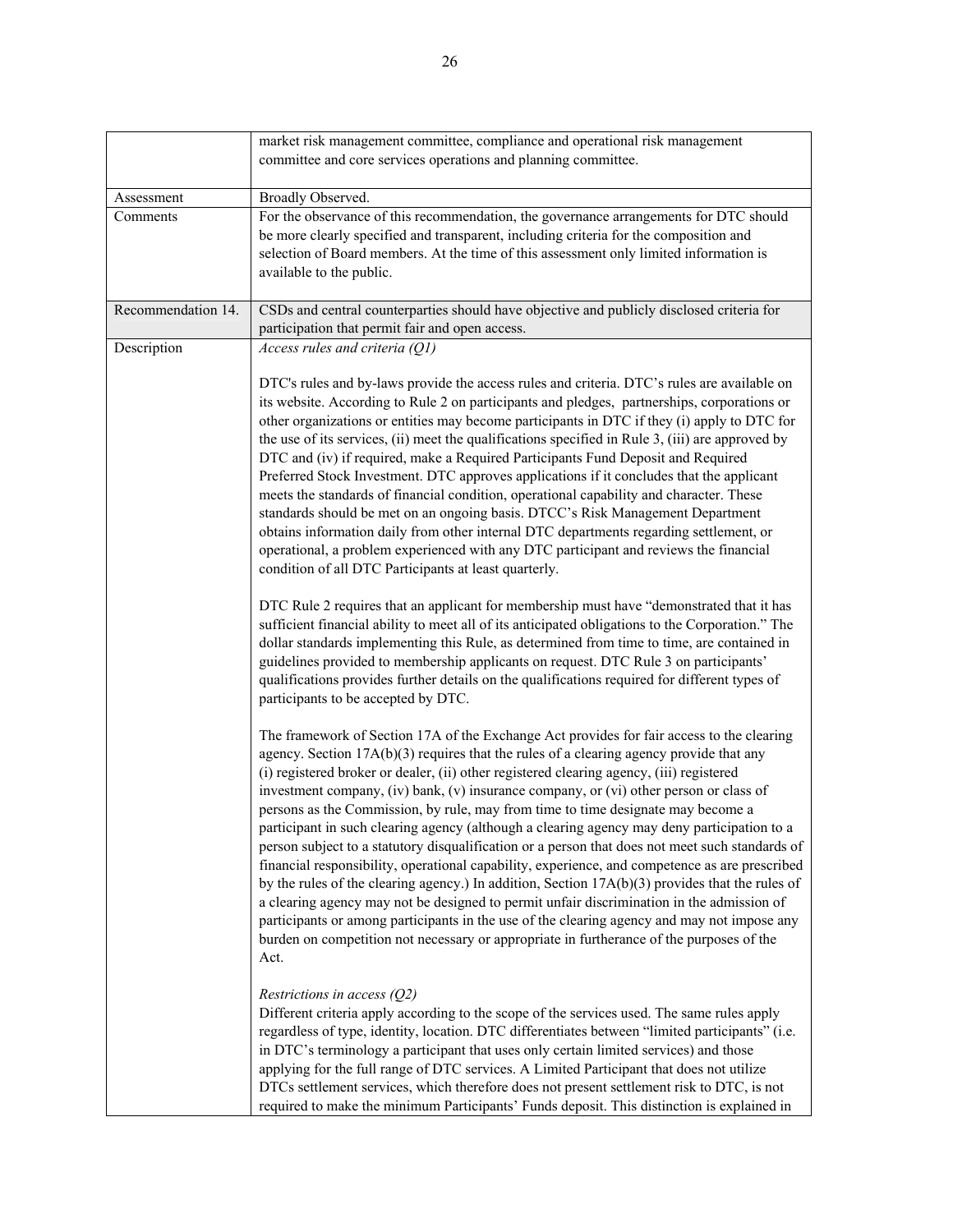|                    | Rule 4 on the participants fund which states that depending upon the services it utilizes, a<br>Limited Participant may or may not be required to make a Required Participants Fund<br>Deposit.                                                                                                                                                                                                                                                                                                                                                                                                                                                                                                                                                                                                                                                                                                                                                                                                                                                                                                                                                                                                                                                                                                                                                                                                                                                                                                                                                                                                                                                                                                                                                                                                                                                                 |
|--------------------|-----------------------------------------------------------------------------------------------------------------------------------------------------------------------------------------------------------------------------------------------------------------------------------------------------------------------------------------------------------------------------------------------------------------------------------------------------------------------------------------------------------------------------------------------------------------------------------------------------------------------------------------------------------------------------------------------------------------------------------------------------------------------------------------------------------------------------------------------------------------------------------------------------------------------------------------------------------------------------------------------------------------------------------------------------------------------------------------------------------------------------------------------------------------------------------------------------------------------------------------------------------------------------------------------------------------------------------------------------------------------------------------------------------------------------------------------------------------------------------------------------------------------------------------------------------------------------------------------------------------------------------------------------------------------------------------------------------------------------------------------------------------------------------------------------------------------------------------------------------------|
|                    | Some business and market-driven restrictions exist for foreign CSDs located in different<br>time zones, These CSDs can maintain only free of payment (FOP) accounts at DTC because<br>of time zone differences. According to DTC, this is based on risks grounds as it limits not<br>only DTC's risks, but also those of the Participant subject to the restriction by preventing<br>misdirected value transactions.                                                                                                                                                                                                                                                                                                                                                                                                                                                                                                                                                                                                                                                                                                                                                                                                                                                                                                                                                                                                                                                                                                                                                                                                                                                                                                                                                                                                                                            |
|                    | Exit procedures $(Q3)$<br>Termination of participants' membership can be the participant's decision or DTC's<br>decision. In case a participant decides to terminate participation in DTC, it would do so by<br>notifying DTC in writing. DTC can take special action under DTC Rule 32(Wind Down of a<br>Participant) to protect itself and other Participants if a participant notifies DTC that due to<br>external circumstances the Participant intends to wind down its activities. DTC will<br>terminate the participation of members no longer meeting the membership qualification set<br>forth in the DTC Rules (DTC Rule 11 on mandatory termination). DTC (Credit and Risk<br>Management Committee) may also decide under DTC Rule 10 (Discretionary Termination)<br>to cease to act for a participant if the participant is deemed unable to fulfill its obligations<br>(e.g., if the participant becomes subject to a formal insolvency proceeding, fails to perform<br>its obligations to DTC, if the Board has reasonable grounds to believe that the participant<br>has been responsible for fraudulent or dishonest conduct, or the Board has reasonable<br>grounds to believe that the participant is in or is approaching significant financial<br>difficulty). A Participant that is terminated that is a settling bank will also be terminated as a<br>settling bank. Rule 10 also requires a written report of the reasons for the termination.<br>Finally, DTC's rules also provide for the case of a participant notifying DTC that, due to<br>exigent circumstances, it intends to wind-down its activities. In this context, DTC Rule 32<br>(on wind down of a participant) permits DTC in its discretion to take actions with regard to<br>this participant in view of mitigating the risk to which DTC may be exposed, including in |
|                    | particular the restriction or modification of the Wind-Down Participant's use of any or all of<br>DTC's services (whether generally, or with respect to given transactions) and requiring the<br>Wind-Down Participant to post increased Participants Fund deposits in accordance with<br>DTC Rule 4.                                                                                                                                                                                                                                                                                                                                                                                                                                                                                                                                                                                                                                                                                                                                                                                                                                                                                                                                                                                                                                                                                                                                                                                                                                                                                                                                                                                                                                                                                                                                                           |
|                    | These procedures are detailed in DTC's rules and procedures which are published on<br>DTCC's website.                                                                                                                                                                                                                                                                                                                                                                                                                                                                                                                                                                                                                                                                                                                                                                                                                                                                                                                                                                                                                                                                                                                                                                                                                                                                                                                                                                                                                                                                                                                                                                                                                                                                                                                                                           |
| Assessment         | Observed.                                                                                                                                                                                                                                                                                                                                                                                                                                                                                                                                                                                                                                                                                                                                                                                                                                                                                                                                                                                                                                                                                                                                                                                                                                                                                                                                                                                                                                                                                                                                                                                                                                                                                                                                                                                                                                                       |
| Comments           |                                                                                                                                                                                                                                                                                                                                                                                                                                                                                                                                                                                                                                                                                                                                                                                                                                                                                                                                                                                                                                                                                                                                                                                                                                                                                                                                                                                                                                                                                                                                                                                                                                                                                                                                                                                                                                                                 |
| Recommendation 15. | While maintaining safe and secure operations, securities settlement systems should be cost-<br>effective in meeting the requirements of users.                                                                                                                                                                                                                                                                                                                                                                                                                                                                                                                                                                                                                                                                                                                                                                                                                                                                                                                                                                                                                                                                                                                                                                                                                                                                                                                                                                                                                                                                                                                                                                                                                                                                                                                  |
| Description        | Benchmarking and cost control (Q1)<br>DTC's fees are cost based and DTC returns to its users excess net revenues not needed to<br>fund its operations via rebates or other refunds. DTCC performs periodic benchmarking<br>studies to assess cost effectiveness in the market place. Pricing levels are reviewed against<br>the costs of operations during the annual budget process in order to provide guidance to the<br>Board of the price impact.                                                                                                                                                                                                                                                                                                                                                                                                                                                                                                                                                                                                                                                                                                                                                                                                                                                                                                                                                                                                                                                                                                                                                                                                                                                                                                                                                                                                          |
|                    | Section 17A of the Exchange Act requires that the rules of a clearing agency ensure a fair<br>representation of its shareholders (or members) and participants in the selection of its                                                                                                                                                                                                                                                                                                                                                                                                                                                                                                                                                                                                                                                                                                                                                                                                                                                                                                                                                                                                                                                                                                                                                                                                                                                                                                                                                                                                                                                                                                                                                                                                                                                                          |

directors and administration of its affairs. This allows participants to have a voice in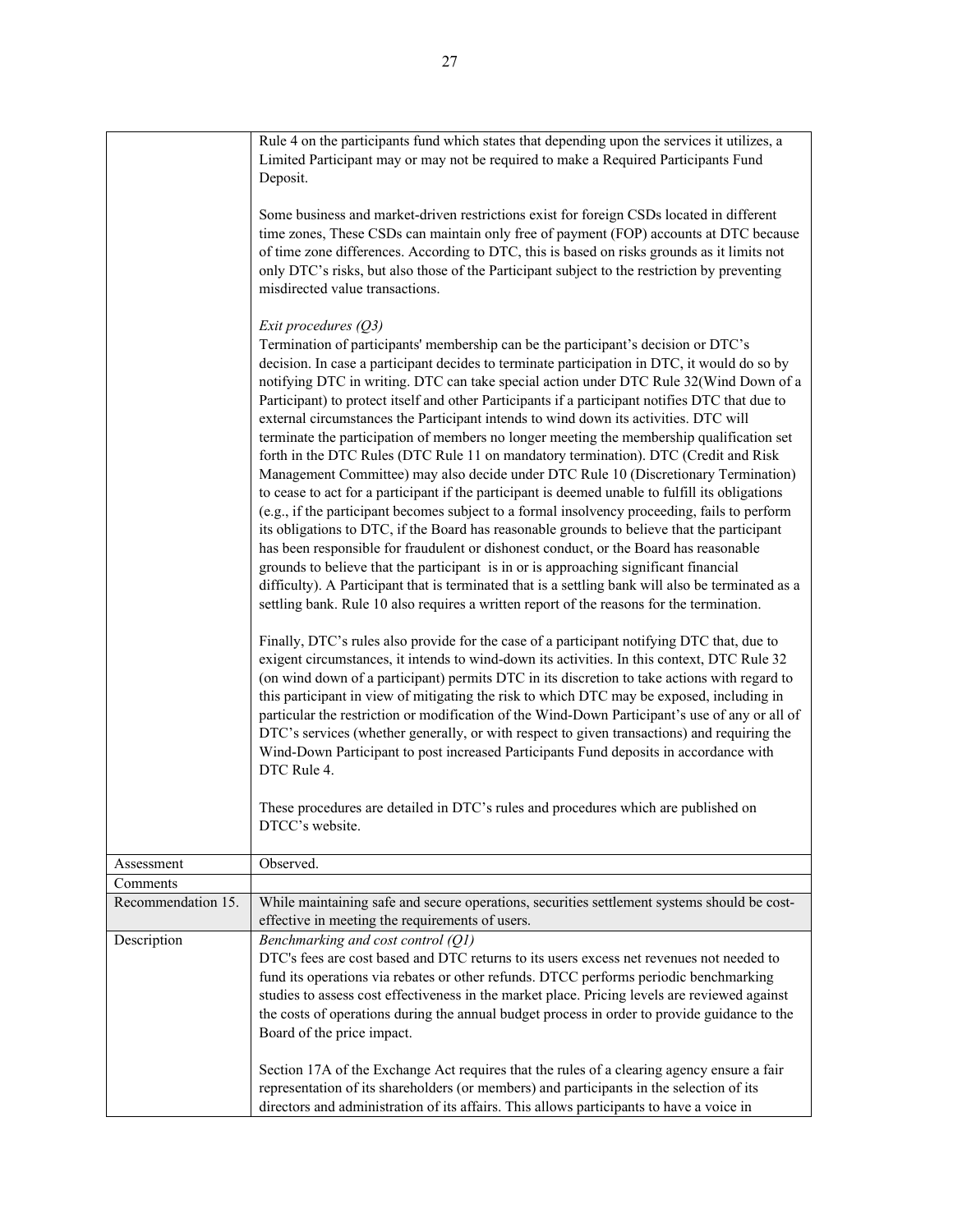|                    | maintaining cost-effective services. In addition, the Exchange Act provides that the rules of<br>a clearing agency provide for the equitable allocation of reasonable dues, fees, and other                                                                                                                                                                                                                                                                                                                                                                                                                                                                                                                                                                                                                                                                                                                                     |
|--------------------|---------------------------------------------------------------------------------------------------------------------------------------------------------------------------------------------------------------------------------------------------------------------------------------------------------------------------------------------------------------------------------------------------------------------------------------------------------------------------------------------------------------------------------------------------------------------------------------------------------------------------------------------------------------------------------------------------------------------------------------------------------------------------------------------------------------------------------------------------------------------------------------------------------------------------------|
|                    | charges among its participants.                                                                                                                                                                                                                                                                                                                                                                                                                                                                                                                                                                                                                                                                                                                                                                                                                                                                                                 |
|                    | DTCC confirmed that there is no cross-subsidization among entities in the DTCC Group.<br>The subsidiaries of DTCC operate as separate businesses on a self-sustaining at-cost basis.<br>There are no transfers of cash or other assets among the operating companies in the Group<br>and no bargain sale or service or other such arrangements. The operating companies in the<br>Group pay DTCC only the actual costs of the corporate and technology services provided to<br>them by DTCC, plus a uniform (percentage of cost) management fee. Such costs are<br>allocated to the operating companies on the basis of their actual use of (i) DTCC corporate<br>personnel (including the occupancy costs attributed to such personnel) and (ii) DTCC<br>technology resources (principally data processing). Both Internal Audit and DTCC's external<br>auditors review and test elements of this cost allocation methodology. |
|                    | Mechanisms to review service level and operational reliability $(Q2)$<br>DTC surveys its participants to test and help ensure adherence to service levels on an annual<br>basis. As described in RSSS 13, some of the Committees of the Board of Directors are<br>overseeing different aspects, covering the systems' operations. In addition, operational<br>reliability is continuously monitored against specific service level targets, the results of<br>which testing are transmitted to IT, product and senior management on a monthly basis. An<br>annual Capacity Planning Report considering the projected capacity growth for the year to<br>come is submitted to the Board of Directors of DTCC and to its regulators.                                                                                                                                                                                              |
| Assessment         | Observed                                                                                                                                                                                                                                                                                                                                                                                                                                                                                                                                                                                                                                                                                                                                                                                                                                                                                                                        |
| Comments           |                                                                                                                                                                                                                                                                                                                                                                                                                                                                                                                                                                                                                                                                                                                                                                                                                                                                                                                                 |
| Recommendation 16. | Securities settlement systems should use or accommodate the relevant international<br>communication procedures and standards in order to facilitate efficient settlement of cross-<br>border transactions.                                                                                                                                                                                                                                                                                                                                                                                                                                                                                                                                                                                                                                                                                                                      |
| Description        | Use of international communication procedures for cross-border transactions (Q1)<br>DTC uses ISO 15022 for cross-border linkages with CSDs. The messages (ISO-based and<br>Message Queuing) are sent and received over DTC's proprietary system as well as SWIFT.<br>DTC anticipates that it will publish Corporations Action announcement information in an<br>ISO 20022 format beginning April 2011 after a pilot phase that is expected to start in<br>February 2011. CAG plans to add further IS 20022 messaging to cover the complete<br>Corporate Action lifecycle, such as election and payment processing, during 2012 and early<br>2013.<br>DTCC and its operating subsidiaries, including DTC, use ISINs in a number of applications<br>to identify securities, particularly in global applications and newer U.S. based applications.<br>DTCC does not exclusively use ISINs. Older applications use CUSIPS.         |
| Assessment         | Observed.                                                                                                                                                                                                                                                                                                                                                                                                                                                                                                                                                                                                                                                                                                                                                                                                                                                                                                                       |
| Comments           |                                                                                                                                                                                                                                                                                                                                                                                                                                                                                                                                                                                                                                                                                                                                                                                                                                                                                                                                 |
| Recommendation 17. | CSDs and central counterparties should provide market participants with sufficient<br>information for them to accurately identify the risks and costs associated with using the CSD<br>or central counterparty services.                                                                                                                                                                                                                                                                                                                                                                                                                                                                                                                                                                                                                                                                                                        |
| Description        | Availability of rules, regulations, procedures (Q1)<br>DTC's rules and procedures, including its service guides, are publicly available on its<br>website.                                                                                                                                                                                                                                                                                                                                                                                                                                                                                                                                                                                                                                                                                                                                                                      |
|                    | Information, including proposed rule changes, is communicated via Important Notices<br>posted on DTC's website, along with proposed rule change filings that are also submitted to                                                                                                                                                                                                                                                                                                                                                                                                                                                                                                                                                                                                                                                                                                                                              |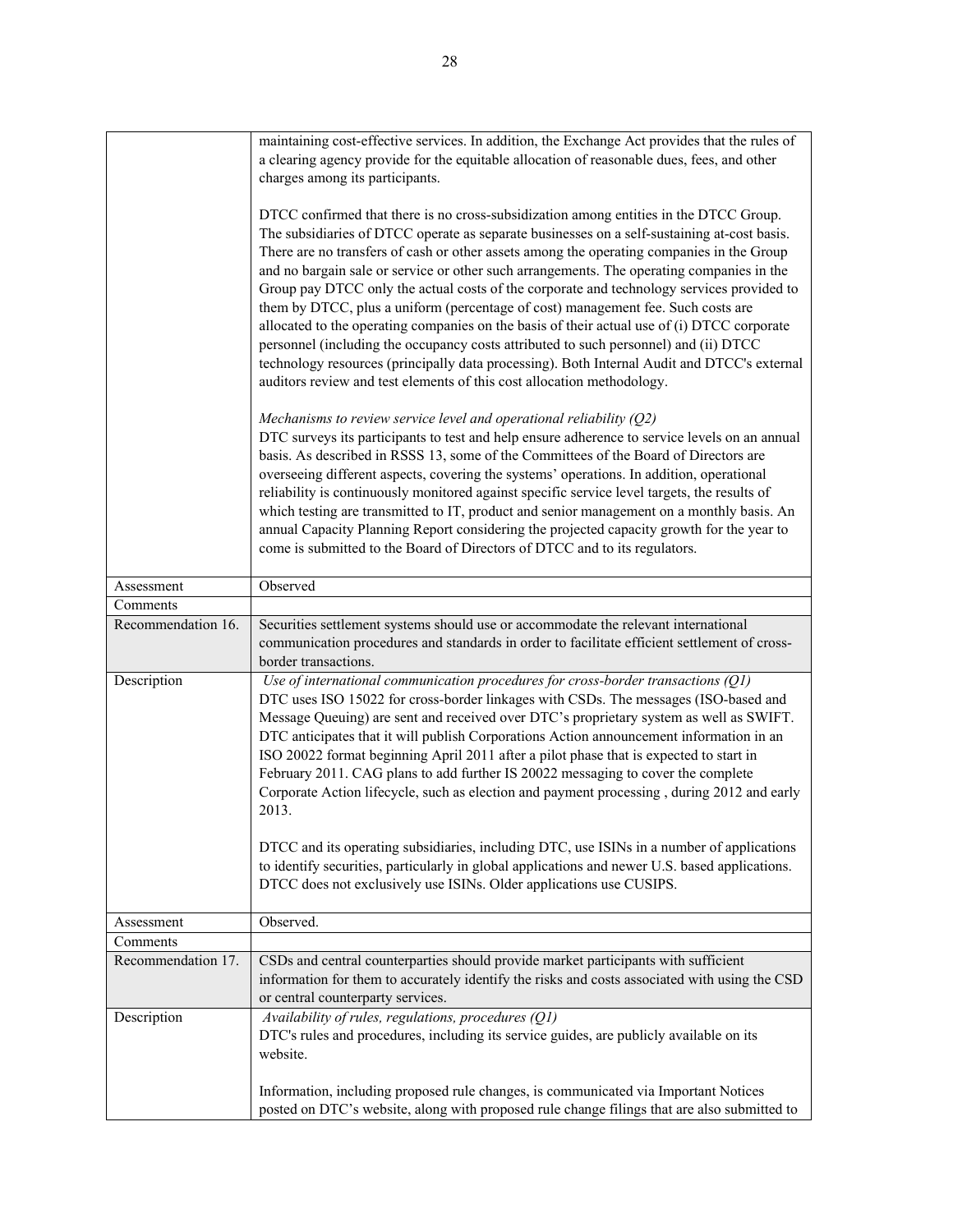|                    | the SEC. Information about key financial and operational risks associated with DTC<br>services is also publicly disclosed. According to DTC Rule 15 (Reports), as soon as<br>practicable, after the end of each calendar year, DTC must provide its participants with<br>financial statements of DTC audited by independent public accountants for that calendar<br>year, and that DTC must also provide unaudited financial statements of DTC for each of the<br>first three calendar quarters of each calendar year.                                                                                                                                                                                                                                                                                                         |
|--------------------|--------------------------------------------------------------------------------------------------------------------------------------------------------------------------------------------------------------------------------------------------------------------------------------------------------------------------------------------------------------------------------------------------------------------------------------------------------------------------------------------------------------------------------------------------------------------------------------------------------------------------------------------------------------------------------------------------------------------------------------------------------------------------------------------------------------------------------|
|                    | Operational issues - e.g. extensions and connectivity problems - are broadcast through<br>DTC's network system. The fee schedules of DTC, which are part of its rules, are published<br>on DTCC's website.                                                                                                                                                                                                                                                                                                                                                                                                                                                                                                                                                                                                                     |
|                    | CPSS-IOSCO disclosure framework (Q2)<br>DTC completed and disclosed both the questionnaire set out in the CPSS-IOSCO disclosure<br>framework and the answers to the key questions from this assessment methodology. The<br>CPSS-IOSCO disclosure framework is available on the CPSS website, while the self<br>assessment based on the RSSS assessment methodology is published on DTCC's website.                                                                                                                                                                                                                                                                                                                                                                                                                             |
|                    | Accessibility of information (Q3)<br>Information is made available in plain English via the Internet.                                                                                                                                                                                                                                                                                                                                                                                                                                                                                                                                                                                                                                                                                                                          |
|                    | Periodical review of accuracy and completeness of assessment (Q4)<br>As set in the Federal Reserve Policy on Payment System Risk, the Board expects the<br>system's senior management and board of directors to review and approve self-assessments<br>upon completion in order to further ensure system accountability for accuracy and<br>completeness. Accordingly, DTC's self-assessment was reviewed by its senior management<br>and approved by its Board of Directors prior to the publication. The review is conducted at<br>least every two years, unless necessary before as a result of any material change to DTC's<br>system or environment.                                                                                                                                                                      |
| Assessment         | Observed.                                                                                                                                                                                                                                                                                                                                                                                                                                                                                                                                                                                                                                                                                                                                                                                                                      |
| Comments           |                                                                                                                                                                                                                                                                                                                                                                                                                                                                                                                                                                                                                                                                                                                                                                                                                                |
| Recommendation 18. | Securities settlement systems should be subject to transparent and effective regulation and<br>oversight. Central banks and securities regulators should cooperate with each other and with<br>other relevant authorities.                                                                                                                                                                                                                                                                                                                                                                                                                                                                                                                                                                                                     |
| Description        | Regulation and oversight of the system $(Q1)$<br>DTC is a limited purpose trust company organized under the New York Banking Law, a<br>clearing agency registered under the Exchange Act, a clearing organization as defined in the<br>Federal Deposit Insurance Corporation Improvement Act ("FDICIA"), a clearing<br>corporation as defined in the UCC and a member bank of the Federal Reserve System. DTC<br>is regulated and overseen by the SEC, the Board of Governors of the Federal Reserve<br>System (and under delegated authority from the Board, the FRBNY) and the NYSBD:                                                                                                                                                                                                                                        |
|                    | - The Federal Reserve Board derives its supervisory authority from DTC's membership in<br>the Federal Reserve System as a State Member Bank. The Board has the authority to<br>examine state member banks pursuant to the Federal Reserve Act. Board regulations and<br>policies also govern DTC's activities as a state member bank. In addition, pursuant to the<br>Securities Exchange Act of 1934 (Exchange Act), Section 3(a)(34)(B)(ii), the Board is the<br>"appropriate regulatory agency" with respect to state member banks that act as clearing<br>agencies. As such, the Board is primarily responsible for examining and enforcing<br>compliance by DTC with Section 17 (records and reports), Section 19 (registration,<br>responsibilities, and oversight of SROs), as well as Section 17A of the Exchange Act. |
|                    | - The SEC derives its authority from the Exchange Act. As a securities depository, DTC                                                                                                                                                                                                                                                                                                                                                                                                                                                                                                                                                                                                                                                                                                                                         |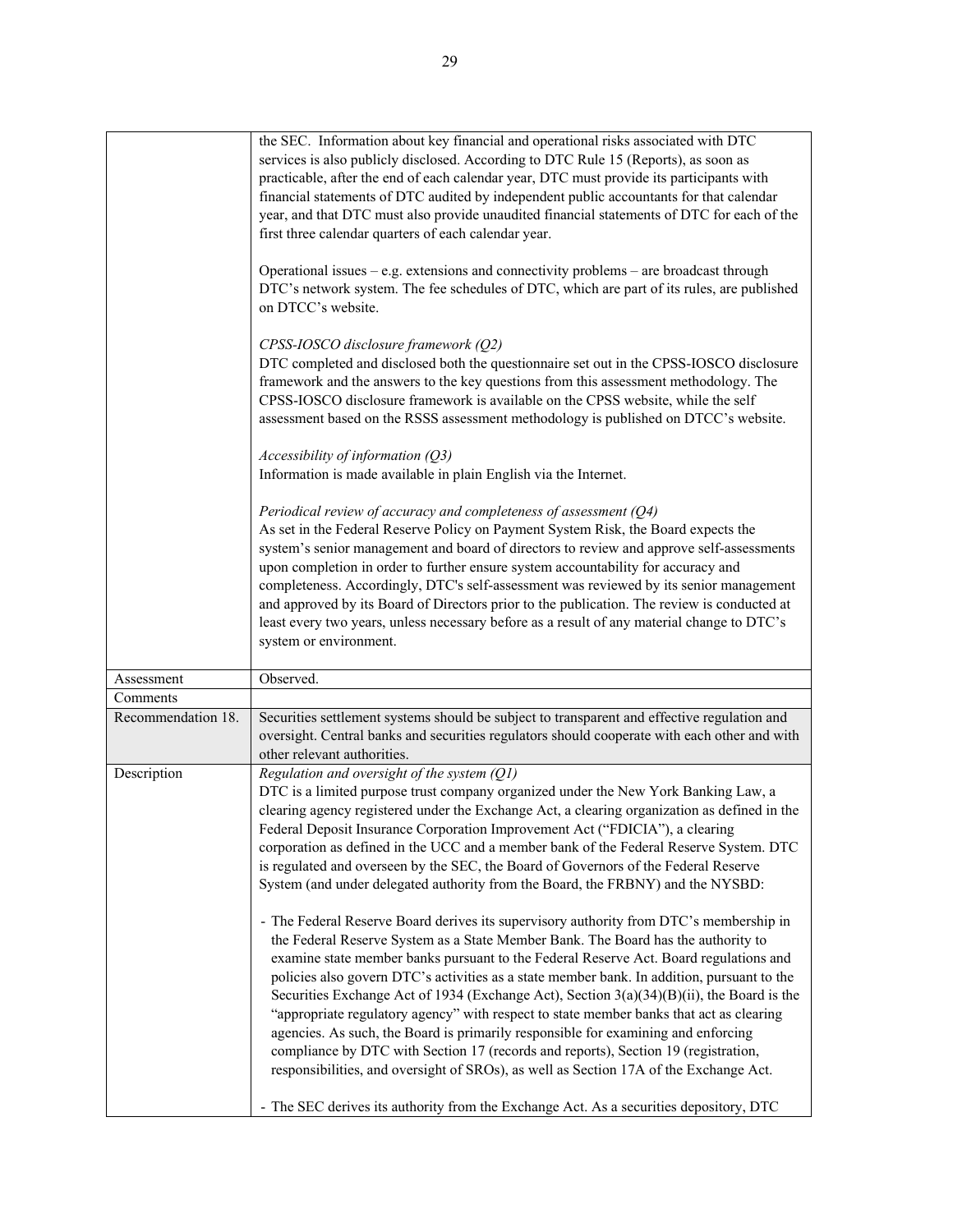meets the definition of a clearing agency and must register with the SEC under Section 17A of the Exchange Act. As a registered clearing agency, DTC is regulated by the SEC as a clearing agency and as a self-regulatory organization. As noted above, the Board is the ARA of DTC based on DTC's status as a State member bank of the Federal Reserve System and has primary examination authority with respect to Section 17 and 17A; however, the authority granted to the Board (or to the NYSBD) does not impair or limit the SEC's authority to make rules under any provision of the Exchange Act or to enforce compliance pursuant to any provision of this the Exchange Act by DTC with the provisions of the Exchange Act and the rules and regulations thereunder. In addition, the SEC reviews and, with limited exceptions, approves all rule changes (including policies, practices, and interpretations to rules) proposed by DTC based on its status as an SRO. The Exchange Act establishes a framework for cooperation with other regulators and the Board, as the ARA for DTC, may in some circumstances direct that a proposed rule change not be approved if the proposed rule may be inconsistent with the safeguarding of securities or funds in the custody or control of DTC or for which it is responsible pursuant to the standards set forth in Sections 17A and 19(b) of the Exchange Act. - The NYSBD's supervisory authority derives from DTC's organization as a limited purpose trust company under the New York Banking Law. *Roles, responsibilities and resources (Q2)* The Securities Exchange Act of 1934 in Section 3(a)(34)(B) defines the appropriate regulatory agency for clearing agencies, assigning responsibilities to the SEC, the Fed, and the relevant banking supervisor, depending on how the clearing agency is organized. The Federal securities laws, relevant rules, and SEC policies are written clearly and are available to the public through the SEC's website, The Federal Reserve Act and Board Regulations and policies are available at and Federal Reserve's website. The New York State Banking Law is available at the NYSBD's website. In FRBNY and the Board, about 20 budgeted officers and staff work full time on policy and oversight with respect to payment, clearing and settlement. Additionally, about 15 supervisory staff are dedicated full time to specific private sector systems; 9 examiners broadly dedicated to payment and settlement infrastructure; and 12 more focused on systemically important clearing activities by banks and affiliates. At the SEC, an estimated 51 staff are involved in whole or in part in clearing oversight (approximately 23 full-time equivalent staff positions). The SEC's oversight program encompasses staff from 7 different offices, including offices involved in legal and policy, examination and compliance, and automation review. SEC staff conducts onsite examinations of registered clearing agencies, including DTC. Examination reviews may include such areas as internal audit, membership, member financial surveillance, clearing fund and collateral risk, risk assessment and risk management systems, clearance and settlement processes, and liquidity. During examinations, DTC is required to provide examiners with documentation required as part of the examination. *Basis of the regulatory and oversight framework* (Q3) The regulatory and oversight framework is statutorily based on the Securities Exchange Act, SEC rules and policies, the Federal Reserve Act as well as Board regulations and policies. *Cooperation between different authorities (Q4)*  There is a framework for co-operation among relevant authorities. Section 17A of the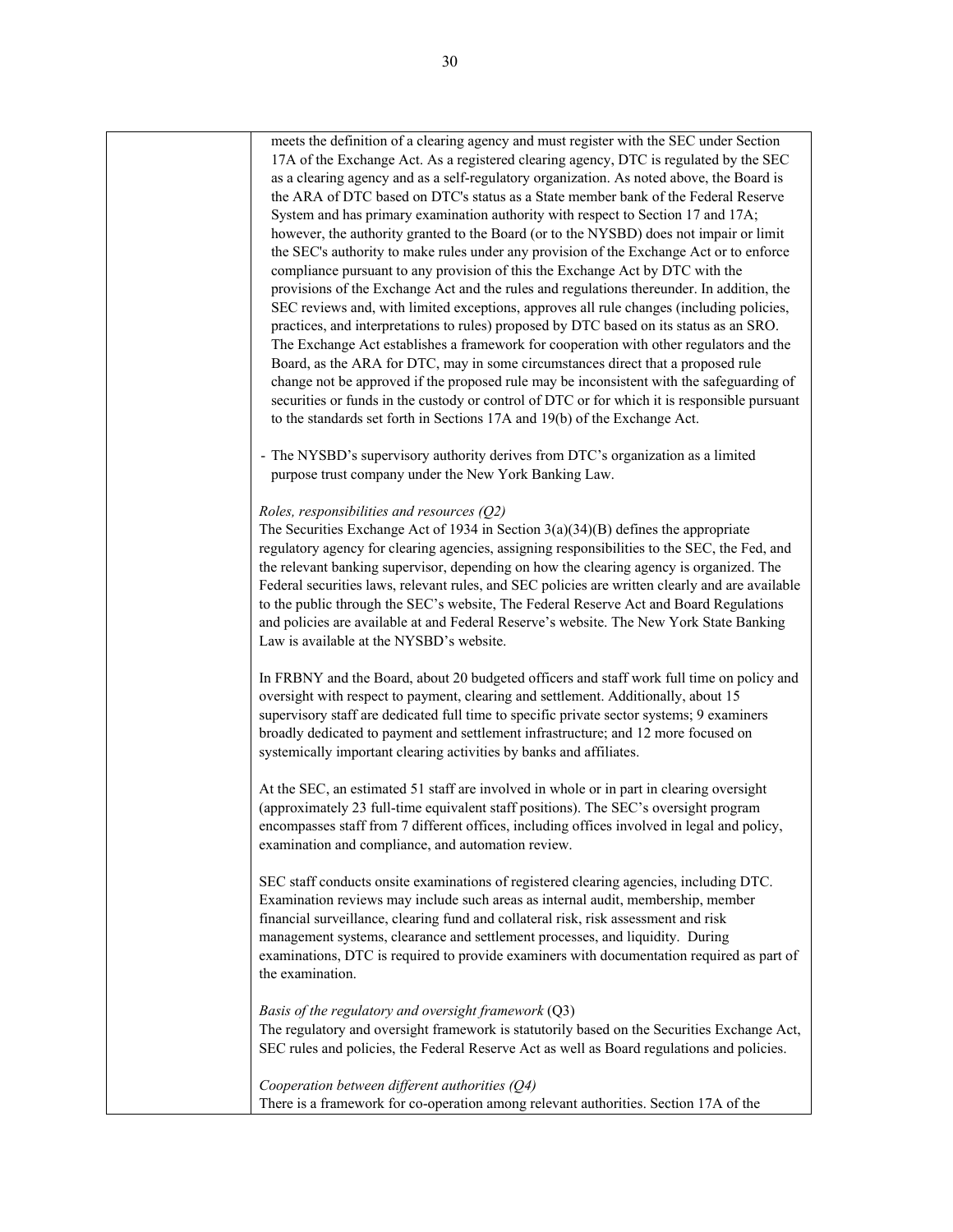|            | Exchange Act directs the SEC to consult with the Federal Reserve Board in its efforts to<br>facilitate the establishment of linked or coordinated facilities for clearance and settlement of<br>transactions in securities. Section $17A(d)(3)$ of the Exchange Act requires that with respect<br>to any clearing agency for which the SEC is not the appropriate regulatory authority, the<br>SEC and the appropriate regulatory authority for such clearing agency shall consult and<br>cooperate with each other, and, as may be appropriate, with State banking authorities having<br>supervision over such clearing agency or transfer agent toward the end that, to the maximum<br>extent practicable, their respective regulatory responsibilities may be fulfilled and the rules<br>and regulations applicable to such clearing agency or transfer agent may be in accord with<br>both sound banking practices and a national system for the prompt and accurate clearance<br>and settlement of securities transactions. In this regard, the SEC and Federal Reserve<br>cooperate, as appropriate, to exchange information to ensure the effectiveness and efficiency<br>of the securities settlement system. Moreover, under Section 19 of the Exchange Act, the<br>SEC is required to consider the views of the Board with respect to whether DTC's proposed<br>rule changes are inconsistent with the safeguarding of securities or funds in DTC's custody<br>or control (Section $19(b)(4)(C)$ of the Exchange Act). |
|------------|----------------------------------------------------------------------------------------------------------------------------------------------------------------------------------------------------------------------------------------------------------------------------------------------------------------------------------------------------------------------------------------------------------------------------------------------------------------------------------------------------------------------------------------------------------------------------------------------------------------------------------------------------------------------------------------------------------------------------------------------------------------------------------------------------------------------------------------------------------------------------------------------------------------------------------------------------------------------------------------------------------------------------------------------------------------------------------------------------------------------------------------------------------------------------------------------------------------------------------------------------------------------------------------------------------------------------------------------------------------------------------------------------------------------------------------------------------------------------------------------------------------------------------|
|            | Cross-border cooperation<br>At the cross-border level, Section 24(d) of the Exchange Act gives the SEC authority to<br>facilitate cooperation with foreign authorities. The SEC has entered into memoranda of<br>understanding (MOUs) with relevant foreign authorities, principally for facilitating the<br>exchange of information with these authorities. In particular, the SEC has entered into<br>enforcement cooperation with the authorities in Argentina, Canada, Chile, Germany, Hong<br>Kong, Israel, Italy, Japan, the Netherlands, Singapore, Switzerland and the UK with which<br>DTC has developed cross border links. These MOUs are available on the SEC's website at<br>http://www.sec.gov/about/offices/oia/oia_cooparrangements.htm. As regards the Peru link,<br>SEC does not yet have a MOU with the relevant Peruvian authorities. However some<br>cooperation is in place.<br>The Federal Reserve Board also cooperates with relevant authorities, based on the principles                                                                                                                                                                                                                                                                                                                                                                                                                                                                                                                               |
|            | of RSSS 18 and the CPSS principles of international cooperative oversight.                                                                                                                                                                                                                                                                                                                                                                                                                                                                                                                                                                                                                                                                                                                                                                                                                                                                                                                                                                                                                                                                                                                                                                                                                                                                                                                                                                                                                                                       |
| Assessment | Observed.                                                                                                                                                                                                                                                                                                                                                                                                                                                                                                                                                                                                                                                                                                                                                                                                                                                                                                                                                                                                                                                                                                                                                                                                                                                                                                                                                                                                                                                                                                                        |
| Comments   | Formal co-operation with Authorities in Peru needs to be established.                                                                                                                                                                                                                                                                                                                                                                                                                                                                                                                                                                                                                                                                                                                                                                                                                                                                                                                                                                                                                                                                                                                                                                                                                                                                                                                                                                                                                                                            |
|            | It is important to point out that the Fed's oversight of DTC is not based on a general<br>statutory oversight authority for payment, clearing, and settlement systems, but rather on<br>DTC's status as a State Member Bank of the Federal Reserve System and the Fed's<br>subsequent roles as banking supervisor and ARA under the Exchange Act. It would be more<br>effective and transparent to legally entrust the Fed the role of overseer of securities<br>settlement infrastructure. The banking supervision and the oversight functions have two<br>different objectives and use different tools.                                                                                                                                                                                                                                                                                                                                                                                                                                                                                                                                                                                                                                                                                                                                                                                                                                                                                                                        |
|            | The SEC has not yet required DTC to perform a self assessment with respect to the CPSS-<br>IOSCO recommendations. However, the SEC reviews each self-assessment prepared by the<br>clearing agencies. Furthermore, compliance with SEC rules ensures compliance with most<br>of the recommendations. SEC staff stated that it would consider recommending to the<br>Commission that clearing agencies be required to perform self-assessments against the<br>CPSS-IOSCO recommendations by rules or in a policy statement. SEC is encouraged to do<br>so, also with a view to encouraging consistency in the assessment of globally relevant<br>systems and to facilitate co-operation with other domestic and international authorities.                                                                                                                                                                                                                                                                                                                                                                                                                                                                                                                                                                                                                                                                                                                                                                                        |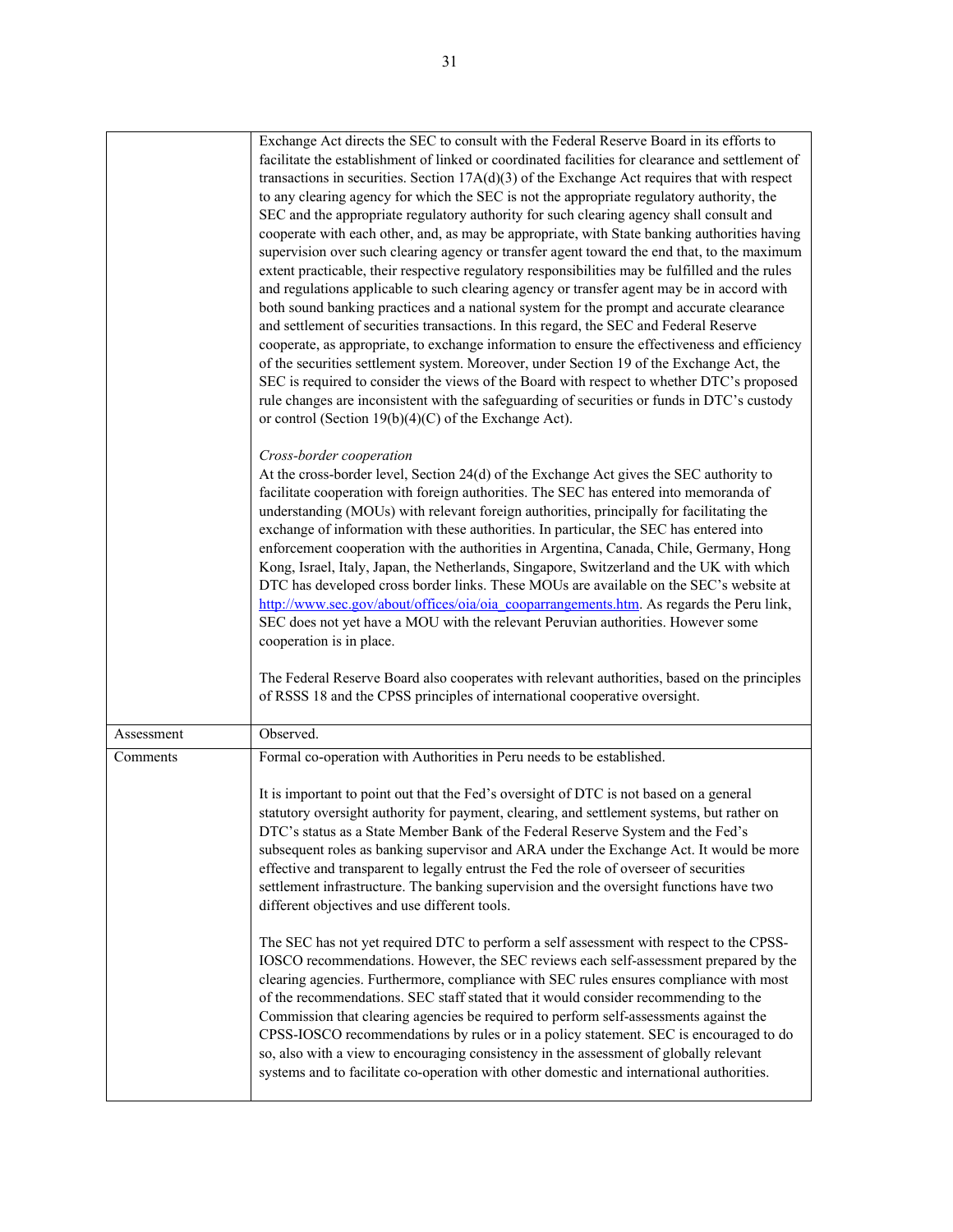| Recommendation 19. | CSDs that establish links to settle cross-border trades should design and operate such links<br>to reduce effectively the risks associated with cross-border settlement.                                                                                                                                                                                                                                                                                                                                                                                                                                                                                                                                                                                                                                                                                                                                                                                                                                                                                                                                                                                                                                                                                                                                                                                                                                                                                                                                               |  |  |
|--------------------|------------------------------------------------------------------------------------------------------------------------------------------------------------------------------------------------------------------------------------------------------------------------------------------------------------------------------------------------------------------------------------------------------------------------------------------------------------------------------------------------------------------------------------------------------------------------------------------------------------------------------------------------------------------------------------------------------------------------------------------------------------------------------------------------------------------------------------------------------------------------------------------------------------------------------------------------------------------------------------------------------------------------------------------------------------------------------------------------------------------------------------------------------------------------------------------------------------------------------------------------------------------------------------------------------------------------------------------------------------------------------------------------------------------------------------------------------------------------------------------------------------------------|--|--|
| Description        | Types of links in operation $(Q1)$                                                                                                                                                                                                                                                                                                                                                                                                                                                                                                                                                                                                                                                                                                                                                                                                                                                                                                                                                                                                                                                                                                                                                                                                                                                                                                                                                                                                                                                                                     |  |  |
|                    | DTC has two types of cross-border links with other CSDs, "inbound" and "outbound." An<br>"inbound" link is the establishment by a foreign CSD of one or more accounts at DTC. As<br>of the date of this assessment, DTC has ten incoming links. An "outbound" link is the<br>establishment by DTC of one or more accounts with a foreign CSD. As of the date of this<br>assessment, there are three outgoing links. DTC has both inbound and outbound<br>relationships with 2 CSDs, those in Canada and in Germany.                                                                                                                                                                                                                                                                                                                                                                                                                                                                                                                                                                                                                                                                                                                                                                                                                                                                                                                                                                                                    |  |  |
|                    | Among the inbound CSD links developed by DTC, 3 are DVP, namely CDS (Canada),<br>CAVALI ICLV (Peru) and DCV (Chile).                                                                                                                                                                                                                                                                                                                                                                                                                                                                                                                                                                                                                                                                                                                                                                                                                                                                                                                                                                                                                                                                                                                                                                                                                                                                                                                                                                                                   |  |  |
|                    | While there is no prohibition on foreign CSDs in other time zones having DVP links with<br>DTC, it is largely impractical because of DTC's 5 p.m. end-of-day settlement. Despite the<br>fact that all CSD participants must appoint a U.S. settlement bank to represent them in DTC<br>settlement every day, it has not been practicable for a distant, non-U.S. CSD Participant to<br>manage a DVP settlement if the foreign CSD Participant wishes to give instructions from its<br>own time zone (in Europe, for instance, at least 5 hours ahead of, that is later than, the NY<br>time).                                                                                                                                                                                                                                                                                                                                                                                                                                                                                                                                                                                                                                                                                                                                                                                                                                                                                                                          |  |  |
|                    | Even CSD Participants, which deliver and receive securities on a free-of-payment (FOP)<br>basis must appoint a settlement bank, like all other Participants. These CSD Participants will<br>have a daily settlement within DTC's money settlement system through their designated<br>settlement bank involving, for instance, cash proceeds of corporate actions (net of, where<br>applicable, U.S. withholding tax), and payment of their monthly bills via the DTC<br>Settlement System.                                                                                                                                                                                                                                                                                                                                                                                                                                                                                                                                                                                                                                                                                                                                                                                                                                                                                                                                                                                                                             |  |  |
|                    | Risk assessment of links<br>With regard to an outbound link, DTC assesses the various risks associated with establishing<br>a link with another CSD in order to allow its participants to process transactions with<br>foreign CSD's participants. DTC's risk assessment included an evaluation of credit risk,<br>market risk, processing risk, and general business risk. DTC also considered other areas<br>related to risk, including but not limited to, third party due diligence, technology, and legal<br>and regulatory issues. In addition, as part of its analysis, DTC reviewed the risk<br>management controls available to mitigate an identified risk. For example, credit risk<br>includes the risk that participants in the link may default on their obligations to DTC. This<br>risk is mitigated by a series of controls, including: (i) the settlement debit obligations are<br>subject to DTC established collateral and debit cap controls and DTC can control its<br>participants' debit caps; (ii) the collateral collected by DTC is subject to DTC's security<br>pricing and haircuts; (iii) the securities received by the participant via settlement are<br>available as an additional source of collateral for DTC; (iv) liquidation of the collateral, if<br>necessary, would be done by DTC and in accordance with its procedures; and (v) DTC<br>requires CDS link participants to make an additional cash deposit to DTC's participant fund,<br>in such amount as determined by DTC. |  |  |
|                    | With respect to the establishment of an inbound link, the applicant CSD is treated like any<br>other Participant and must meet established risk criteria for Participants, including the<br>submission of legal opinions. Because these CSDs are foreign, they are subject to such<br>heightened scrutiny as would apply to any other foreign Participant. For example, DTCC<br>has established a policy statement for the admission of non-U.S. entities as participants that<br>in addition to the standard DTC Participant's Agreement, requires the non-U.S. entity to<br>enter into a series of additional undertakings to address jurisdictional concerns, the entity's<br>regulatory status in its home country, and to assure that DTC is provided with audited                                                                                                                                                                                                                                                                                                                                                                                                                                                                                                                                                                                                                                                                                                                                                |  |  |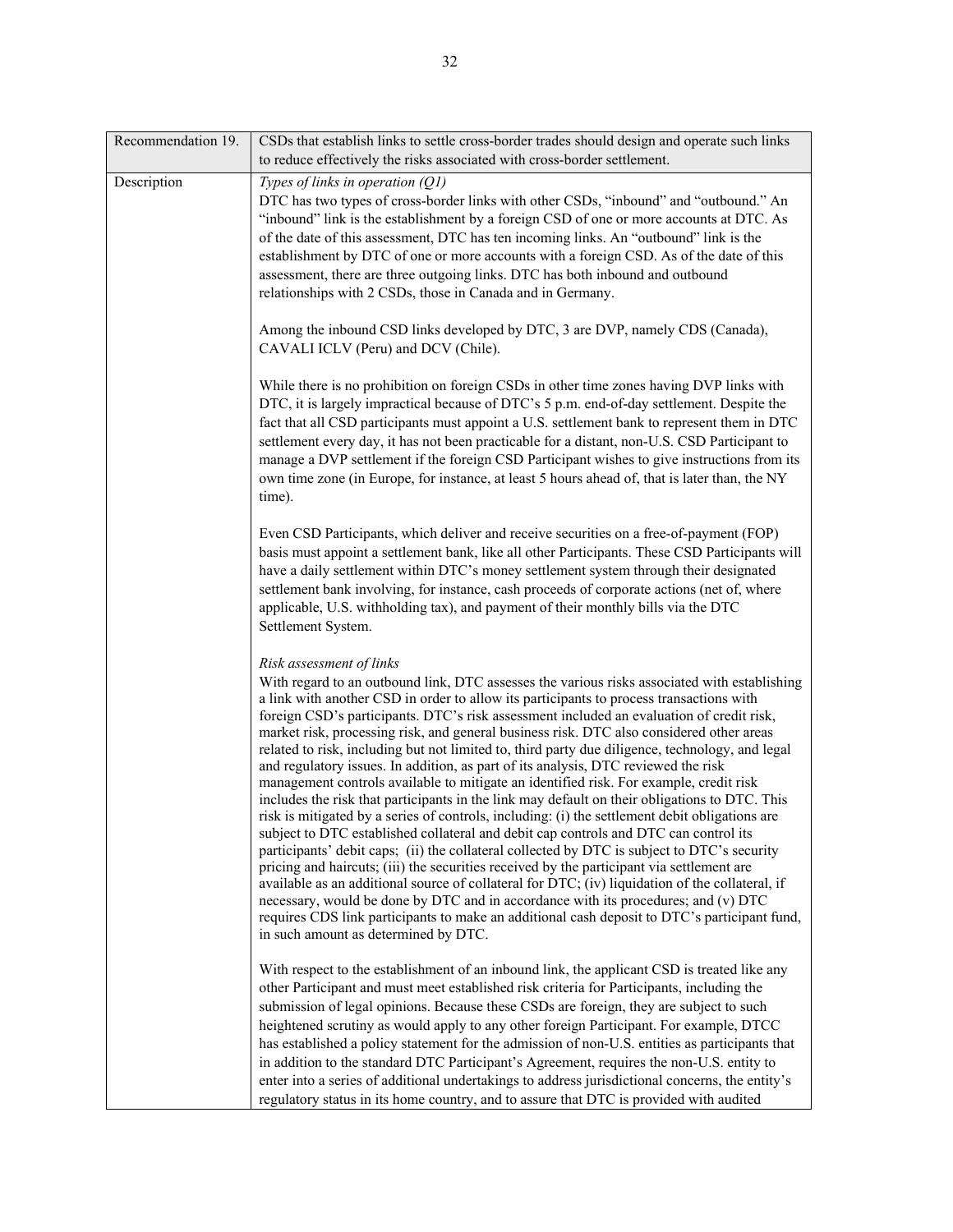| financial information that is acceptable to DTC. All Participants, whether operating on a<br>DVP or FOP basis or both, must appoint a settling bank, including CSD Participants.          |                      |                                                           |                            |
|-------------------------------------------------------------------------------------------------------------------------------------------------------------------------------------------|----------------------|-----------------------------------------------------------|----------------------------|
| In case of links with non-U.S. CSDs and CCPs, the SEC has negotiated memoranda of<br>understanding between the SEC and certain relevant authorities.                                      |                      |                                                           |                            |
| Legal opinions are required to ensure the soundness of the links arrangements.                                                                                                            |                      |                                                           |                            |
| Name of the CSD /<br>Country                                                                                                                                                              | <b>Type of Link</b>  | <b>Cut-Off Time for</b><br><b>Deliveries Into Account</b> | <b>Network</b><br>Provider |
| Canadian Depository for<br>securities Ltd (CDS) /<br>Canada                                                                                                                               | <b>Bilateral DVP</b> | 3:15 PM NYT                                               | <b>SMART</b>               |
| Euroclear UK & Ireland                                                                                                                                                                    | FOP                  | 11:30 AM NYT                                              | <b>SWIFT</b>               |
| <b>Clearstream Banking</b>                                                                                                                                                                | <b>Bilateral FOP</b> | 10:00 AM NYT                                              | <b>SWIFT</b>               |
| Frankfurt / Germany                                                                                                                                                                       |                      |                                                           |                            |
| Monte Titoli / Italy                                                                                                                                                                      | FOP                  | 11:30 AM NYT                                              | <b>SWIFT</b>               |
| Caja de Valores /<br>Argentina                                                                                                                                                            | FOP                  | 3:15 PM NYT                                               | <b>SMART</b>               |
| CAVALI ICLV / Peru                                                                                                                                                                        | <b>DVP</b>           | 3:15 PM NYT                                               | <b>SMART</b>               |
| Deposito Central de                                                                                                                                                                       | <b>DVP</b>           | 3:15 PM NYT                                               | <b>SMART</b>               |
| Valores (DCV) / Chile                                                                                                                                                                     |                      |                                                           |                            |
| <b>Stock Exchange Clearing</b><br>House / Israel                                                                                                                                          | FOP                  | 6:15 PM NYT                                               | <b>SMART</b>               |
| Hong Kong Securities<br>Clearing Corp. / Hong                                                                                                                                             | <b>FOP</b>           | 6:15 PM NYT                                               | <b>SMART</b>               |
| Kong<br>Japan Securities                                                                                                                                                                  | <b>FOP</b>           | 6:15 PM NYT                                               | <b>SWIFT</b>               |
| Depository Center                                                                                                                                                                         |                      |                                                           |                            |
| (JASDEC) / Japan                                                                                                                                                                          |                      |                                                           |                            |
| The Central Depository                                                                                                                                                                    | FOP                  | 6:15 PM NYT                                               | <b>SMART</b>               |
| (PTE) Limited /                                                                                                                                                                           |                      |                                                           |                            |
| Singapore                                                                                                                                                                                 | FOP                  | 14:30 PM NYT                                              |                            |
| SIX SIS                                                                                                                                                                                   |                      |                                                           | Fax                        |
| Source: http://www.dtcc.com/customer/dtc_international.php                                                                                                                                |                      |                                                           |                            |
| Delivery versus payment $(Q2)$                                                                                                                                                            |                      |                                                           |                            |
| DVP deliveries to CSDs are final in accordance with DTC Rules on the same terms and                                                                                                       |                      |                                                           |                            |
| conditions as for any other Participants. A CSD that engages in DVP transactions is subject                                                                                               |                      |                                                           |                            |
| to DTC risk management controls (net debit cap, collateral monitor) and, subject to those                                                                                                 |                      |                                                           |                            |
| measures, may redeliver, pledge or withdraw securities intraday. A CSD that engages in                                                                                                    |                      |                                                           |                            |
| DVP transactions must, like any other Participant, have a settling bank for end-of-day net                                                                                                |                      |                                                           |                            |
| settlement and, if the CSD fails to settle, whether due to its own failure or that of its settling                                                                                        |                      |                                                           |                            |
| bank, will not take delivery of securities that are, at the end of the day the subject of an<br>"Incomplete Transaction" because those may be used to cover the CSD Participant's failure |                      |                                                           |                            |
| to settle, just like any other Participant.                                                                                                                                               |                      |                                                           |                            |
| However, the assessment of Canadian CSD (CDS Clearing & Depository Services,                                                                                                              |                      |                                                           |                            |
|                                                                                                                                                                                           |                      |                                                           |                            |
| Inc.("CDS") revealed that delivers securities delivered throughout the day within DTC<br>system could be transferred through the link during the day while finality is achieved at the    |                      |                                                           |                            |
| end of the day. Given that DTC operates a DVP model 2, this shows that DTC delivers                                                                                                       |                      |                                                           |                            |
| security before finality is achieved in DTC (i.e. allows for provisional deliveries).                                                                                                     |                      |                                                           |                            |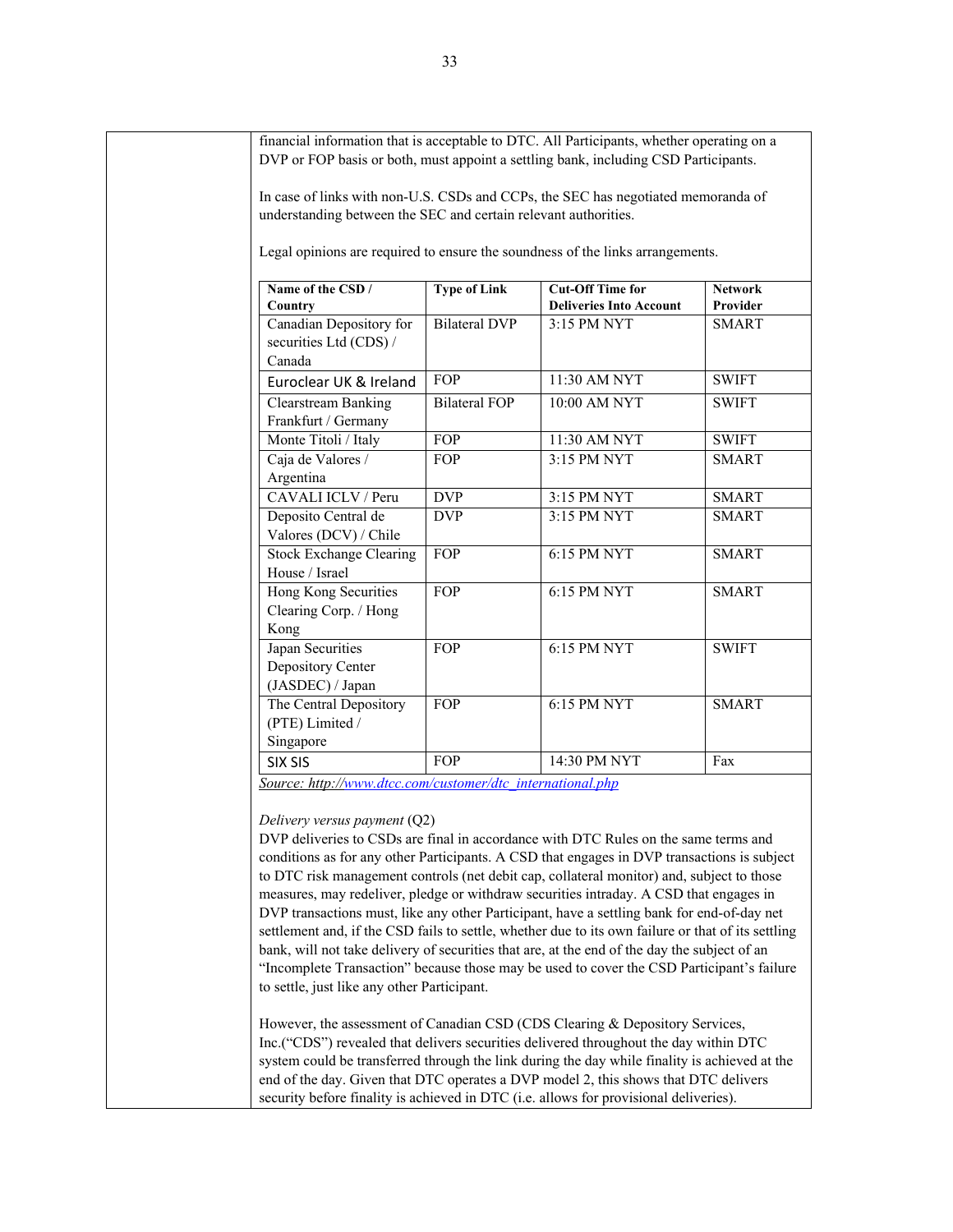|            | For outbound links, settlement occurs as provided under the rules and procedures and                                                                                                                                                                                                                                                                                                                                                                                                                                                                                                                                                                                                                                                                                                                                                                                                                                                                                                                                                                                                                                                                                                                         |  |  |  |
|------------|--------------------------------------------------------------------------------------------------------------------------------------------------------------------------------------------------------------------------------------------------------------------------------------------------------------------------------------------------------------------------------------------------------------------------------------------------------------------------------------------------------------------------------------------------------------------------------------------------------------------------------------------------------------------------------------------------------------------------------------------------------------------------------------------------------------------------------------------------------------------------------------------------------------------------------------------------------------------------------------------------------------------------------------------------------------------------------------------------------------------------------------------------------------------------------------------------------------|--|--|--|
|            |                                                                                                                                                                                                                                                                                                                                                                                                                                                                                                                                                                                                                                                                                                                                                                                                                                                                                                                                                                                                                                                                                                                                                                                                              |  |  |  |
|            | applicable governing law and market practices of the foreign CSDs. The only outbound link                                                                                                                                                                                                                                                                                                                                                                                                                                                                                                                                                                                                                                                                                                                                                                                                                                                                                                                                                                                                                                                                                                                    |  |  |  |
|            | with which DTC engages in deliveries versus payment is CDS. DTC has a Canadian                                                                                                                                                                                                                                                                                                                                                                                                                                                                                                                                                                                                                                                                                                                                                                                                                                                                                                                                                                                                                                                                                                                               |  |  |  |
|            | settlement bank which acts on its behalf in CDS settlement.                                                                                                                                                                                                                                                                                                                                                                                                                                                                                                                                                                                                                                                                                                                                                                                                                                                                                                                                                                                                                                                                                                                                                  |  |  |  |
|            | With respect to the outgoing link with CDS established in 2005, DTC maintains an omnibus<br>account at CDS for both funds and securities, which is subject to all CDS risk management<br>controls including the full collateralization of securities transactions, subject to appropriate<br>haircuts, and limits on allowable net debits. The DTC Omnibus Account has its own<br>(i) collateral requirements and controls and net debit requirements and controls,<br>(ii) settlement obligations, and (iii) line of credit from a Canadian bank that is a CDS<br>Participant to secure the settlement obligations of DTC to CDS. All DTC participants are<br>eligible to participate in the link, provided they comply with all DTC and CDS rules and<br>agreements regarding the link, but DTC at all times maintains control over the securities and<br>funds credited to the DTC Omnibus Account. In addition, DTC participants that use the<br>CDS link are subject to enhanced risk management controls of DTC, including an additional<br>Clearing Fund Deposit, a separate net debit cap for Canadian Link transactions, and special<br>adjustments to the participant's collateral monitor at DTC. |  |  |  |
|            | DTC adopted a new Rule 30 to address the operational and risk management issues with<br>respect to the CDS link. Rule 30 provides detailed requirements and procedures regarding<br>money and securities settlement, participant standards, securities eligibility, operational<br>issues (such as the interface between CDS and DTC and how transaction processing is<br>effected), and risk management issues including the net debit cap, adjustments to the<br>collateral monitor, the required Clearing fund deposit, and security for Canadian-Link<br>Transactions.                                                                                                                                                                                                                                                                                                                                                                                                                                                                                                                                                                                                                                   |  |  |  |
|            | Settlement agent risk<br>For DVP links, the same process as for DTC participants applies to foreign CSDs, as noted<br>above. CSD Participants, like other Participants need to have a settling bank. If a settling<br>bank for a CSD became unavailable and DTC owed funds to that CSD participant, the CSD<br>participant would need to identify to DTC a bank to which DTC should pay those funds.<br>(DTC would assist the CSD, if necessary, to explore what other U.S. banking relationship<br>the affected CSD participant has.) In any case, DTC would direct payment to the bank<br>designated by its CSD Participant. If the CSD participant owes DTC a payment and the<br>settling bank fails to pay, the CSD participant would have to make payment through another<br>settling bank, or, if none was available, another bank. Like other Participants, a CSD<br>Participant is the primary obligor for payment of its net settlement obligation. If the CSD<br>participant did not pay, its net settlement obligation, DTC would be entitled to use its<br>collateral to finance settlement as described for other Participants under Recommendation 7.                                          |  |  |  |
|            | Credit extensions to a linked CSD $(Q3)$<br>CSDs that are DTC participants are subject to the same risk controls and requirements as<br>other participants. If a CSD has a net debit balance intraday, it must be less than the amount<br>of its net debit cap and, subject to the collateral monitor, will be fully collateralized.                                                                                                                                                                                                                                                                                                                                                                                                                                                                                                                                                                                                                                                                                                                                                                                                                                                                         |  |  |  |
| Assessment | Observed.                                                                                                                                                                                                                                                                                                                                                                                                                                                                                                                                                                                                                                                                                                                                                                                                                                                                                                                                                                                                                                                                                                                                                                                                    |  |  |  |
| Comments   | DTC should update the information on links on DTCC's website to reflect the current status.                                                                                                                                                                                                                                                                                                                                                                                                                                                                                                                                                                                                                                                                                                                                                                                                                                                                                                                                                                                                                                                                                                                  |  |  |  |
|            |                                                                                                                                                                                                                                                                                                                                                                                                                                                                                                                                                                                                                                                                                                                                                                                                                                                                                                                                                                                                                                                                                                                                                                                                              |  |  |  |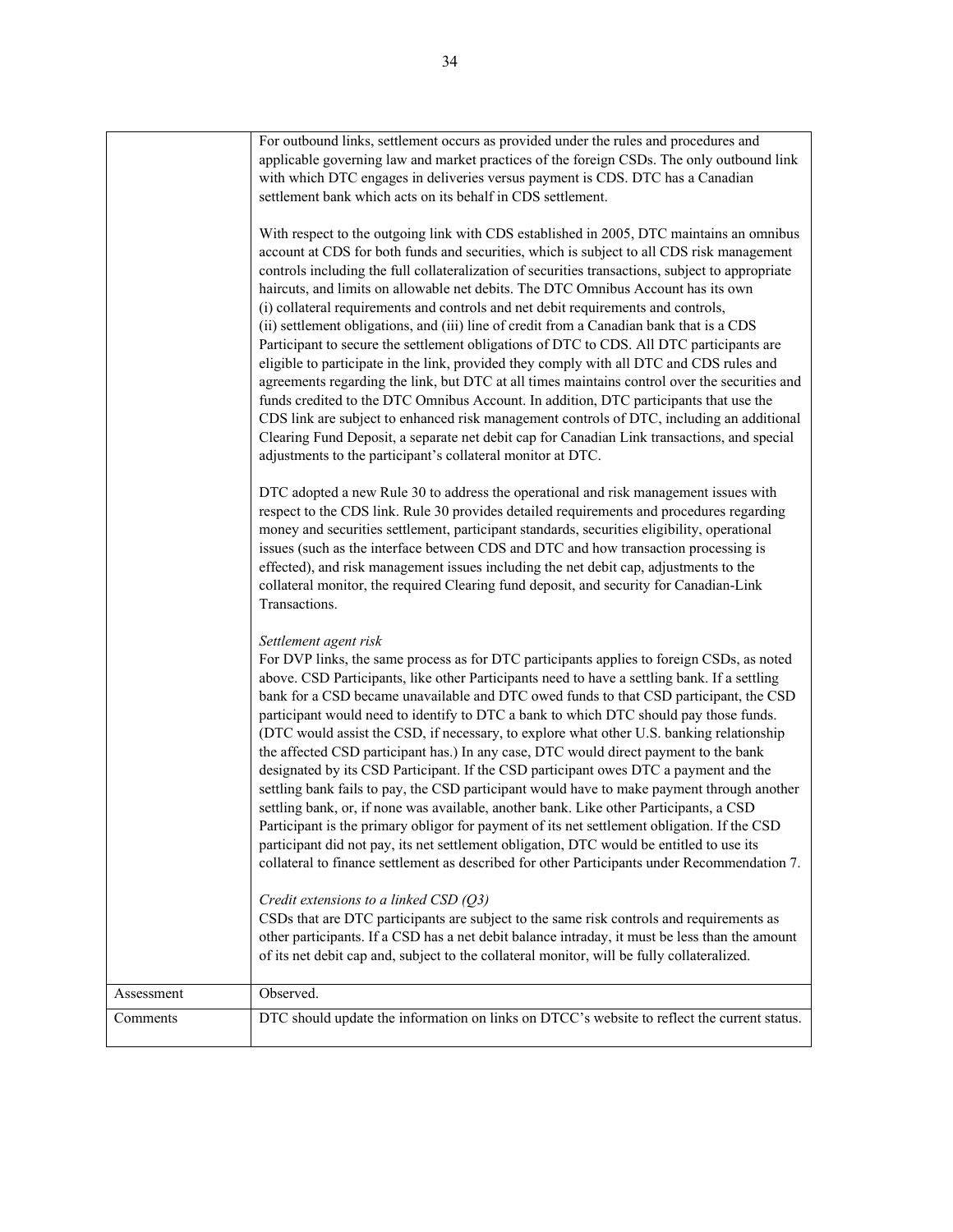## **Table 2. Summary of the Detailed Assessment of the Observance of DTC of the CPSS-IOSCO Recommendations for Securities Settlement Systems**

| Responsibility                                                                                                                                                                                                                                                                                                                                                                                    | Grading        | Comments                                                                                                                                                                                   |
|---------------------------------------------------------------------------------------------------------------------------------------------------------------------------------------------------------------------------------------------------------------------------------------------------------------------------------------------------------------------------------------------------|----------------|--------------------------------------------------------------------------------------------------------------------------------------------------------------------------------------------|
| Legal risk                                                                                                                                                                                                                                                                                                                                                                                        |                |                                                                                                                                                                                            |
| 1. Securities settlement systems should have a well-<br>founded, clear and transparent legal basis in the<br>relevant jurisdiction.                                                                                                                                                                                                                                                               | $\mathcal{O}$  |                                                                                                                                                                                            |
| <b>Pre-settlement risk</b>                                                                                                                                                                                                                                                                                                                                                                        |                |                                                                                                                                                                                            |
| 2. Confirmation of trades between market<br>participants should occur as soon as possible after<br>trade execution, but no later than the trade date<br>$(T+0)$ . Where confirmation of trades by indirect<br>market participants (such as institutional investors) is<br>required, it should occur as soon as possible after<br>trade execution, preferably on T+0, but no later than<br>$T+1$ . | $\mathcal{O}$  | DTC should explore the possibility to introduce<br>instructions matching mechanism prior to<br>settlement.                                                                                 |
| 3. Rolling settlement should be adopted in all<br>securities markets. Final settlement should occur no<br>later than $T+3$ . The benefits and costs of a settlement<br>cycle shorter than T+3 should be assessed.                                                                                                                                                                                 | $\Omega$       |                                                                                                                                                                                            |
| 4. The benefits and costs of a central counterparty<br>should be assessed. Where such a mechanism is<br>introduced, the central counterparty should<br>rigorously control the risks it assumes.                                                                                                                                                                                                   | B <sub>O</sub> | For the observance of this recommendation, a<br>cost-benefit analysis should be conducted of the<br>introduction of a CCP for transactions settled<br>through DTC but not cleared by NSCC. |
| 5. Securities lending and borrowing (or repurchase<br>agreements and other economically equivalent<br>transactions) should be encouraged as a method for<br>expediting the settlement of securities transactions.<br>Barriers that inhibit the practice of lending securities<br>for this purpose should be removed.                                                                              | $\mathcal{O}$  |                                                                                                                                                                                            |
| <b>Settlement risk</b>                                                                                                                                                                                                                                                                                                                                                                            |                |                                                                                                                                                                                            |
| 6. Securities should be immobilized or<br>dematerialized and transferred by book entry in CSD<br>to the greatest extent possible.                                                                                                                                                                                                                                                                 | $\Omega$       |                                                                                                                                                                                            |
| 7. Securities settlement systems should eliminate<br>principal risk by linking securities transfers to funds<br>transfers in a way that achieves delivery versus<br>payment.                                                                                                                                                                                                                      | $\Omega$       |                                                                                                                                                                                            |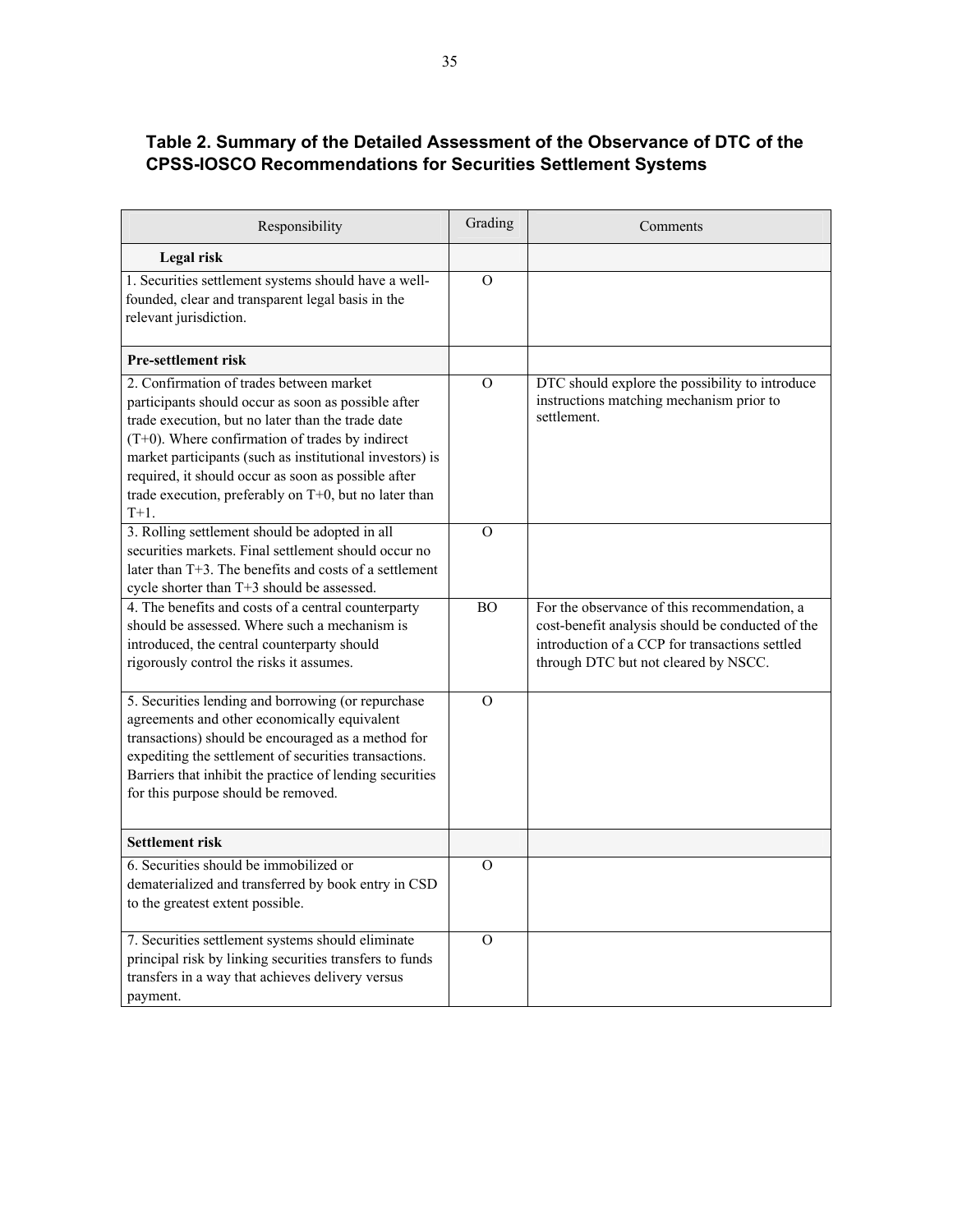| Responsibility                                                                                                                                                                                                                                                                                                                                                                                    | Grading        | Comments                                                                                                                                                                                                                                                                                                                                                                                                                                                                                                                                                                                                                                                                                                                                                                                                                                                                                            |
|---------------------------------------------------------------------------------------------------------------------------------------------------------------------------------------------------------------------------------------------------------------------------------------------------------------------------------------------------------------------------------------------------|----------------|-----------------------------------------------------------------------------------------------------------------------------------------------------------------------------------------------------------------------------------------------------------------------------------------------------------------------------------------------------------------------------------------------------------------------------------------------------------------------------------------------------------------------------------------------------------------------------------------------------------------------------------------------------------------------------------------------------------------------------------------------------------------------------------------------------------------------------------------------------------------------------------------------------|
| 8. Final settlement on a DVP basis should occur no<br>later than the end of the settlement day. Intra-day or<br>real-time finality should be provided where<br>necessary to reduce risks.                                                                                                                                                                                                         | $\mathcal{O}$  | The DVP 2 model is characterized by intraday<br>securities deliveries and end of day net money<br>settlements. Without additional safeguards this<br>design would expose DTC participants to<br>principal and liquidity risk, potentially with<br>systemic implications, in the event that the<br>participants fail to meet their cash obligations at<br>the end of day. However, DTC has in place<br>measures to limit and control these risks.<br>DTC should consider to conducting additional<br>net funds settlement batches during the day in<br>order to provide intraday finality for cash<br>transfers, which will allow participants in a net<br>credit position to have earlier access to their<br>liquidity and move them out of DTC. However,<br>participants in a net debit position would be<br>obligated to make their payments during the day<br>rather than at the end of the day. |
| 9. CSDs that extend intraday credit to participants,<br>including CSDs that operate net settlement systems,<br>should institute risk controls that, at a minimum,<br>ensure timely settlement in the event that the<br>participant with the largest payment obligation is                                                                                                                         | $\mathcal{O}$  | Although DTC currently has sufficient liquidity<br>resources to protect against the failure of the<br>largest affiliated family of Participants, more<br>extreme cases of multiple failures could test<br>DTC's liquidity resources. To this end, this                                                                                                                                                                                                                                                                                                                                                                                                                                                                                                                                                                                                                                              |
| unable to settle. The most reliable set of controls is a<br>combination of collateral requirements and limits.                                                                                                                                                                                                                                                                                    |                | assessment recommends that DTC should be<br>given access to central bank liquidity facilities.                                                                                                                                                                                                                                                                                                                                                                                                                                                                                                                                                                                                                                                                                                                                                                                                      |
| 10. Assets used to settle the ultimate payment<br>obligations arising from securities transactions<br>should carry little or no credit or liquidity risk. If<br>Central Bank money is not used, steps must be taken<br>to protect CSD members from potential losses and<br>liquidity pressures arising from the failure of the<br>cash settlement agent whose assets are used for that<br>purpose | $\overline{O}$ | There is a high concentration of payment flows<br>at the top five settling banks. DTC should<br>continue to monitor the financial conditions and<br>should begin monitoring the exposures of the<br>settlement banks. Moreover, DTC needs to<br>reduce the concentration of settlement cash for<br>Canadian dollar. DTC may explore the<br>possibility to of becoming a direct participant of<br>the Canadian RTGS system.<br>The self-assessment of the Federal Reserve's<br>NSS against the CPSIPS should be reviewed by<br>the relevant authorities and made public.                                                                                                                                                                                                                                                                                                                             |
| <b>Operational risk</b>                                                                                                                                                                                                                                                                                                                                                                           |                |                                                                                                                                                                                                                                                                                                                                                                                                                                                                                                                                                                                                                                                                                                                                                                                                                                                                                                     |
| 11. Sources of operational risk arising in the clearing<br>and settlement process should be identified and<br>minimized through the development of appropriate                                                                                                                                                                                                                                    | $\mathcal{O}$  | Contingency plans and backup facilities for the<br>failure of key systems are not tested and<br>reviewed with participants (only connectivity is<br>tested with the critical participants). NSCC                                                                                                                                                                                                                                                                                                                                                                                                                                                                                                                                                                                                                                                                                                    |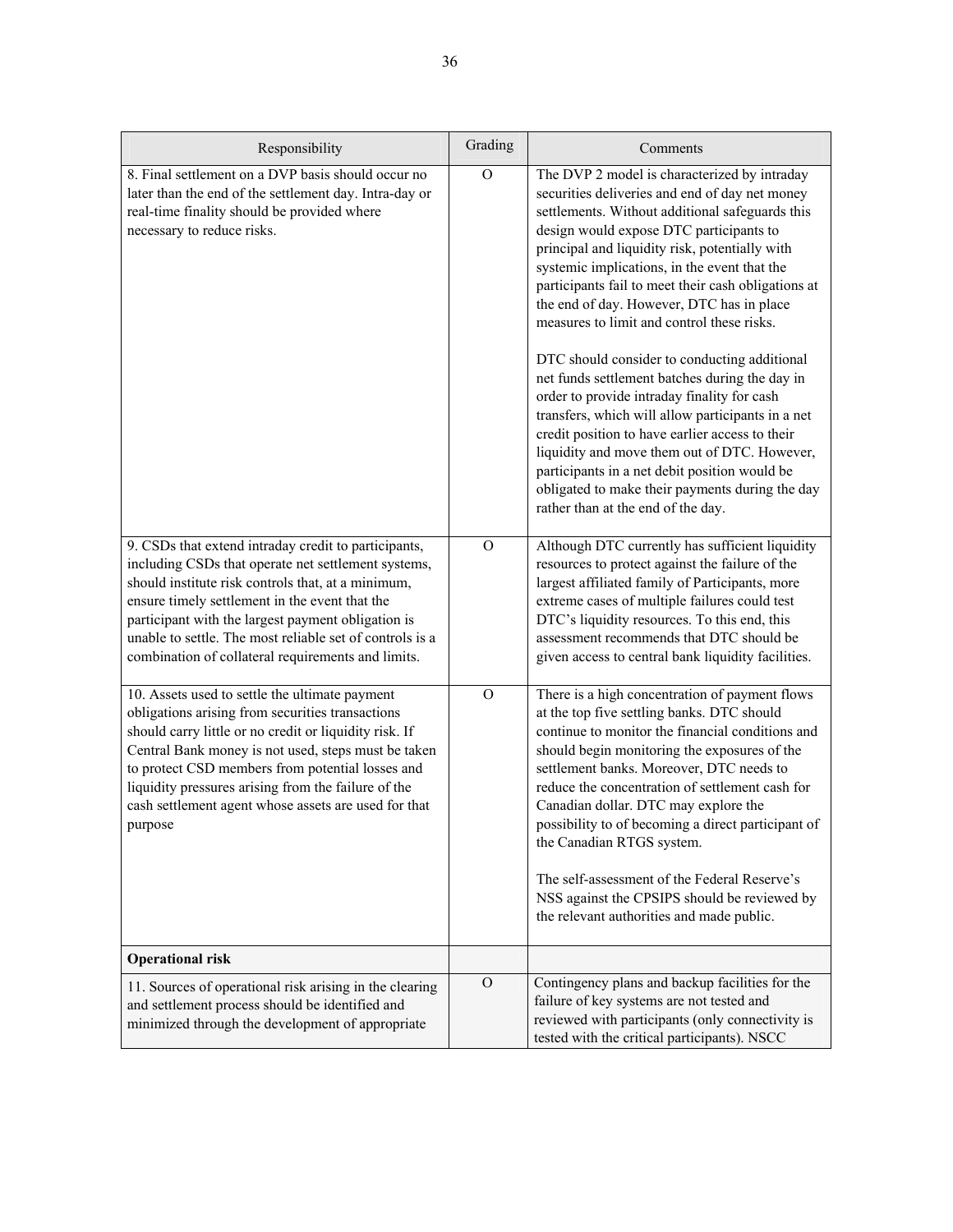| Responsibility                                                                                                                                                                                                                                                                  | Grading       | Comments                                                                                                                                                                                                                                                                                                                                                                                                                                                                                                                                                                                                                                                                                                                         |
|---------------------------------------------------------------------------------------------------------------------------------------------------------------------------------------------------------------------------------------------------------------------------------|---------------|----------------------------------------------------------------------------------------------------------------------------------------------------------------------------------------------------------------------------------------------------------------------------------------------------------------------------------------------------------------------------------------------------------------------------------------------------------------------------------------------------------------------------------------------------------------------------------------------------------------------------------------------------------------------------------------------------------------------------------|
| systems, controls, and procedures. Systems should be<br>reliable and secure, and have adequate, scalable<br>capacity. Contingency plans and back-up facilities<br>should be established to allow for timely recovery of<br>operations and completion of the settlement process. |               | explained that the data centers in the New York<br>region act as a single data centre and provide<br>secondary back-up to both systems and the<br>entire facility. In the event that New York<br>region data centers are not available, the out of<br>region recovery site is available to cover all<br>critical systems. Failover and recovery of any<br>data centre does not require changes by<br>participants. The network automatically reroutes<br>the client traffic from their primary or backup<br>sites to the recovered data centre. Therefore, it is<br>not reliant to test the failure of one key system<br>with the participants.<br>DTCC should test its back-up sites to critical<br>participants' backup sites. |
| <b>Custody risk</b>                                                                                                                                                                                                                                                             |               |                                                                                                                                                                                                                                                                                                                                                                                                                                                                                                                                                                                                                                                                                                                                  |
| 12. Entities holding securities in custody should<br>employ accounting practices and safekeeping<br>procedures that fully protect customers' securities. It<br>is essential that customers' securities be protected<br>against the claims of a custodian's creditors.           | $\Omega$      |                                                                                                                                                                                                                                                                                                                                                                                                                                                                                                                                                                                                                                                                                                                                  |
| <b>Other issues</b>                                                                                                                                                                                                                                                             |               |                                                                                                                                                                                                                                                                                                                                                                                                                                                                                                                                                                                                                                                                                                                                  |
| 13. Governance arrangements for CSDs and central<br>counterparties should be designed to fulfill public<br>interest requirements and to promote the objectives<br>of owners and users.                                                                                          | <b>BO</b>     | For the observance of this recommendation, the<br>governance arrangements for DTC should be<br>more clearly specified and transparent, including<br>criteria for the composition and selection of<br>Board members. At the time of this assessment<br>only limited information is available to the<br>public.                                                                                                                                                                                                                                                                                                                                                                                                                    |
|                                                                                                                                                                                                                                                                                 |               | DTCC may also consider including independent<br>members in the Board to reduce conflict of<br>interests within the group, and ensuring the<br>integrity and soundness of each entity.<br>DTCC is currently reviewing its corporate                                                                                                                                                                                                                                                                                                                                                                                                                                                                                               |
|                                                                                                                                                                                                                                                                                 |               | governance structure and anticipates that once<br>any changes have been duly approved and<br>publication authorized.                                                                                                                                                                                                                                                                                                                                                                                                                                                                                                                                                                                                             |
| 14. CSDs and central counterparties should have<br>objectives and publicly disclosed criteria for<br>participation that permit fair and open access.                                                                                                                            | $\Omega$      |                                                                                                                                                                                                                                                                                                                                                                                                                                                                                                                                                                                                                                                                                                                                  |
| 15. While maintaining safe and secure operations,<br>securities settlement systems should be cost-effective<br>in meeting the requirements of users.                                                                                                                            | $\mathcal{O}$ |                                                                                                                                                                                                                                                                                                                                                                                                                                                                                                                                                                                                                                                                                                                                  |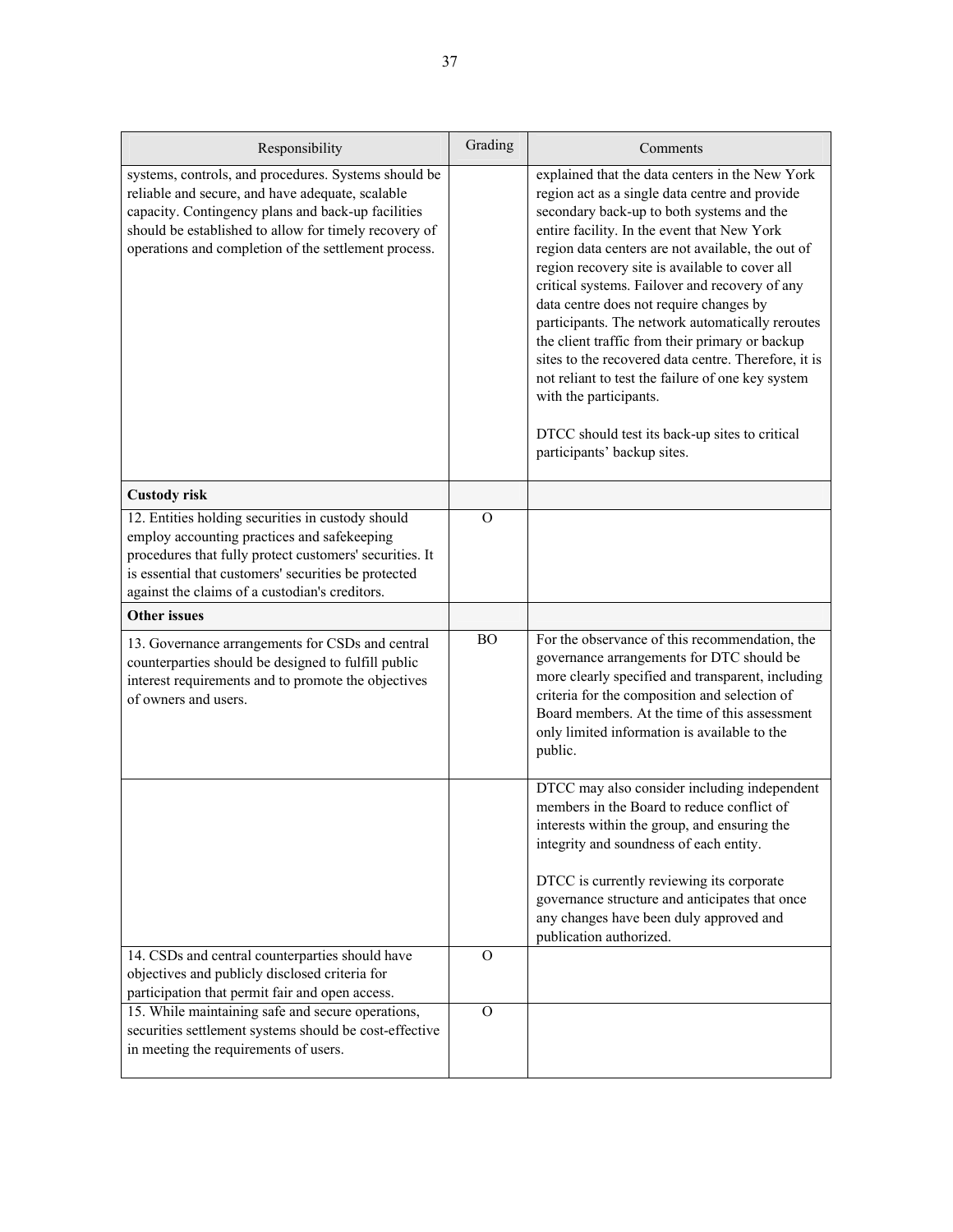| Responsibility                                                                                                                                                                                                                                                                                                                                                                                                                                                                                                                                        | Grading  | Comments                                                                                                                                                                                                                                                                                                                                                                                                                                                                                                                                                                                                                                                                                                                                                                                                                                                                                                                                                                                                                                                                                                                                                                                                                                                                                                                                                                                                                                                  |
|-------------------------------------------------------------------------------------------------------------------------------------------------------------------------------------------------------------------------------------------------------------------------------------------------------------------------------------------------------------------------------------------------------------------------------------------------------------------------------------------------------------------------------------------------------|----------|-----------------------------------------------------------------------------------------------------------------------------------------------------------------------------------------------------------------------------------------------------------------------------------------------------------------------------------------------------------------------------------------------------------------------------------------------------------------------------------------------------------------------------------------------------------------------------------------------------------------------------------------------------------------------------------------------------------------------------------------------------------------------------------------------------------------------------------------------------------------------------------------------------------------------------------------------------------------------------------------------------------------------------------------------------------------------------------------------------------------------------------------------------------------------------------------------------------------------------------------------------------------------------------------------------------------------------------------------------------------------------------------------------------------------------------------------------------|
| 16. Securities settlement systems should use or<br>accommodate the relevant international<br>communication procedures and standards in order to<br>facilitate efficient settlement of cross-border<br>transactions.                                                                                                                                                                                                                                                                                                                                   | $\Omega$ |                                                                                                                                                                                                                                                                                                                                                                                                                                                                                                                                                                                                                                                                                                                                                                                                                                                                                                                                                                                                                                                                                                                                                                                                                                                                                                                                                                                                                                                           |
| 17. CSDs and central counterparties should provide<br>market participants with sufficient information for<br>them to accurately identify the risks and costs<br>associated with using the CSD or central<br>counterparty services.                                                                                                                                                                                                                                                                                                                    | $\Omega$ |                                                                                                                                                                                                                                                                                                                                                                                                                                                                                                                                                                                                                                                                                                                                                                                                                                                                                                                                                                                                                                                                                                                                                                                                                                                                                                                                                                                                                                                           |
| 18. Securities settlement systems should be subject<br>to regulation and oversight. The responsibilities and<br>objectives of the securities regulator and the central<br>bank with respect to SSSs should be clearly defined,<br>and their roles and major policies should be publicly<br>disclosed. They should have the ability and resources<br>to perform their responsibilities, including assessing<br>and promoting implementation of these<br>recommendations. They should cooperate with each<br>other and with other relevant authorities. | $\Omega$ | Formal co-operation with Authorities in Peru<br>needs to be established.<br>It is important to point out that the Fed's<br>oversight of DTC is not based on a general<br>statutory oversight authority for payment,<br>clearing, and settlement systems, but rather on<br>DTC's status as a State Member Bank of the<br>Federal Reserve System and the Fed's<br>subsequent roles as banking supervisor and<br>ARA. It would be more effective and<br>transparent to legally entrust the Fed the role of<br>overseer of securities settlement infrastructure.<br>The banking supervision and the oversight<br>functions have two different objectives and use<br>different tools.<br>The SEC has not yet required DTC to perform a<br>self assessment with respect to the CPSS-<br>IOSCO recommendations. However, the SEC<br>reviews each self-assessment prepared by the<br>clearing agencies.<br>Furthermore, compliance with SEC rules<br>ensures compliance with most of the<br>recommendations. SEC staff stated that it would<br>consider recommending to the Commission that<br>clearing agencies be required to perform self-<br>assessments against the CPSS-IOSCO<br>recommendations by rules or in a policy<br>statement. SEC is encouraged to do so, also with<br>a view to encouraging consistency in the<br>assessment of globally relevant systems and to<br>facilitate co-operation with other domestic and<br>international authorities. |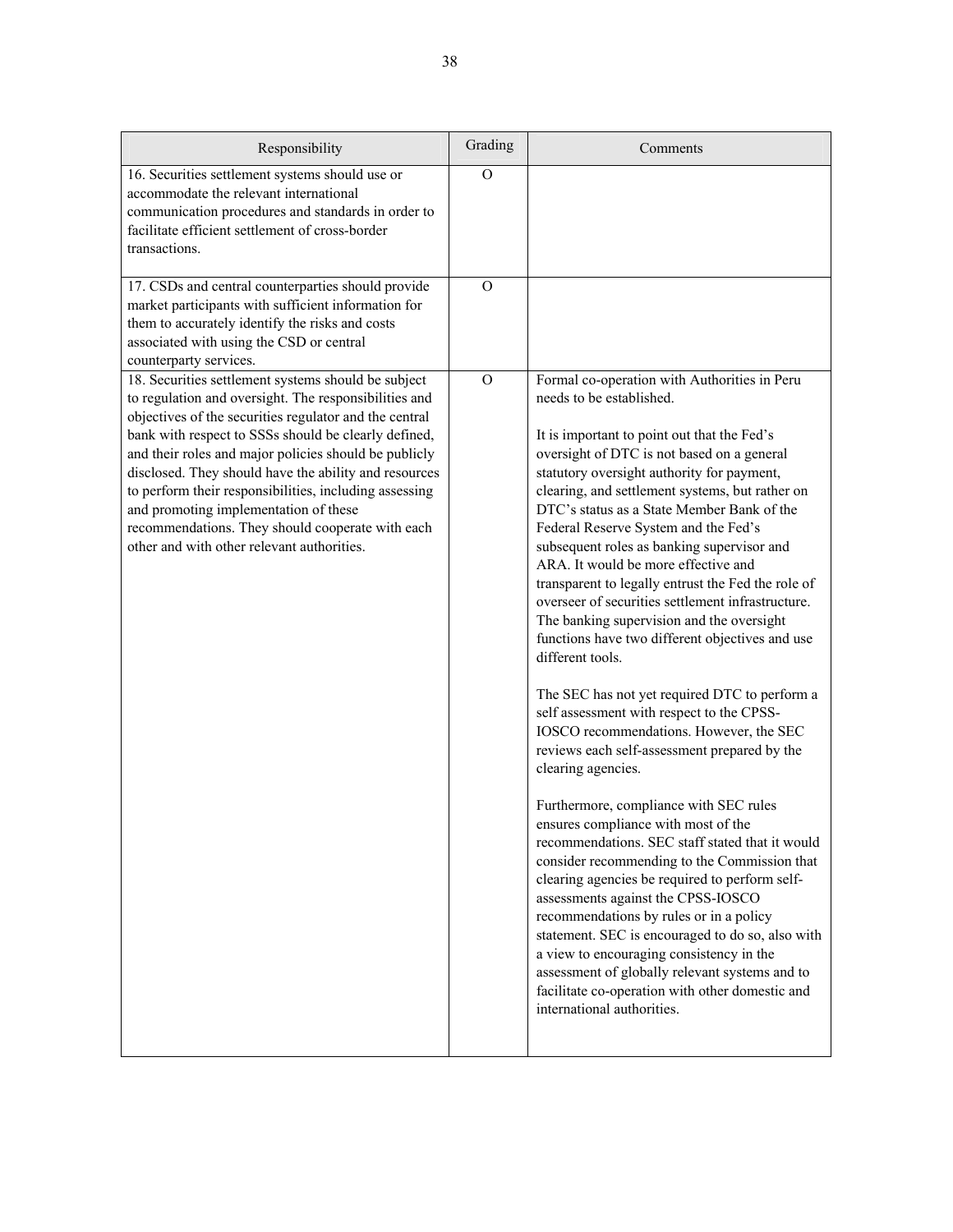| Responsibility                                                                                                                                                                     | Grading  | Comments                                                                                       |
|------------------------------------------------------------------------------------------------------------------------------------------------------------------------------------|----------|------------------------------------------------------------------------------------------------|
| 19. CSDs that establish links to settle cross-border<br>trades should design and operate such links to reduce<br>effectively the risks associated with cross-border<br>settlement. | $\Omega$ | DTC should update the information on links on<br>DTCC's website to reflect the current status. |

| <b>Table 3. Actions to Improve Compliance</b> |  |  |
|-----------------------------------------------|--|--|
|-----------------------------------------------|--|--|

| Reference<br>Recommendation                 | <b>Recommended Action</b>                                                                                                                                                                                         |
|---------------------------------------------|-------------------------------------------------------------------------------------------------------------------------------------------------------------------------------------------------------------------|
| Recommendation 2: Trade confirmation        | DTC should explore the possibility to introduce instructions matching<br>mechanism prior to settlement.                                                                                                           |
| Recommendation 4: CCPs                      | A cost-benefit analysis should be conducted of the introduction of a CCP<br>for transactions not cleared by NSCC.                                                                                                 |
|                                             | DTC should consider to conducting additional net funds settlement<br>batches during the day in order to provide intraday finality for cash<br>transfers.                                                          |
| Recommendation 9: Risk controls             | DTC should be given access to central bank liquidity facilities.                                                                                                                                                  |
| Recommendation 10: Cash settlement          | DTC should continue to monitor the financial conditions and should<br>begin monitoring the exposures of the settlement banks.                                                                                     |
|                                             | DTC needs to reduce the concentration of settlement cash for Canadian<br>dollar.                                                                                                                                  |
|                                             | DTC may explore the possibility to of becoming a direct participant of<br>the Canadian RTGS system.                                                                                                               |
|                                             | The self-assessment of the Federal Reserve's NSS against the CPSIPS<br>should be reviewed by the relevant authorities and made public.                                                                            |
| Recommendation 11: operational risk         | DTCC should test its back-up sites to critical participants' backup sites.                                                                                                                                        |
| Recommendation 13: Governance               | DTC's governance arrangements for should be more clearly specified and<br>transparent, including criteria for the composition and selection of Board<br>members.                                                  |
| Recommendation 18: Oversight and regulation | Formal co-operation with Authorities in Peru needs to be established.                                                                                                                                             |
|                                             | It would be more effective and transparent to legally entrust the Fed the<br>role of overseer of financial market infrastructure, and to separate<br>between the banking supervision and the oversight functions. |
|                                             | SEC is encouraged to require clearing agencies to perform self-<br>assessments against the CPSS-IOSCO recommendations by rules or in a<br>policy statement.                                                       |
| Recommendation 19: Risks in links           | DTC should update the information on links on DTCC's website to<br>reflect the current status.                                                                                                                    |